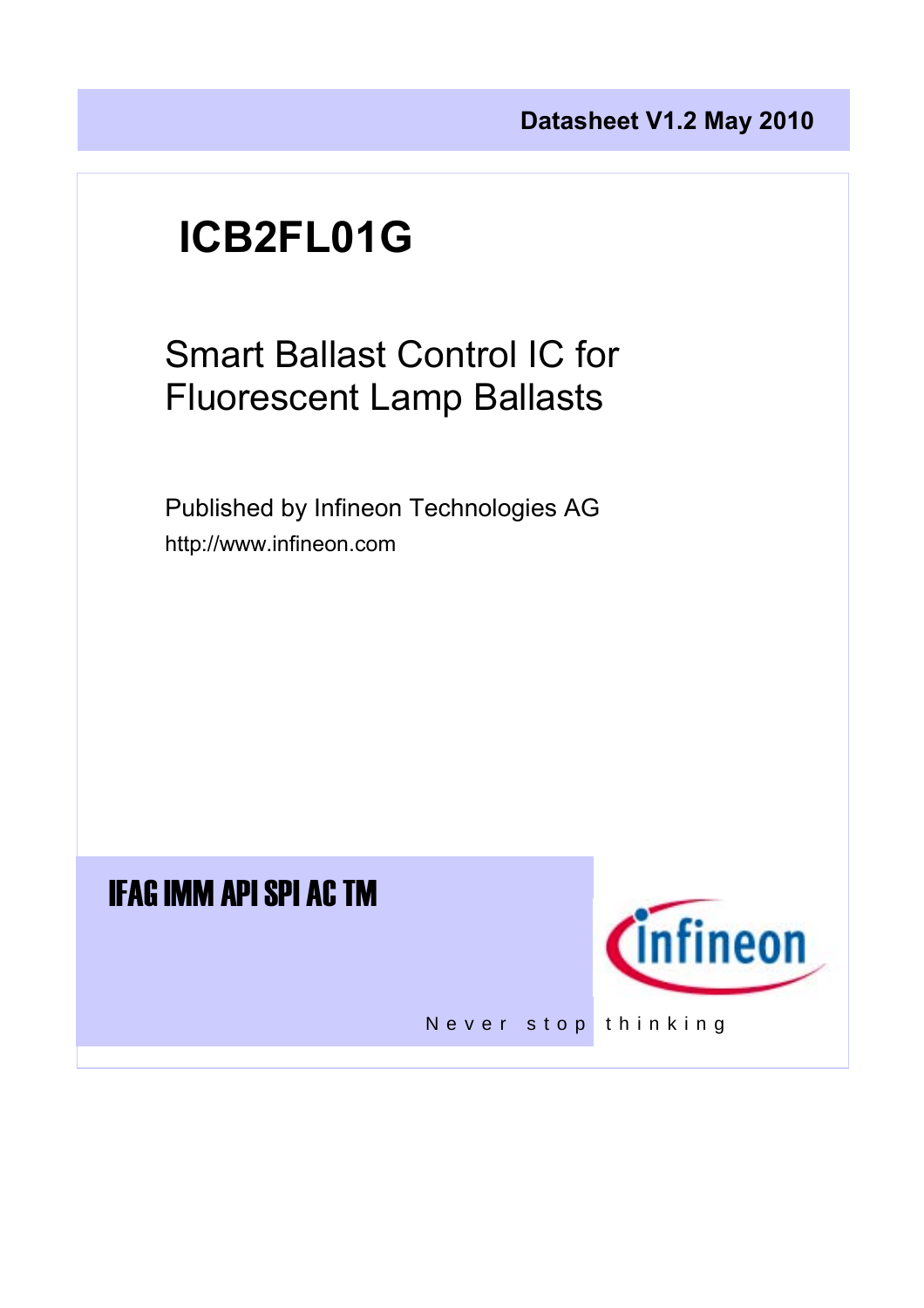

#### **ICB2FL01G**

| <b>Revision History</b>                                               |            |                                                  |                                                            |  |  |  |  |  |  |
|-----------------------------------------------------------------------|------------|--------------------------------------------------|------------------------------------------------------------|--|--|--|--|--|--|
| <b>Datasheet ICB2FL01G</b>                                            |            |                                                  |                                                            |  |  |  |  |  |  |
| Actual Release: V1.2 Date: 05.05.2010<br>Previous Release: 18.02.2009 |            |                                                  |                                                            |  |  |  |  |  |  |
| Page of                                                               | Page of    | Subjects changed since last release              |                                                            |  |  |  |  |  |  |
| actual Rel.                                                           | prev. Rel. |                                                  |                                                            |  |  |  |  |  |  |
| 3                                                                     | 3          | Figure 1 Update                                  |                                                            |  |  |  |  |  |  |
| 9                                                                     | 9          | <b>LVS1 Text Update</b>                          |                                                            |  |  |  |  |  |  |
| 11                                                                    | 11         | Figure 3 Update                                  |                                                            |  |  |  |  |  |  |
| 21                                                                    | 21         | Capter 2.4.2.1 Text Update and Figure 15 Update  |                                                            |  |  |  |  |  |  |
| 24                                                                    | 24         | PFC ON Time versus i <sub>zcp</sub> Signal       |                                                            |  |  |  |  |  |  |
| 29                                                                    | 29         | Update of Figure 26 and Text                     |                                                            |  |  |  |  |  |  |
| 38                                                                    | 38         | Update 3.3 State Diagram                         |                                                            |  |  |  |  |  |  |
| 40                                                                    | 40         |                                                  | Update Protection Function Matrix HS Fil. Detection @ LVS1 |  |  |  |  |  |  |
| 53                                                                    | 53         | <b>BOM Update deleted Partnumbers of MOSFETs</b> |                                                            |  |  |  |  |  |  |
| 54                                                                    | 54         |                                                  | Figure 42 Schematic of a serial Lamp Ballast Design        |  |  |  |  |  |  |
| 54                                                                    | 55         | Figure 42 rename in Figure 43 and shift one page |                                                            |  |  |  |  |  |  |

For questions on technology, delivery and prices please contact the Infineon Technologies Offices in Germany or the Infineon Technologies Companies and Representatives worldwide: see the address list on the last page or our webpage at http://www.infineon.com

**Published by Infineon Technologies AG 81726 Munich, Germany © 2007 Infineon Technologies AG All Rights Reserved.** 

#### **Legal Disclaimer**

The information given in this document shall in no event be regarded as a guarantee of conditions or characteristics. With respect to any examples or hints given herein, any typical values stated herein and/or any information regarding the application of the device, Infineon Technologies hereby disclaims any and all warranties and liabilities of any kind, including without limitation, warranties of non-infringement of intellectual property rights of any third party.

#### **Information**

For further information on technology, delivery terms and conditions and prices, please contact the nearest Infineon Technologies Office (www.infineon.com).

#### **Warnings**

Due to technical requirements, components may contain dangerous substances. For information on the types in question, please contact the nearest Infineon Technologies Office. Infineon Technologies components may be used in life-support devices or systems only with the express written approval of Infineon Technologies, if a failure of such components can reasonably be expected to cause the failure of that life-support device or system or to affect the safety or effectiveness of that device or system. Life support devices or systems are intended to be implanted in the human body or to support and/or maintain and sustain and/or protect human life. If they fail, it is reasonable to assume that the health of the user or other persons may be endangered.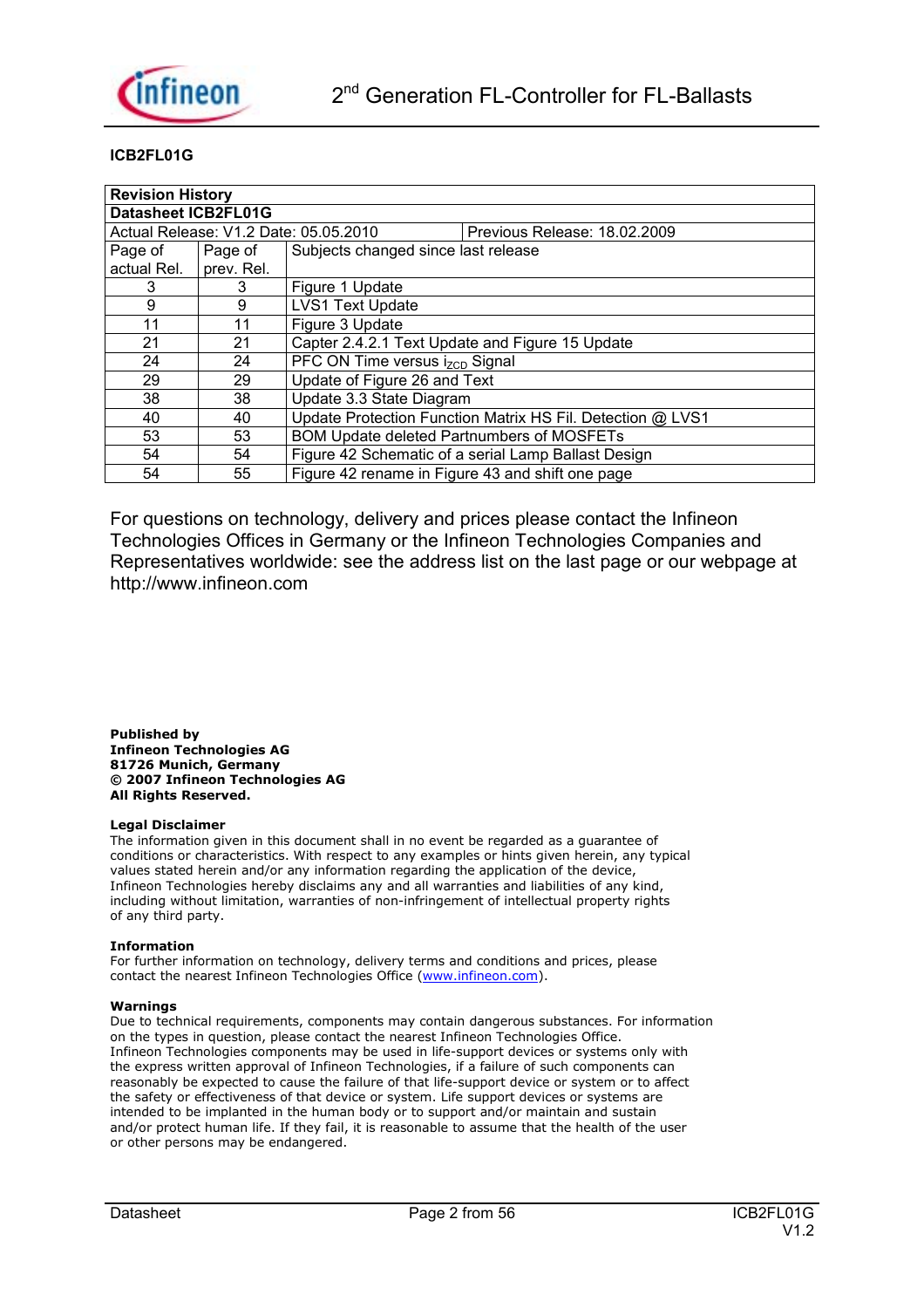

## **2nd Generation FL-Controller for Fluorescent Lamp Ballasts**

### **Product Highlights**

Lowest Count of external Components 900V-Half-Bridge driver with coreless Transformer Technology Supports Customer In-Circuit Test Mode for reduced Tester Time Supports Multi-Lamp Designs Integrated digital Timers up to 40 seconds Numerous Monitoring and Protection Features for highest Reliability All Parameter are valid over a wide Temperature Range of  $T_{\text{J}}$  = - 25°C until + 125°C

#### **Features PFC**

Discontinuous Mode PFC for Load Range 0 to 100% Integrated digital Compensation of PFC Control Loop Improved Compensation for low THD of AC Input Current also in DCM Operation Adjustable PFC Current Limitation

#### **Features Lamp Ballast Inverter**

Adjustable Detection of Overload and Rectifier Effect (EOL) Detection of Capacitive Load operation Improved Ignition Control allows Operation close to the magnetic Saturation of the lamp Inductors Restart with skipped Preheating at short interruptions of Line Voltage (for Emergency Lighting) Parameters adjustable by Resistors only Pb-free Lead Plating; RoHS compliant



**Figure 1: Typical Application Circuit of Ballast for a single Fluorescent Lamp** 

#### **Description**

The FL-Controller ICB2FL01G is designed to control fluorescent lamp ballast including a discontinuous mode Power Factor Correction (PFC), a lamp inverter control and a high voltage level shift half-bridge driver.

The control concept covers requirements for T5 lamp ballasts for single and multi-lamp designs. ICB2FL01G is based on the 1<sup>st</sup> Generation FL-Controller Technology, is easy to use and simply to design in. Therefore a basis for a cost effective solution for fluorescent lamp ballasts of high reliability. Figure 1 shows a typical application circuits of ballast for a single fluorescent T8 lamp with current mode preheat.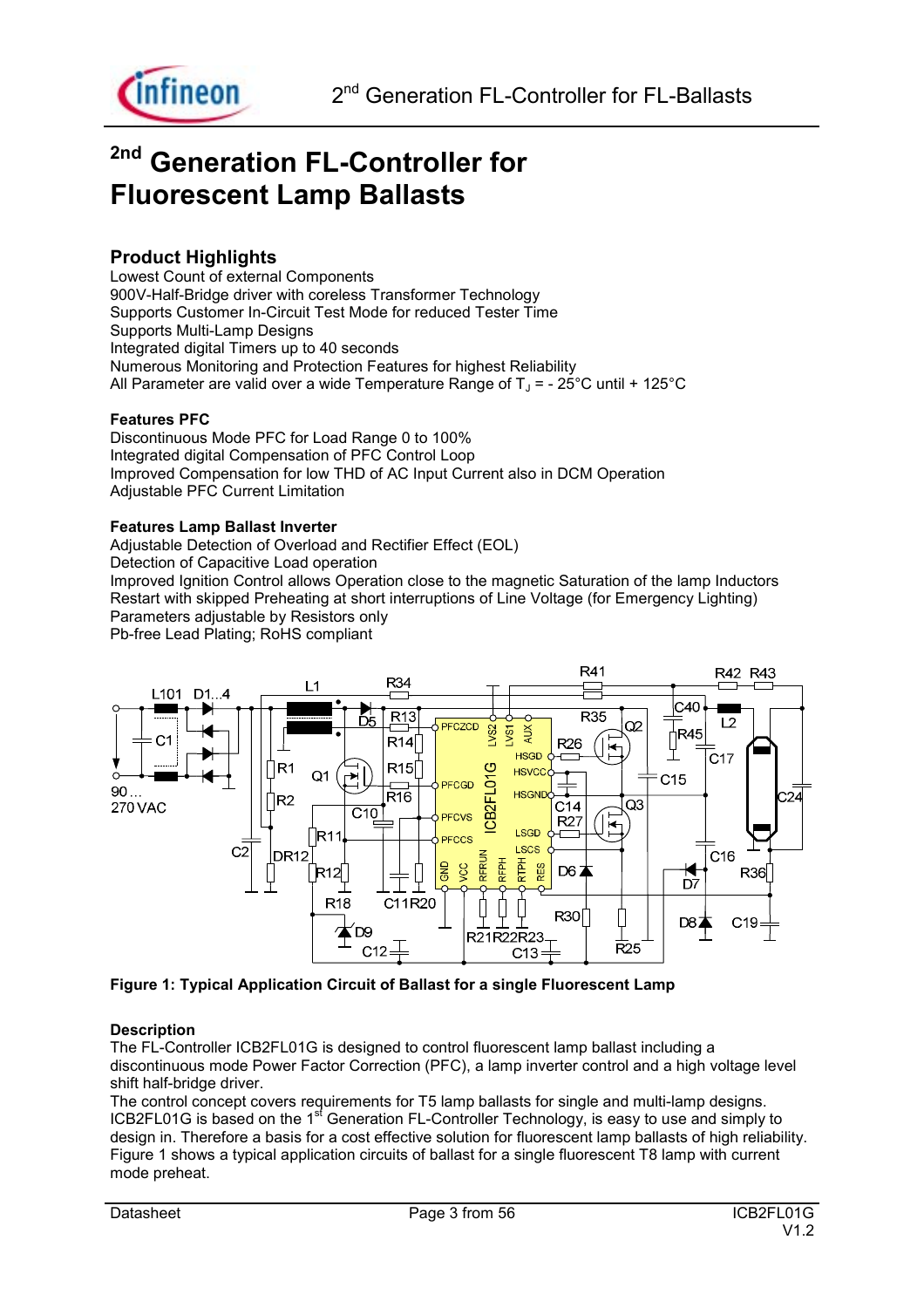## 2<sup>nd</sup> Generation FL-Controller for FL-Ballasts



## Table of Contents

| $\mathbf{1}$            |               |                                          |  |
|-------------------------|---------------|------------------------------------------|--|
|                         | 1.1           |                                          |  |
|                         | 1.2           |                                          |  |
| $\overline{\mathbf{2}}$ |               |                                          |  |
|                         | 2.1           |                                          |  |
|                         | $2.2^{\circ}$ |                                          |  |
|                         | 2.3           |                                          |  |
|                         | 2.4           | 2.4.2.1<br>2.4.2.2                       |  |
|                         | 2.5           |                                          |  |
|                         | 2.6           |                                          |  |
|                         | 2.7           |                                          |  |
|                         | 2.8           | 2.8.1.1<br>2.8.1.2<br>2.8.3.1<br>2.8.3.2 |  |
| 3                       |               |                                          |  |
|                         | 3.1           |                                          |  |
|                         | 3.2           |                                          |  |
|                         | 3.3           |                                          |  |
| 4                       |               |                                          |  |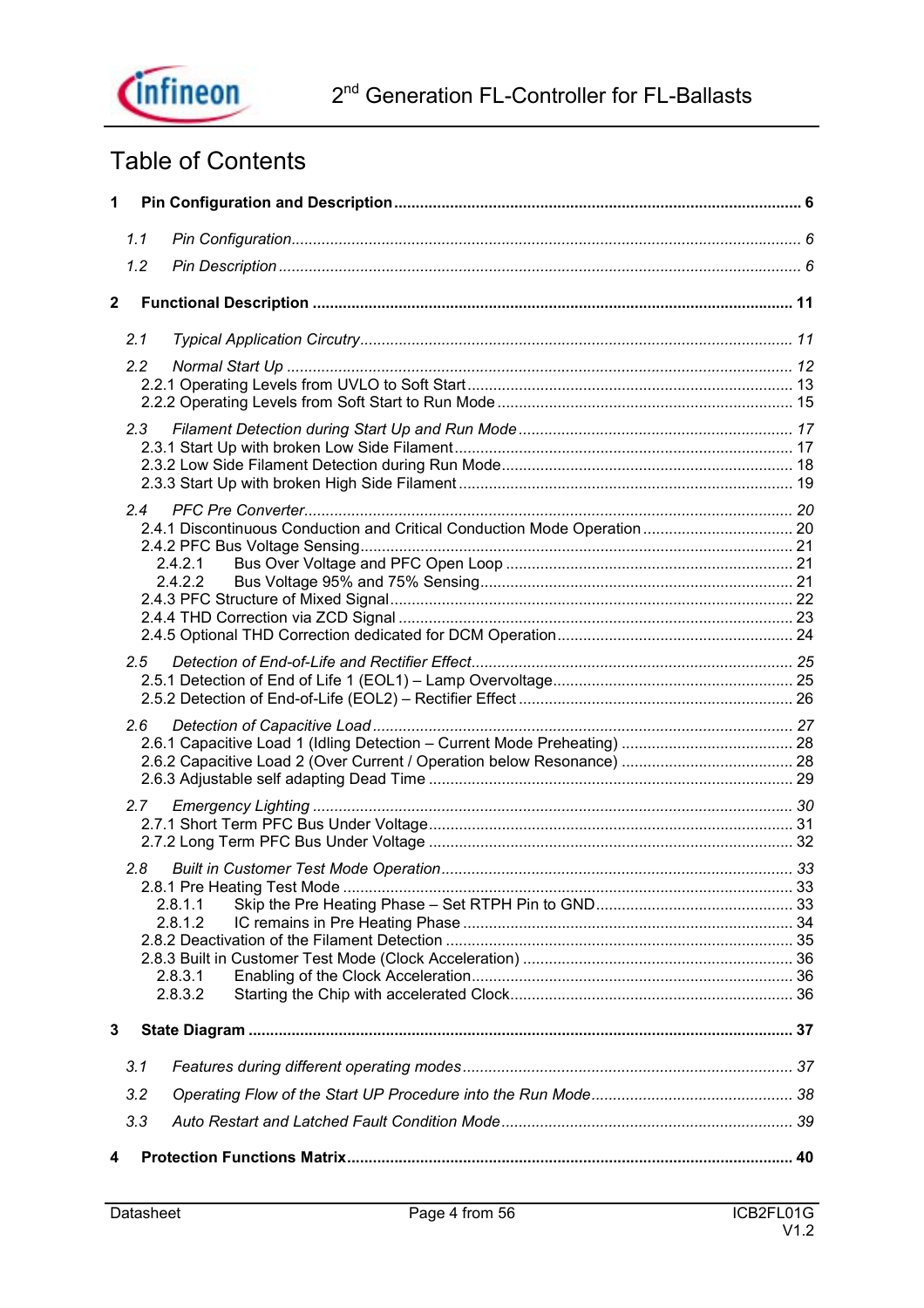

| 5              |     |         |  |
|----------------|-----|---------|--|
|                | 5.1 |         |  |
|                | 5.2 |         |  |
|                |     |         |  |
|                | 5.3 |         |  |
|                |     |         |  |
|                |     |         |  |
|                |     | 5.3.2.1 |  |
|                |     | 5.3.2.2 |  |
|                |     | 5.3.2.3 |  |
|                |     | 5.3.2.4 |  |
|                |     | 5.3.2.5 |  |
|                |     | 5.3.2.6 |  |
|                |     |         |  |
|                |     | 5.3.3.1 |  |
|                |     | 5.3.3.2 |  |
|                |     | 5.3.3.3 |  |
|                |     | 5.3.3.4 |  |
|                |     | 5.3.3.5 |  |
|                |     | 5.3.3.6 |  |
|                |     | 5.3.3.7 |  |
|                |     | 5.3.3.8 |  |
|                |     | 5.3.3.9 |  |
| 6              |     |         |  |
|                | 6.1 |         |  |
|                | 6.2 |         |  |
|                |     |         |  |
|                | 6.3 |         |  |
| $\overline{7}$ |     |         |  |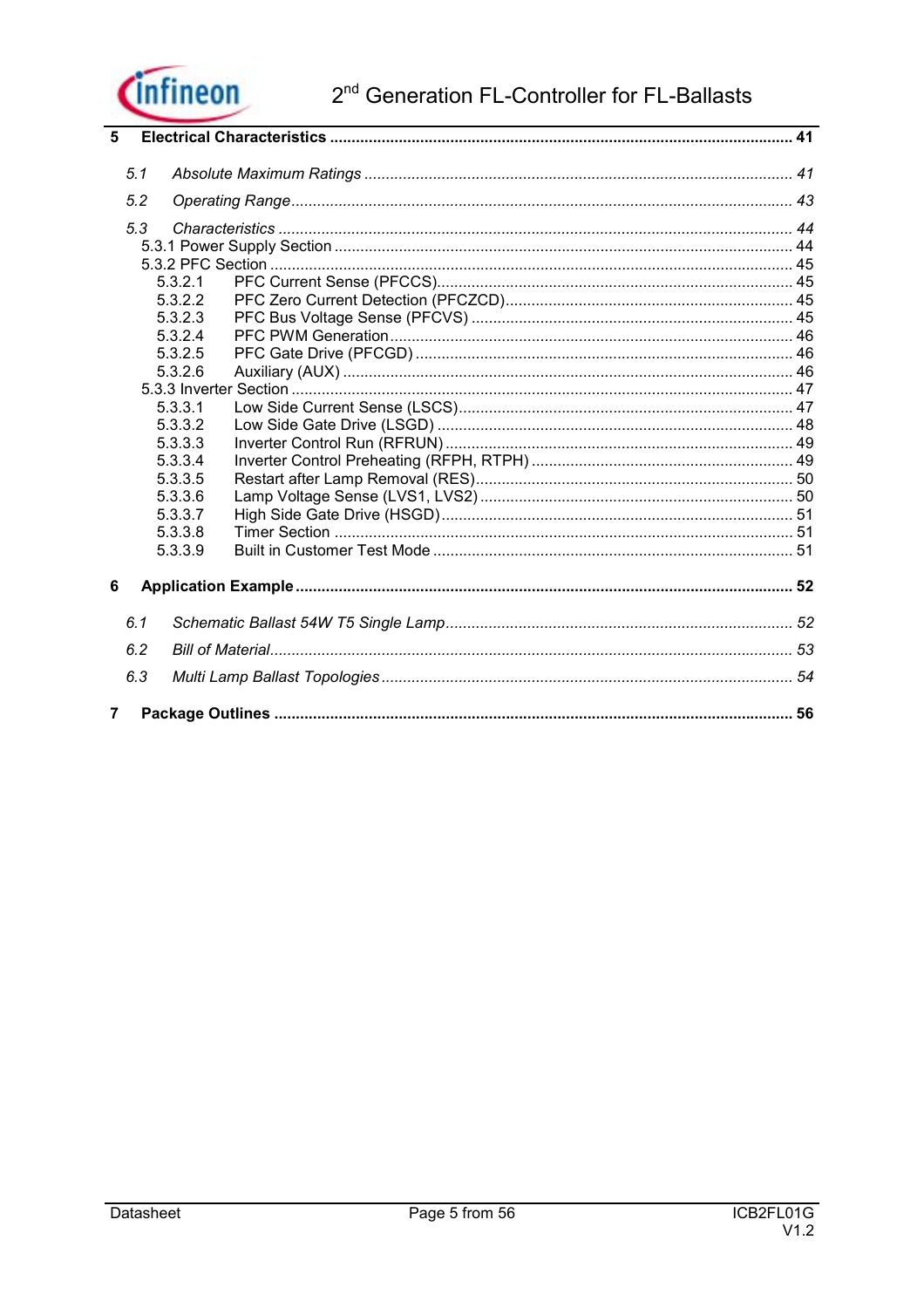

### **1 Pin Configuration and Description**

### 1.1 Pin Configuration

| Pin            | Symbol           | <b>Function</b>                   |
|----------------|------------------|-----------------------------------|
| 1              | <b>LSCS</b>      | Low side current sense (inverter) |
| $\overline{2}$ | <b>LSGD</b>      | Low side Gate drive (inverter)    |
| 3              | $V_{CC}$         | Supply voltage                    |
| 4              | <b>GND</b>       | Low side Ground                   |
| 5              | <b>PFCGD</b>     | PFC Gate drive                    |
| 6              | <b>PFCCS</b>     | <b>PFC</b> current sense          |
| 7              | PFCZCD           | PFC zero current detector         |
| 8              | <b>PFCVS</b>     | PFC voltage sense                 |
| 9              | <b>RFRUN</b>     | Set R for run frequency           |
| 10             | <b>RFPH</b>      | Set R for preheat frequency       |
| 11             | <b>RTPH</b>      | Set R for preheating time         |
| 12             | <b>RES</b>       | Restart after lamp removal        |
| 13             | LVS <sub>1</sub> | Lamp voltage sense 1              |
| 14             | LVS <sub>2</sub> | Lamp voltage sense 2              |
| 15             | <b>AUX</b>       | Auxiliary output                  |
| 16             |                  | Creepage distance                 |
| 17             | <b>HSGND</b>     | High side ground                  |
| 18             | <b>HSVCC</b>     | High side supply voltage          |
| 19             | <b>HSGD</b>      | High side Gate drive (inverter)   |
| 20             |                  | Not connected                     |



**Figure 2: Package PG-DSO-19-1** 

### 1.2 Pin Description

#### **LSCS (Low-side current sense, Pin 1)**

This pin is directly connected to the shunt resistor which is located between the Source terminal of the low-side MOSFET of the inverter and ground.

Internal clamping structures and filtering measures allow for sensing the Source current of the low side inverter MOSFET without additional filter components.

There is a first threshold of 0.8V. If this threshold is exceeded for longer than 500ns during preheat or run mode, an inverter over current is detected and causes a latched shut down of the IC. The ignition control is activated if the sensed slope at the LSCS pin reaches typically 205 mV/ $\mu$ s  $\pm$  25 mV/ $\mu$ s and exceeds the 0.8V threshold. This stops the decreasing of the frequency and waits for ignition. The ignition control is now continuously monitored by the LSCS PIN. The Ignition control is designed to handle a choke operation in saturation while ignition in order to reduce the choke size.

If the sensed current signal exceeds a second threshold of 1.6V for longer than 500ns during start-up, soft start, ignition mode and pre-run, the IC changes over into a latched shut down.

There are further thresholds active at this pin during run mode that detects a capacitive mode operation. A first threshold at 100mV needs to sense a positive current during the second 50% on-time of the low-side MOSFET for proper operation (Capload 1). A second threshold of - 100mV senses the current before the high-side MOSFET is turned on. A voltage level below of this threshold indicates a faulty operation (Capload 2). Finally a third threshold at 2.0 V senses even short overcurrent during turn-on of the high-side MOSFET such as they are typical for reverse recovery currents of a diode (Capload 2). If one of these three comparator thresholds indicate wrong operating conditions for longer than 620µs (Capload 2) or 2500ms (Capload 1) in run mode, the IC turns off the Gates and changes into fault mode due to detected capacitive mode operation (non-zero voltage switching).

The threshold of -100mV is also used to adjust the dead time between turn-off and turn-on of the half-bridge drivers in a range of 1.25µs to 2.5µs during all operating modes.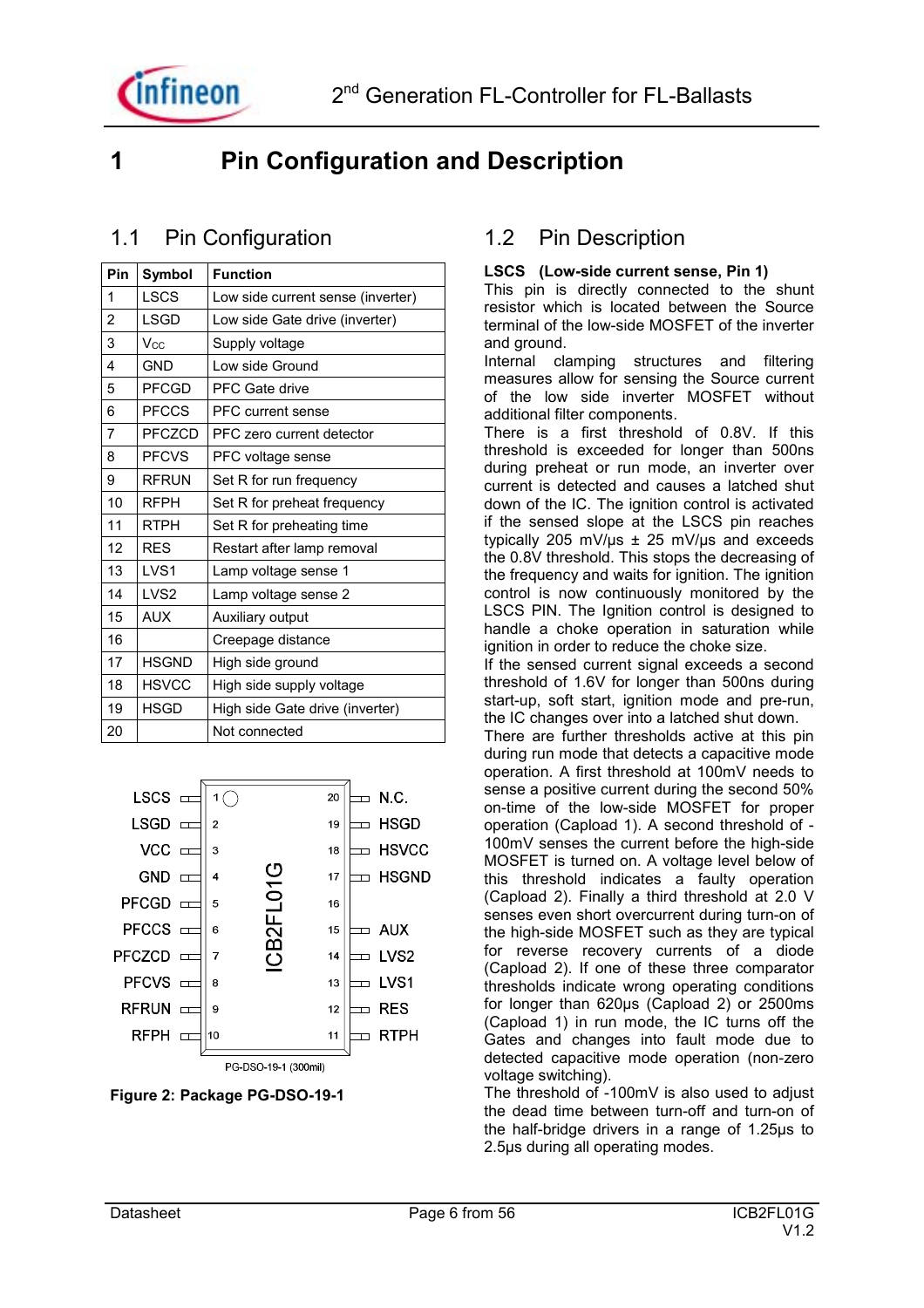

#### **LSGD (Low-side Gate drive, Pin 2)**

The Gate of the low-side MOSFET in a halfbridge inverter topology is controlled by this pin. There is an active L-level during UVLO (under voltage lockout) and a limitation of the max Hlevel at 11.0 V during normal operation. In order to turn-on the MOSFET softly (with a reduced  $di<sub>DRAIN</sub>/dt$ ); the Gate voltage rises within 220ns typically from L-level to H-level. The fall time of the Gate voltage is less than 50ns in order to turn off quickly. This measure produces different switching speeds during turn-on and turn-off as it is usually achieved with a diode parallel to a resistor in the Gate drive loop. It is recommended to use a resistor of typically 10Ω between drive pin and Gate in order to avoid oscillations and in order to shift the power dissipation of discharging the Gate capacitance into this resistor. The dead time between LSGD signal and HSGD signal is self adapting between 1.25µs and 2.5µs.

#### **Vcc (Supply voltage, Pin 3)**

This pin provides the power supply of the ground related section of the IC. There is a turn-on threshold at 14.1V and an UVLO threshold at 10.6V. Upper supply voltage level is 17.5V. There is an internal zener diode clamping  $V_{CC}$  at 16.3V (at  $I_{VCC}$ =2mA typically). The maximum zener current is internally limited to 5mA. For higher current levels an external zener diode is required. Current consumption during UVLO and during fault mode is less than 170µA. A ceramic capacitor close to the supply and GND pin is required in order to act as a low-impedance power source for Gate drive and logic signal currents. In order to use a skipped preheating after short interruptions of mains supply it is necessary to feed the start-up current (160µA) from the bus voltage. Note: for external  $V_{CC}$  supply see notes in flowchart chapter 3.3.

#### **GND (Ground, Pin 4)**

This pin is connected to ground and represents the ground level of the IC for supply voltage, Gate drive and sense signals.

#### **PFCGD (PFC Gate drive, Pin 5)**

The Gate of the MOSFET in the PFC preconverter designed in boost topology is controlled by this pin. There is an active L-level during UVLO and a limitation of the max H-level at 11.0 V during normal operation. In order to turn-on the MOSFET softly (with a reduced  $di_{DRAIN}/dt$ ), the Gate drive voltage rises within <br>220ns from L-level to H-level. H-level. The fall time of the Gate voltage is less than 50ns in order to turn off quickly.

A resistor of typically 10Ω between drive pin and Gate in order to avoid oscillations and in order to shift the power dissipation of discharging the Gate capacitance into this resistor is recommended.

The PFC section of the IC controls a boost converter as a PFC preconverter in<br>discontinuous conduction mode (DCM). discontinuous Typically the control starts with Gate drive pulses with a fixed on-time of typically 4.0µs at  $V_{ACIN}$  = 230V increasing up to 22.7 us and with an off-time of 47µs. As soon as sufficient zero current detector (ZCD) signals are available, the operation mode changes from a fixed frequent operation to an operation with variable frequency. The PFC works in a critical conduction mode operation (CritCM) when rated and / or medium load conditions are present. That means triangular shaped currents in the boost converter choke without gaps and variable operating frequency. During low load (detected by an internal compensator) we get an operation with discontinuous conduction mode (DCM) that means triangular shaped currents in the boost converter choke with gaps when reaching the zero current level and variable operating frequency in order to avoid steps in the consumed line current.

#### **PFCCS (PFC current sense, Pin 6)**

The voltage drop across a shunt resistor located between Source of the PFC MOSFET and GND is sensed with this pin. If the level exceeds a threshold of 1.0 V for longer than 200ns the PFC Gate drive is turned off as long as the zero current detector (ZCD) enables a new cycle. If there is no ZCD signal available within 52µs after turn-off of the PFC Gate drive, a new cycle is initiated from an internal start-up timer.

#### **PFCZCD (PFC zero current detector, Pin 7)**

This pin senses the point of time when the current through boost inductor becomes zero during off-time of the PFC MOSFET in order to initiate a new cycle.

The moment of interest appears when the voltage of the separate ZCD winding changes from positive to negative level which represents a voltage of zero at the inductor windings and therefore the end of current flow from lower input voltage level to higher output voltage level. There is a threshold with hysteresis, for increasing level 1.5V, for decreasing level 0.5V, which detects the change of inductor voltage.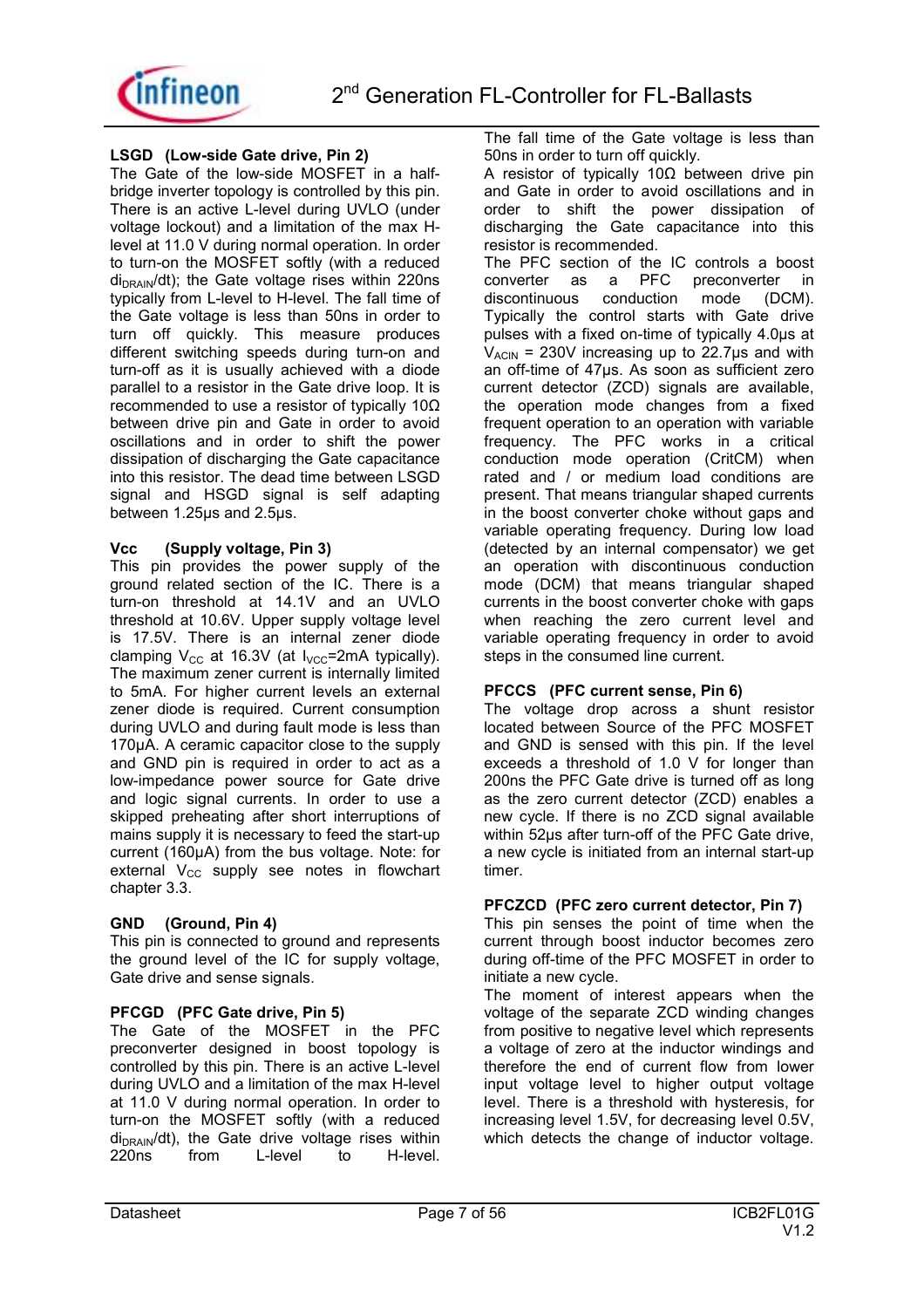



A resistor, connected between ZCD winding and PIN 7, limits the sink and source current of the sense pin when the voltage of the ZCD winding exceeds the internal clamping levels (6.3V and -2.9V typically @ 5mA) of the IC.

If the sensed voltage level of the ZCD winding is not sufficient (e.g. during start-up), an internal start-up timer will initiate a new cycle every 52µs after turn-off of the PFC Gate drive. The source current out of this pin during the on-time of the PFC-MOSFET indicates the voltage level of the AC supply voltage. During low input voltage levels the on-time of the PFC-MOSFET is enlarged in order to minimize gaps in the line current during zero crossing of the line voltage and improve the THD (Total Harmonic Distortion) of the line current. An optimization of the THD is possible by trimming of the resistor between this pin and the ZCD-winding.

#### **PFCVS (PFC voltage sense, Pin 8)**

The intermediate circuit voltage (bus voltage) at the smoothing capacitor is sensed by a resistive divider at this pin. The internal reference voltage for rated bus voltage is 2.5V. There are further thresholds at 0.3125V (12.5% of rated bus voltage) for the detection of open control loop and at 1.875V (75% of rated bus voltage) for the detection of an under voltage and at 2.725V (109% of rated bus voltage) for the detection of an overvoltage. The overvoltage threshold operates with a hysteresis of 100mV (4% of rated bus voltage). For the detection of a successful start-up the bus voltage is sensed at 95% (2.375V). It is recommended to use a small capacitor between this pin and GND as a spike suppression filter.

In run mode, a PFC overvoltage stops the PFC Gate drive within 5µs. As soon as the bus voltage is less than 105% of rated level, the Gate drives are enabled again. If the overvoltage lasts for longer than 625ms, an inverter overvoltage is detected and turns off the inverter the gate drives also. This causes a power down and a power up when  $V_{\text{BUS}}$  < 109%. A bus under-  $(V_{\text{BUS}} > 75\%)$  or inverter overvoltage during run mode is handled as fault

U. In this situation the IC changes into power down mode and generates a delay of 100ms by an internal timer. Then start-up conditions are checked and if valid, a further start-up is initiated. If start-up conditions are not valid, a further delay of 100ms is generated.

This procedure is repeated maximum seven times. If a start-up is successful within these seven cycles, the situation is interpreted as a short interruption of mains supply and the preheating is skipped. Any further start-up attempt is initiated including the preheating.

#### **RFRUN (Set R for run frequency, Pin 9)**

A resistor from this pin to ground sets the operating frequency of the inverter during run mode. Typical run frequency range is 20 kHz to 120 kHz. The set resistor R\_RFRUN can be calculated based on the run frequency  $f_{\text{RUN}}$ according to the equation:

$$
R_{FRUN} = \frac{5 \cdot 10^8 \Omega Hz}{f_{RUN}}
$$

**RFPH (Set R for preheat frequency, Pin 10)**  A resistor from this pin to ground sets together with the resistor at pin 9 the operating frequency of the inverter during preheat mode. Typical preheat frequency range is run frequency (as a minimum) to 150 kHz. The set resistor R\_RFPH can be calculated based on the preheat frequency  $f_{PH}$  and the resistor  $R_{RFRUN}$  according to the equation:

$$
R_{RFPH} = \frac{R_{RFRUN}}{f_{PH} \cdot R_{RFRUN}} - 1
$$

$$
5 \cdot 10^8 \Omega Hz
$$

#### **RTPH (Set R for preheating time, Pin 11)**

A resistor from this pin to ground sets the preheating time of the inverter during preheat mode. A set resistor range from zero to 25kΩ corresponds to a range of preheating time from zero to 2500ms subdivided in 127 steps.

$$
R_{\text{RTPH}} = \frac{t_{\text{Pr} \text{eHeating}}}{100 \frac{m\text{s}}{k\Omega}}
$$

#### **RES (Restart, Pin 12)**

A source current out of this pin via resistor and filament to ground monitors the existence of the low-side filament of the fluorescent lamp for restart after lamp removal. A capacitor from this pin directly to ground eliminates a superimposed AC voltage that is generated as a voltage drop across the low-side filament. With a second sense resistor the filament of a paralleled lamp can be included into the lamp removal sense. Note: during start up, the chip supply voltage Vcc has to be below 14.1V before  $V_{RES}$  reaches the filament detection level.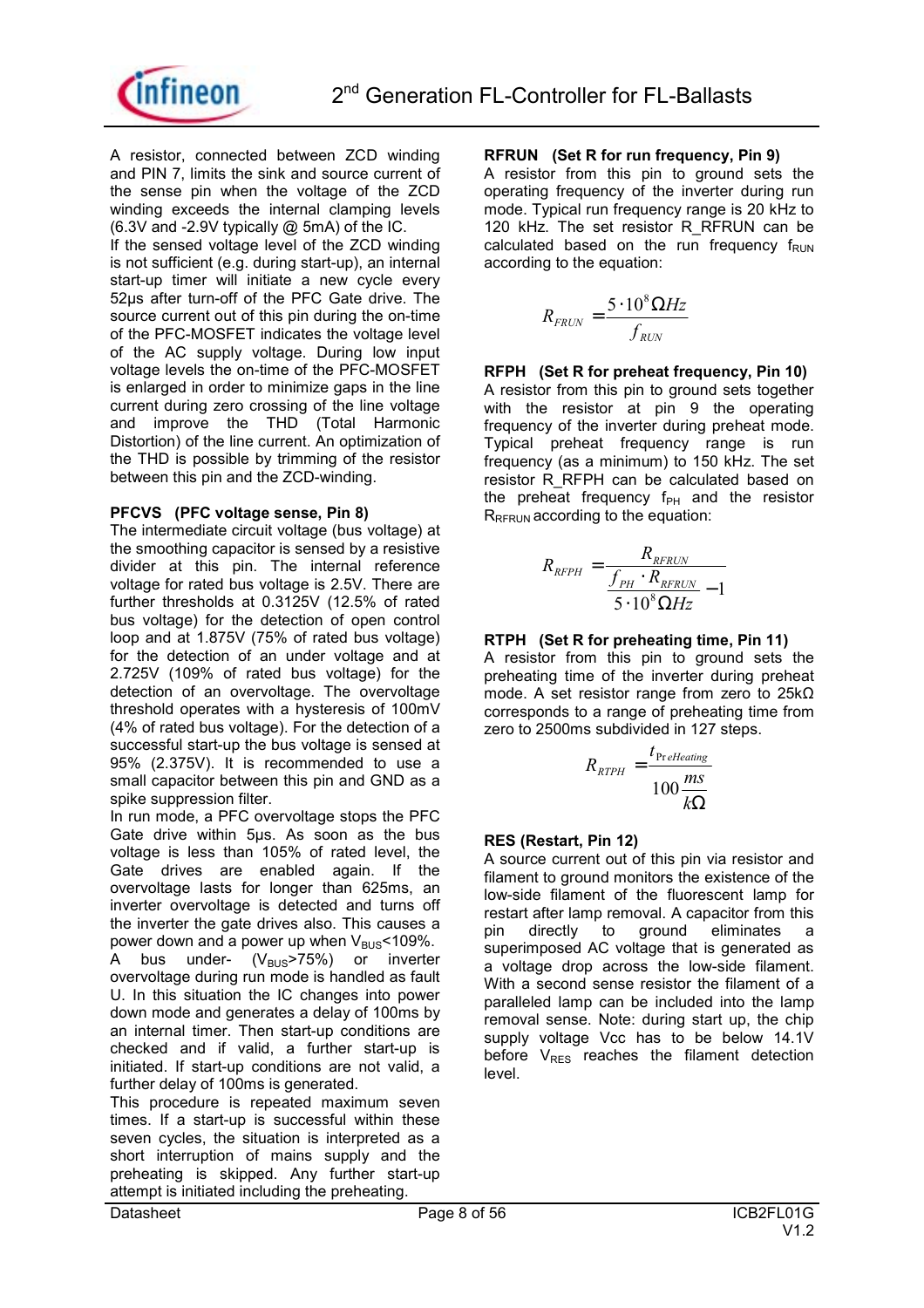

During typical start-up with connected filaments of the lamp a current source  $I_{RES3}$  (-21.3 µA) is active as long as  $V_{CC}$  > 10.6V and  $V_{RES}$  <  $V_{RES1}$ (1.6V). An open low-side filament is detected, when  $V_{RES}$  >  $V_{RES1}$ . Such a condition will prevent the start-up of the IC. In addition the comparator threshold is set to  $V_{RES2}$  (1.3V) and the current source changes to  $I_{RESA}$  (-17.7  $\mu$ A). Now the system is waiting for a voltage level lower than  $V_{RFS2}$  at the RES pin that indicates a connected low-side filament, which will enable the start-up of the IC.

An open high-side filament is detected when there is no sink current  $I<sub>LVSSINK</sub>$  (>18 µA) into both of the LVS pins before the  $V_{CC}$  Start-up threshold is reached. Under these conditions the current source at the RES pin is  $I_{RES1}$  (-42.6 $\mu$ A) as long as  $V_{CC}$  > 10.6V and  $V_{RES}$  <  $V_{RFS1}$  (1.6V) and the current source is  $I_{RFS2}$  (-35.4 µA) when the threshold has changed to  $V_{RES2}$  (1.3V). In this way the detection of the high-side filament is mirrored to the levels on the RES pin.

There is a further threshold of 3.2V active at the RES pin during run mode. If the voltage level rises above this threshold for longer than 620µs, the IC changes over into latched fault mode.

In any case of fault detection with different reaction times the IC turns-off the Gate drives and changes into power down mode with a current consumption of 170µA max. An internal timer generates a delay time of 200ms, before start-up conditions are checked again. As soon as start-up conditions are valid, a second startup attempt is initiated. If this second attempt fails, the IC remains in latched fault mode until a reset is generated by UVLO or lamp removal. The RES PIN can be deactivated via set the PIN to GND (durable).

#### **LVS1 (Lamp voltage sense 1, Pin 13)**

Before start-up this pin senses a current fed from the rectified line voltage via resistors through the high-side filaments of the lamp for the detection of an inserted lamp.

The sensed current fed into the LVS pin has to exceed 12 µA typically at a voltage level of 6.0 V at the LVS pin. The reaction on the high side filament detection is mirrored to the RES pin (see pin 12). In addition the detection of available mains supply after an interruption is sensed by this pin. Together with pin LVS2 and pin RES the IC can monitor the lamp removal of totally four lamps. If the functionality of this pin is not required, e.g. for single lamp designs, it can be disabled by connecting this pin to ground.

During run mode the lamp voltage is monitored with this pin by sensing a current proportional to the lamp voltage via resistors. An overload is indicated by an excessive lamp voltage. If the peak to peak lamp voltage effects a peak to peak current above a threshold of  $21.3\mu A_{PP}$  for longer than 620µs, a fault EOL1 (end-of-life) is assumed. If the DC current at the LVS pin exceeds a threshold of ±42µA for longer than 2500ms, a fault EOL2 (rectifier effect) is assumed. The levels of AC sense current and DC sense current can be set separately by external RC network. Note, in case of a deactivation of the LVS1/2 PIN, a reactivation starts, when the current out the LVS1/2 PIN exceeds  $V_{\text{I VSEnable1}}$  in RUN Mode.

#### **LVS2 (Lamp voltage sense 2, Pin 14)**

LVS2 has the same functionality as pin LVS1 for monitoring in parallel an additional lamp circuitry.

#### **AUX (Auxiliary output, Pin 15)**

This pin provides a control current for a NPN bipolar transistor during DCM operating mode of the PFC section. There is a source current of -450µA plus the current which is fed into pin PFCZCD from the detector winding available only during the enlarged off-time. That differ the discontinuous conduction mode (DCM) from the critical conduction mode (CritCM). With this transistor a resistor for damping oscillations can be switched to the ZCD winding in order to minimize the line current harmonics during DCM operating mode. If this function is not used, this pin has to be not connected.

#### **Pin 16 Not Existing**

PIN 16 does not exist, in order to provide a wider creepage distance to the high-side gate driver. Please pay attention to relevant standards.

#### **HSGND (High-side ground, Pin 17)**

This pin is connected to the Source terminal of the high-side MOSFET which is also the node of high-side and low-side MOSFET. This pin represents the floating ground level of the highside driver and the high-side supply.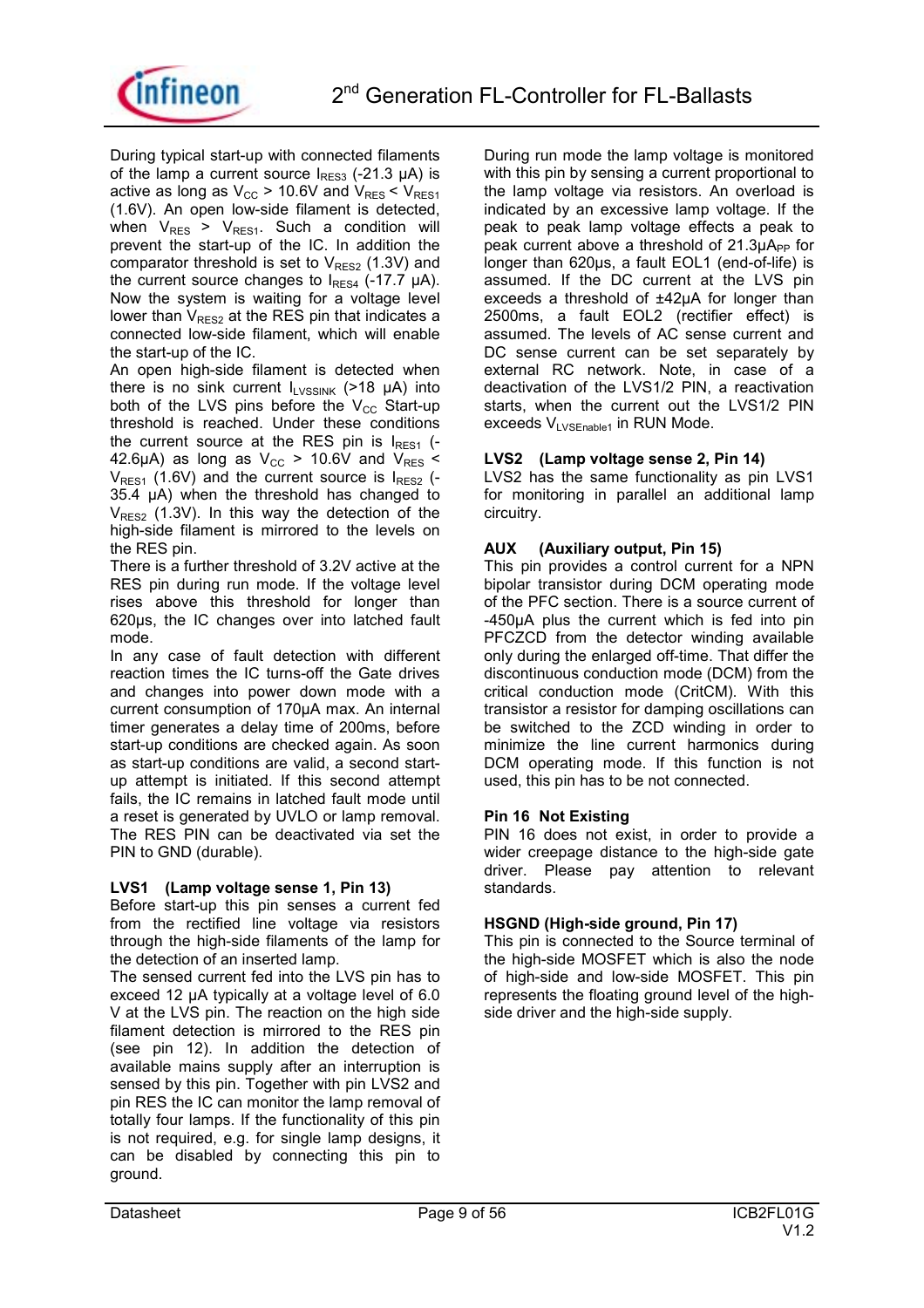

#### **HSVCC (High-side supply voltage, Pin 18)**

This pin provides the power supply of the highside ground related section of the IC. An external capacitor between pin 17 and pin 18 acts like a floating battery which has to be recharged cycle by cycle via high voltage diode from low-side supply voltage during on-time of the low-side MOSFET. There is an UVLO threshold with hysteresis that enables high-side section at 10.1V and disables it at 8.4V.

#### **HSGD (High-side Gate drive, Pin 19)**

The Gate of the high-side MOSFET in a halfbridge inverter topology is controlled by this pin. There is an active L-level during UVLO and a limitation of the max H-level at 11.0 V during normal operation. The switching characteristics are the same as described for LSGD (pin 2). It is recommended to use a resistor of about 10 Ω between drive pin and Gate in order to avoid oscillations and in order to shift the power dissipation of discharging the Gate capacitance into this resistor. The dead time between LSGD signal and HSGD signal is self adapting between 1.25µs and 2.5µs (typically).

#### **Not connected (Pin 20)**

This pin is internally not connected.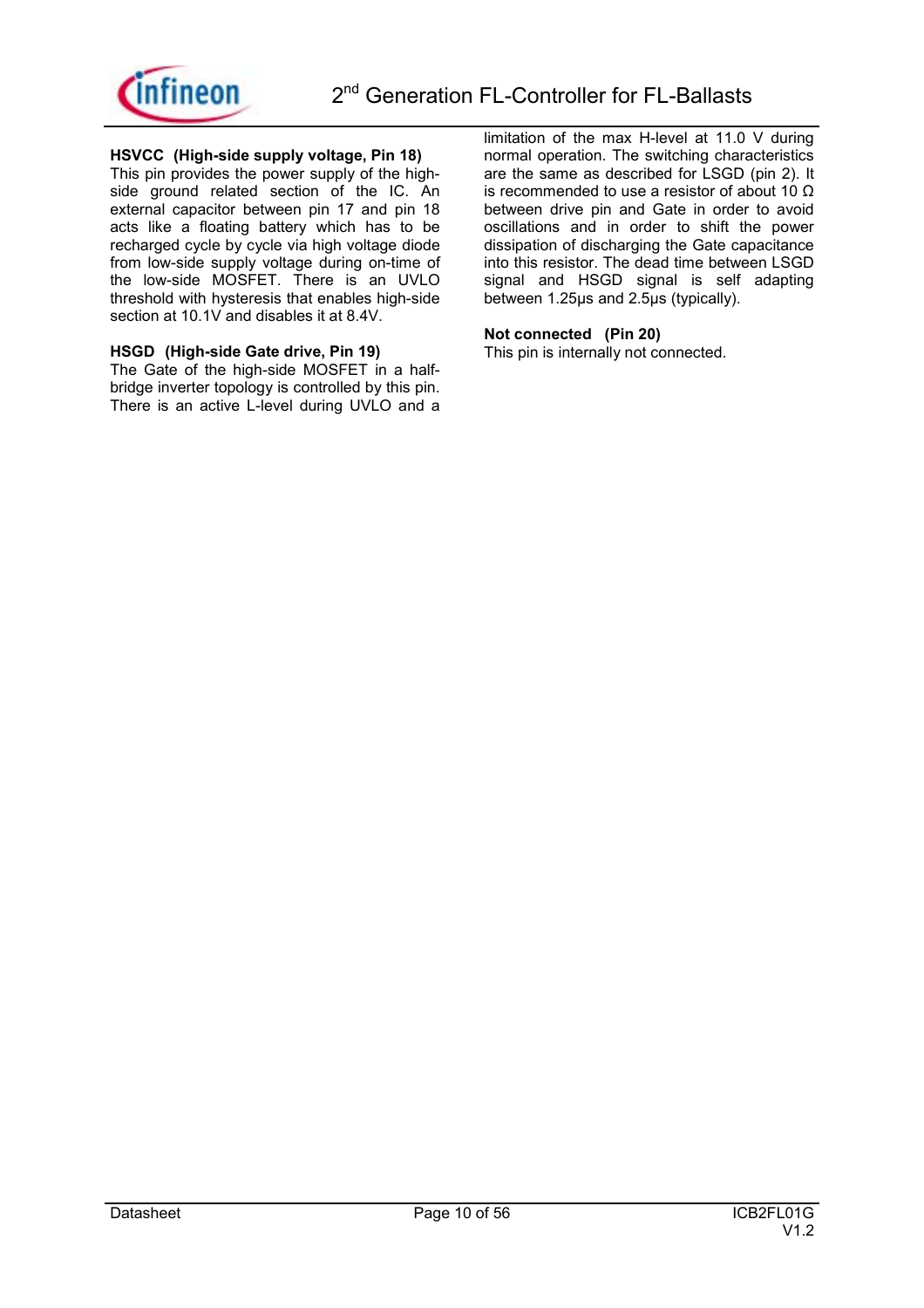

### **2 Functional Description**

### 2.1 Typical Application Circutry



#### **Figure 3: Application Circuit of Ballast for a single Fluorescent Lamp (FL)**

The schematic in Figure 3 shows a typical application for a T5 single fluorescence lamp. It is designed for universal input voltage from 90  $V_{AC}$  until 270  $V_{AC}$ . The following chapters are explaining the components and referring to this schematic.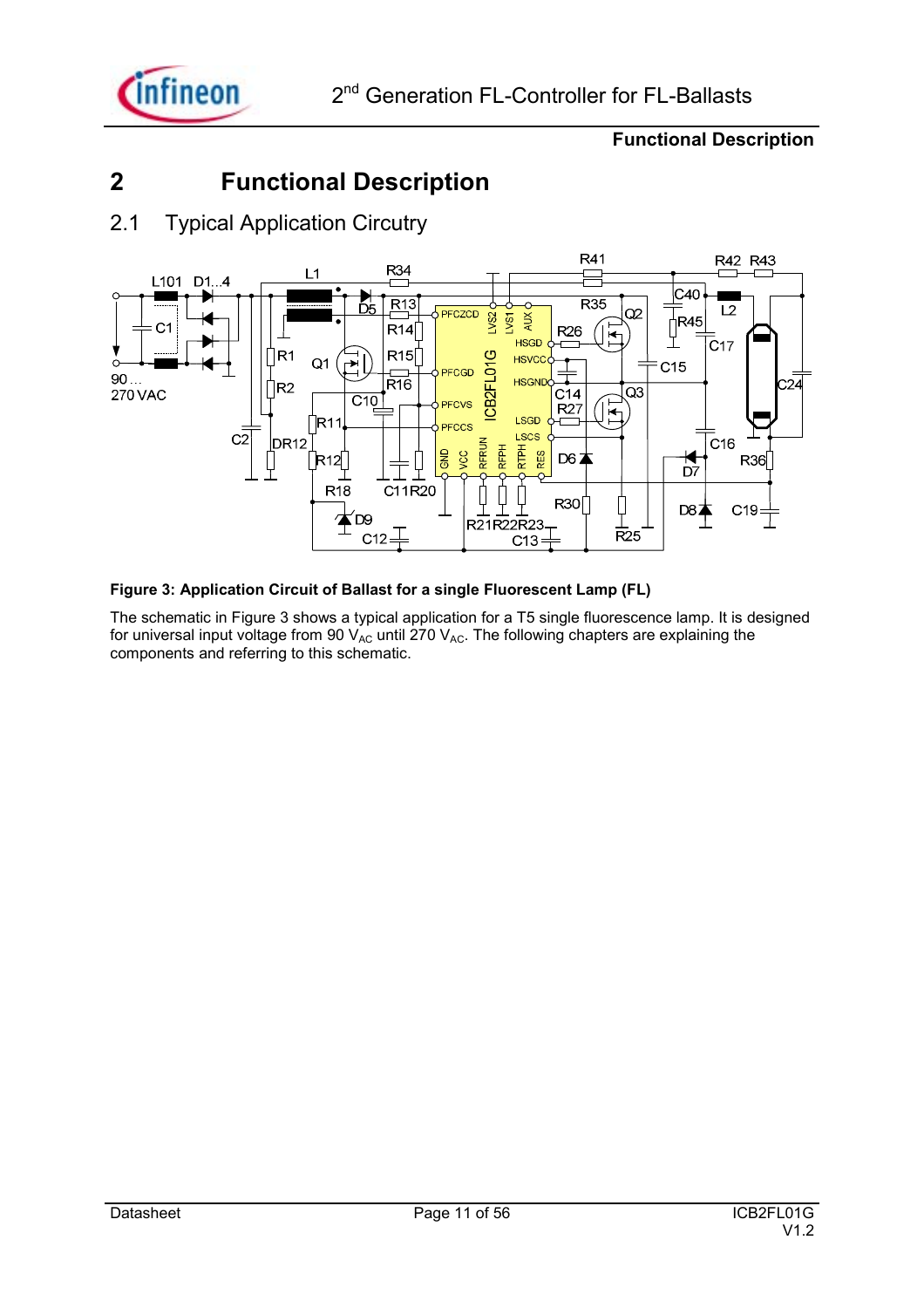

### 2.2 Normal Start Up

This chapter describes the basic operation flow (8 phases) from the UVLO (Under Voltage Lock Out) into Run Mode without any error detection. For detailed infromation see the following chapters 2.2.1 and 2.2.2. Figure 4 shows the 8 different phases during a typical start form UVLO (phase 1 Figure 4) to Run Mode (phase 8 Figure 4) into normal Operation (no failure detected). In case the AC line input is switched ON, the V<sub>CC</sub> voltage rises to the UVLO threshold V<sub>CC</sub> = 10.6 V (no IC activities during UVLO). If V<sub>CC</sub> exceeds the first threshold of V<sub>CC</sub> = 10.6 V, the IC starts the first level of detection activity, the high and low side filament detection during the Start Up Hysteresis (phase 2 Figure 4).



#### **Figure 4: Typical Start Up Procedure in Run Mode (in normal Operation)**

Followed by the end of the Start Up Hysteresis (phase 2 Figure 4)  $V_{CC}$  > 14.1 V and before phase 3 is active, a second level of detection activity senses for 80 µs (propagation delay of the IC) whether the rated bus voltage is below 12.5 % or above 105 %. If the previous bus voltage conditions are fulfilled and the filaments are detected, the IC starts the operation with an internally fixed startup frequency of typically 135 kHz (all gates are active). In case the bus voltage reaches a level of 95% of the rated bus voltage within latest 80ms (phase 3 Figure 4), the IC enters the Soft Start. During the Soft Start (phase 4 Figure 4), the Start Up frequency shifts from 135 kHz down to the set preheating frequency (chapter 2.2.2). In the Soft Start phase, the lamp voltage rises and the chip supply voltage reaches its working level from 10.6 V < V<sub>CC</sub> < 17.5 V. After finish the Soft Start, the IC enters the Preheating mode (phase 5 Figure 4) for preheating the filaments (adjustable time) in order to extend the life cycle of the FL filaments. By finishing the preheating, the controller starts the Ignition (phase 6 Figure 4). During the Ignition phase, the frequency decreases from the set preheating frequency down to the set operation frequency (adjustable see chapter 2.2.2). If the Ignition is successful, the IC enters the Pre  $-$  Run mode (phase 7 Figure 4).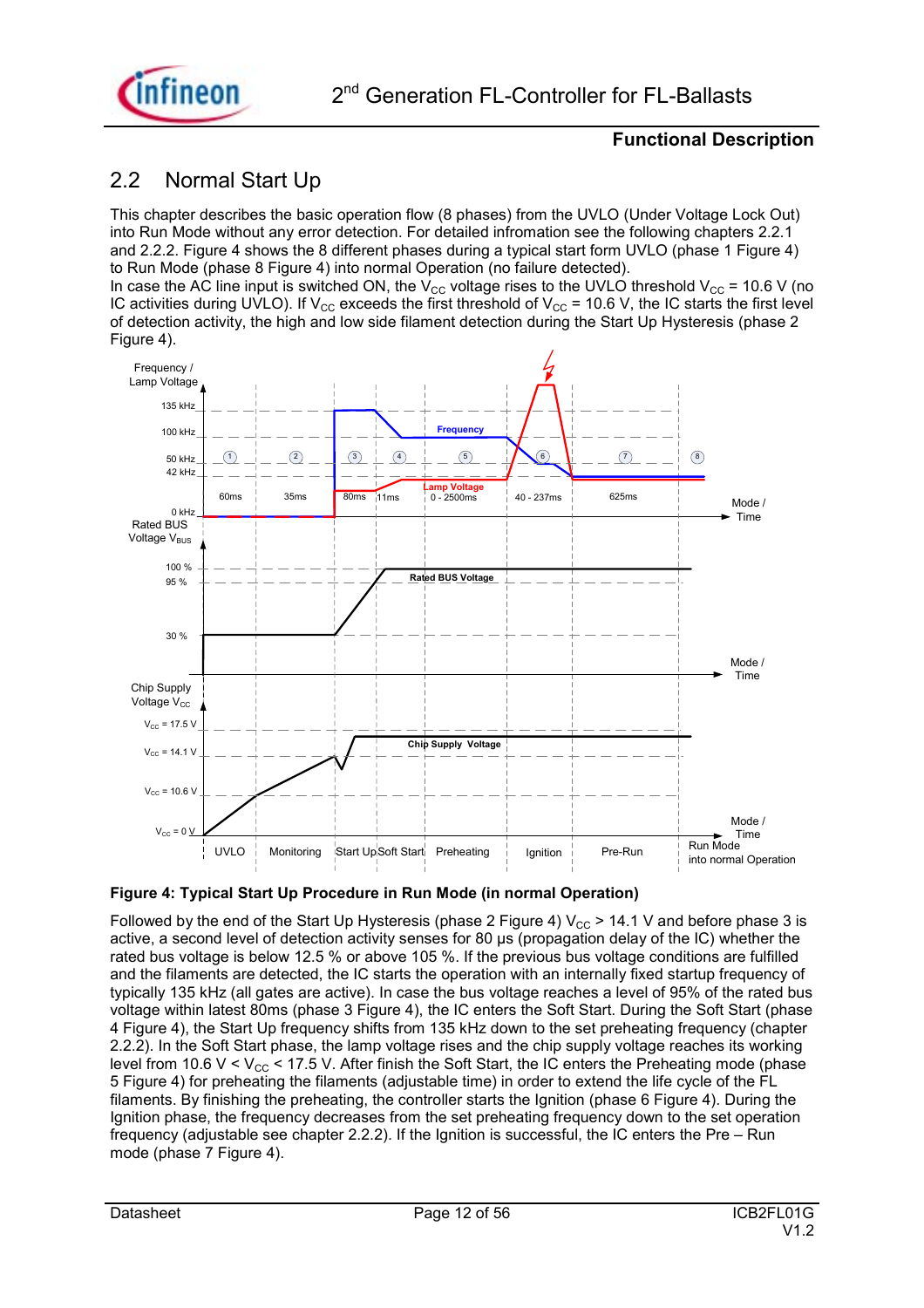

This mode is in order to prevent a malfunction of the IC due to an instable system e.g. the lamp parameters are not in a steady state condition. After finish the 625 ms Pre Run phase, the IC switches over to the Run mode (phase 8 Figure 4) with a complete monitoring.

### 2.2.1 Operating Levels from UVLO to Soft Start

This chapter describes the operating flow from phase 1 (UVLO) until phase 4 (Soft Start) in detail. The control of the ballast is able to start the operation within less than 100 ms (IC in active Mode). This is achieved by a small Start Up capacitor (about 1µF C12 and C13 – fed by start up resistors R11 and R12 in Figure 3) and the low current consumption during the UVLO ( $I_{\text{VCC}}$  = 130 µA – phase 1 Figure 5) and Start Up Hysteresis (I<sub>VCC</sub> = 160  $\mu$ A – defines the start up resistors – phase 2 Figure 5) phases. The chip supply stage of the IC is protected against over voltage via an internal Zener clamping network which clamps the voltage at 16.3 V and allows a current of 2.5 mA. For clamping currents above 2.5 mA, an external Zener diode (D9 Figure 3) is required.<sup>1</sup>



#### Figure 5: Progress of Level during a typical Start - UP

 $\overline{\phantom{a}}$ 1 IGate depends on MOSFET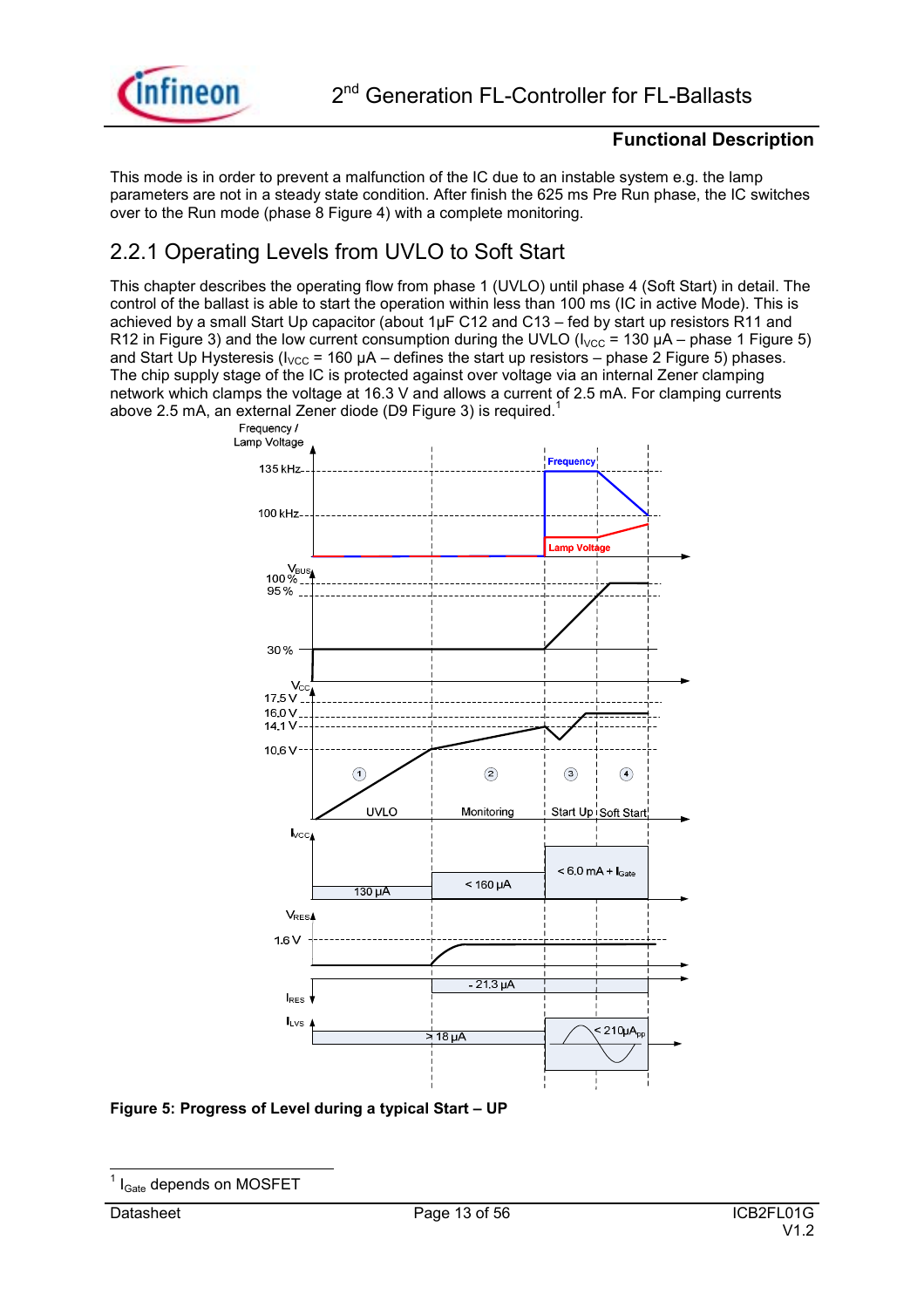

In case of  $V_{CC}$  exceeds the 10.6 V level and stays below 14.1 V (Start up Hysteresis – phase 2 Figure 5), the IC checks whether the lamps are assembled by detecting a current across the filaments. The low side filaments are checked from a source current of typical  $I_{BES3} = -21.3$  µA out of PIN 12 RES

(Figure 5  $I_{RES}$ ). This current produces a voltage drop of  $V_{RES}$  < 1.6 V (filament is ok) at the low side filament sense resistor (R 36 in Figure 3), connected to GND (via low side filament). An open low side filament is detected (see chapter 2.3.2), when the voltage at the RES PIN exceeds the  $V_{RFS}$  > 1.6V threshold (Figure 5  $V_{RES}$ ).

The high side filaments are checked by a current of  $I_{LVS}$  > 12 µA typically via resistors R41, R42 and R43 (Figure 3) into the LVS1 PIN 13 (for a single lamp operation) and LVS2 PIN 14 for a multi lamp operation. Note: in case of a single lamp operation, the unused LVS PIN has to be disabled via connection to GND. An open high side filament is detected (see 2.3.3) when there is no sink current into the LVS PIN. This causes a higher source current out of the RES PIN (typical 42.6 µA / 35.4 µA) in order to exceed  $V_{RES} > 1.6$  V. In case of defect filaments, the IC keeps monitoring until there is an adequate current from the RES or the LVS PIN present (e.g. in case of removal a defect lamp). When  $V_{CC}$  exceeds the 14.1 V threshold - by the end of the start up hysteresis in phase 2 Figure 5 the IC waits for 80µs and senses the bus voltage. When the rated bus voltage is in the corridor of 12.5% <  $V_{BUSrated}$  < 105% the IC powers up the system and enters phase 3 (Figure 5  $V_{BUSrated}$  > 95 % sensing) when not, the IC initiates an UVLO when the chip supply voltage is below  $V_{CC}$  < 10.6 V. As soon as the condition for a power up is fulfilled, the IC starts the inverter gate operation with an internal fixed Start Up frequency of 135 kHz. The PFC gate drive starts with a delay of app. 300µs. Now, the bus voltage will be checked for a rated level above 95 % for a duration of 80 ms (phase 3 Figure 5). When leaving phase 3, the IC enters the Soft Start phase and shifts the frequency from the internal fixed Start Up frequency of 135 kHz down to the set Preheating frequency e.g.  $f_{RFPH} = 100$ kHz.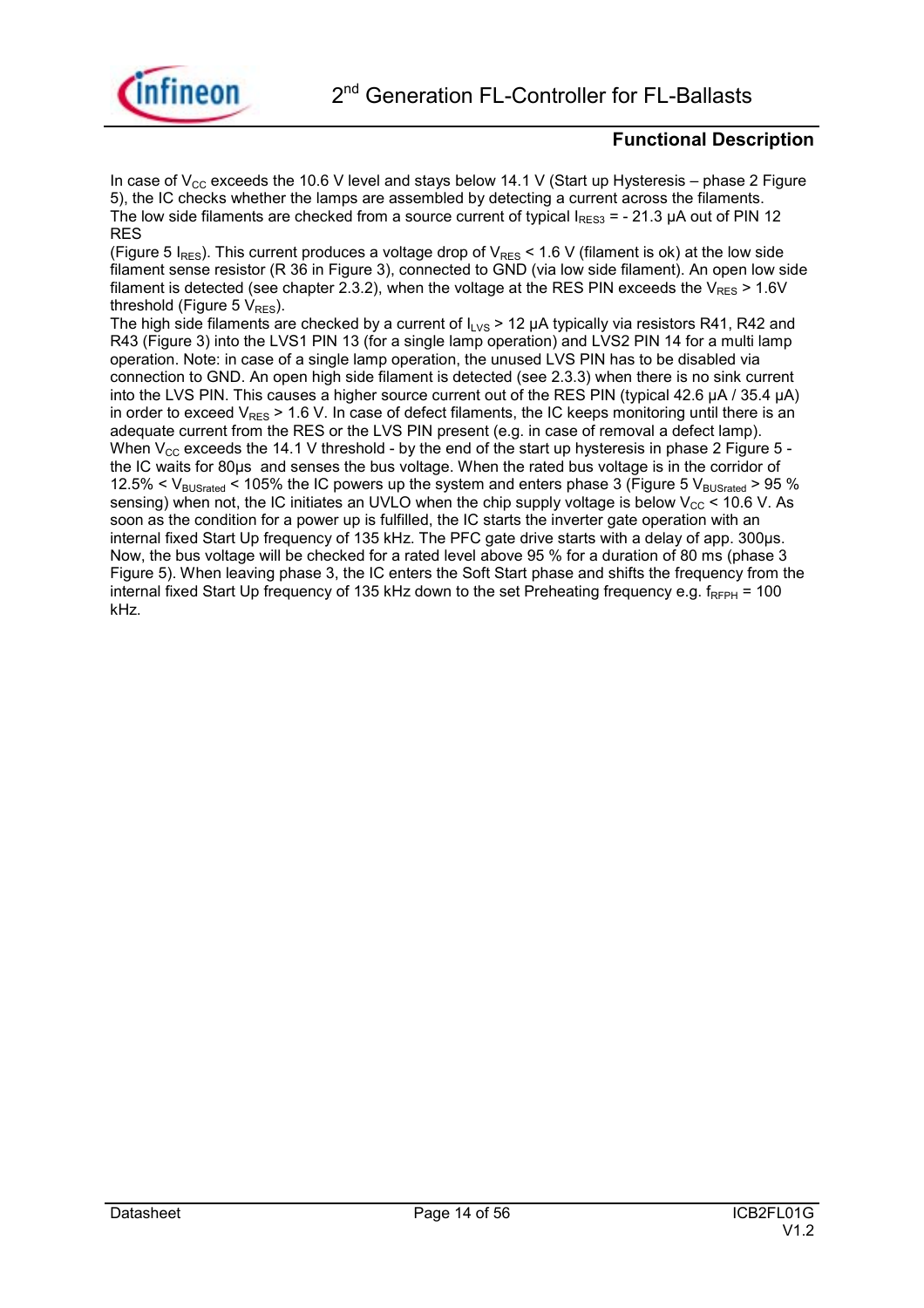

### 2.2.2 Operating Levels from Soft Start to Run Mode

This chapter describes the operating flow from phase 5 (Preheating mode) until phase 8 (Run mode) in detail. In order to extend the life time of the filaments, the controller enters - after the Soft Start Phase - the Preheating mode (phase 5 Figure 6). The preheating frequency is set by resistors R22 PIN RFPH to GND in combination with R21 (Figure 3) typ. 100 kHz e.g. R22 = 8.2 kQ in parallel to R21 = 11.0 kΩ see Figure 3 at the R<sub>FRUN</sub> - PIN). The preheating time can be selected by the programming resistor (R23 in Figure 3) at PIN RTPH from 0 ms up to 2500 ms (phase 5 Figure 6).



Softstart proceeds in 15 steps à 650µs according  $\Delta f_{PH}$  = (135kHz - f<sub>PH</sub>)/ 15steps. Ignition proceeds in 127 steps à 324µs according  $\Delta f_{\text{IGN}} = (f_{\text{PH}} - f_{\text{RUN}})/$  127 steps. Preheating Frequency with  $8.7 \text{ k}\Omega$  Resistor from PIN RFPH to GND RUN Frequency with a 12.0 k $\Omega$  Resistor from PIN RFRUN to GND

#### **Figure 6: Typical Variation of Operating Frequency during Start Up**

During Ignition (phase 6 Figure 6), the operating frequency of the inverter is shifted downward in  $t_{\text{two}}$  = 40 ms ( $t_{\text{max}}$  = 237 ms) to the run frequency set by a resistor (R21 in Figure 3) at PIN RFRUN to GND (typical 45 kHz with 11.0 kΩ resistor). During this frequency shifting, the voltage and current in the resonant circuit will rise when the operation is close to the resonant frequency with increasing voltage across the lamp. The ignition control is activated if the sensed slope at the LSCS pin reaches typically 205 mV/us ± 25 mV/us and exceeds the 0.8V threshold. This stops the decreasing of the frequency and waits for ignition. The ignition control is now continuously monitored by the LSCS PIN. The maximum duration of the Ignition procedure is limited to 237 ms. Is there no Ignition within this time frame, the ignition control is disabled and the IC changes over into the latched fault mode. Furthermore, in order to reduce the lamp choke, the ignition control is designed to operate with a lamp choke in magnetic saturation during ignition. For an operation in magnetic saturation during ignition; the voltage at the shunt at the LSCS pin 1 has to be  $V_{LSCS}$  = 0.75V when ingition voltage is reached. If the ignition is successful, the IC enters the Pre  $-$  Run mode (phase 7 Figure 6). The Pre Run mode is a safety mode in order to prevent a malfunction of the IC due to an instable system e.g. the lamp parameters are not in a steady state condition. After 625 ms Pre Run mode, the IC changes into the Run Mode (phase 8 Figure 6). The Run mode monitors the complete system regarding bus over- and under voltage, open loop, over current of PFC and / or Inverter, lamp over voltage (EOL1) and rectifier effect (EOL2) see chapter 2.5) and capacitive load 1 and 2 (see chapter 2.6).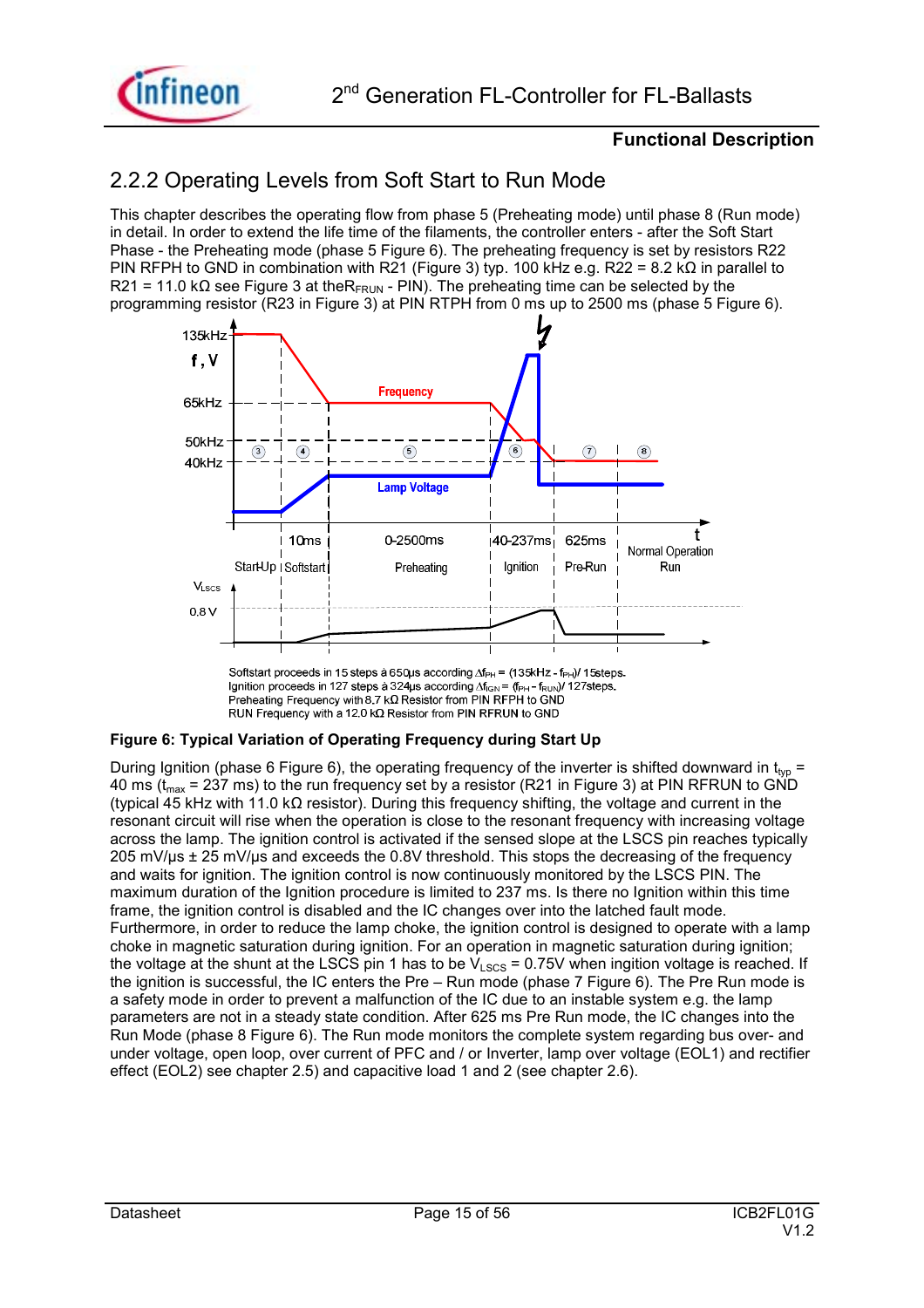

Figure 7 shows the lamp voltage versus the frequency during the different phases from Preheating to the Run Mode. The lamp voltage rises by the end of the Preheating phase with a decreasing frequency (e.g. 100 kHz to 50 kHz) up to 700 V during Ignition. After Ignition, the lamp voltage drops down to its working level with continuo decreasing the frequency (Figure 7) down to its working level e.g. 45 kHz (set by a resistor at the  $R_{FRIIN}$  pin to ground). After stops the decreasing of the frequency, the IC enters the Pre Run mode.



#### **Lamp Voltage vs Frequency @ different Modes**

**Figure 7: Lamp Voltage versus Frequency during the different Start up Phases**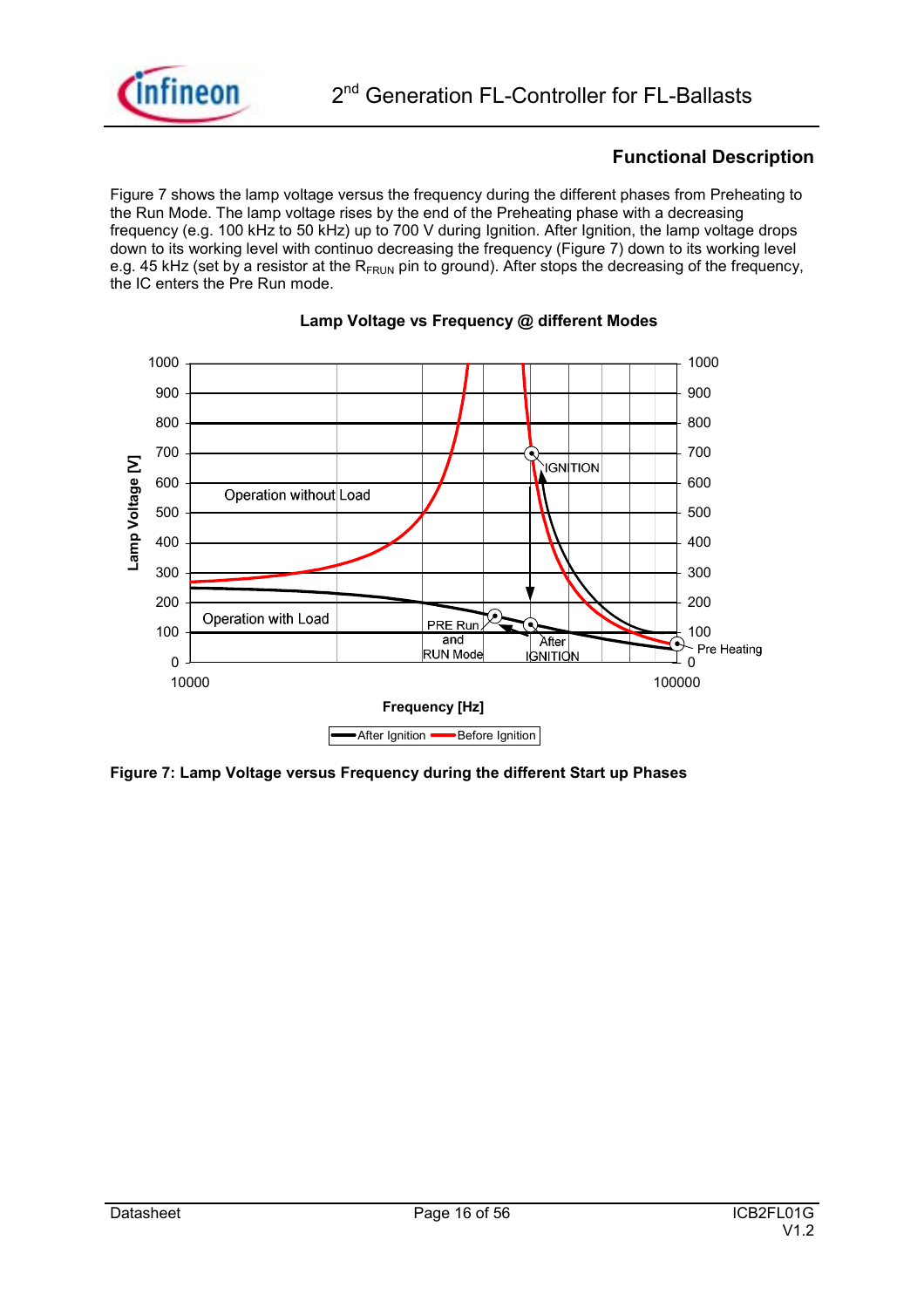

### 2.3 Filament Detection during Start Up and Run Mode

The low and high side filament detection is sensed via the RES and the LVS pins. The low side filament detection during start up and run mode is detected via the RES pin only. An open high side filament during start up will be sensed via the LVS and the RES pins.

### 2.3.1 Start Up with broken Low Side Filament

A source current of  $I_{RES3} = -21.3 \mu A$  out of the RES pin (12) monitors during a start up (also in Run mode) the existence of a low side filament. In case of an open low side filament during the start up hysteresis (10.6V < V<sub>CC</sub> < 14.1V) a capacitor (C19 in Figure 3) will be charged up via  $I_{RES3}$  = - 21.3 µA. When the voltage at the RES pin (12) exceeds  $V_{RES1} = 1.6 V$ , the controller prevents a power up and clamps the RES voltage internally at  $V_{RES}$  = 5.0 V. The gate drives of the PFC and inverter stage do not start working.



The IC comparators are set now to a threshold of  $V_{RES1} = 1.3V$  and to  $I_{RES4} = -17.7\mu A$ , the controller waits until the voltage at the RES pin drops below  $V_{RES1}$  = 1.3V. When a filament is present (Figure 9 section 2), the voltage drops below 1.3V and the value of the source current out of the RES pin is set from  $I_{RES4}$  = - 17.7 µA up to  $I_{RES3}$  = - 21.3 µA. Now the controller powers up the system including Soft Start and Preheating into the Run mode.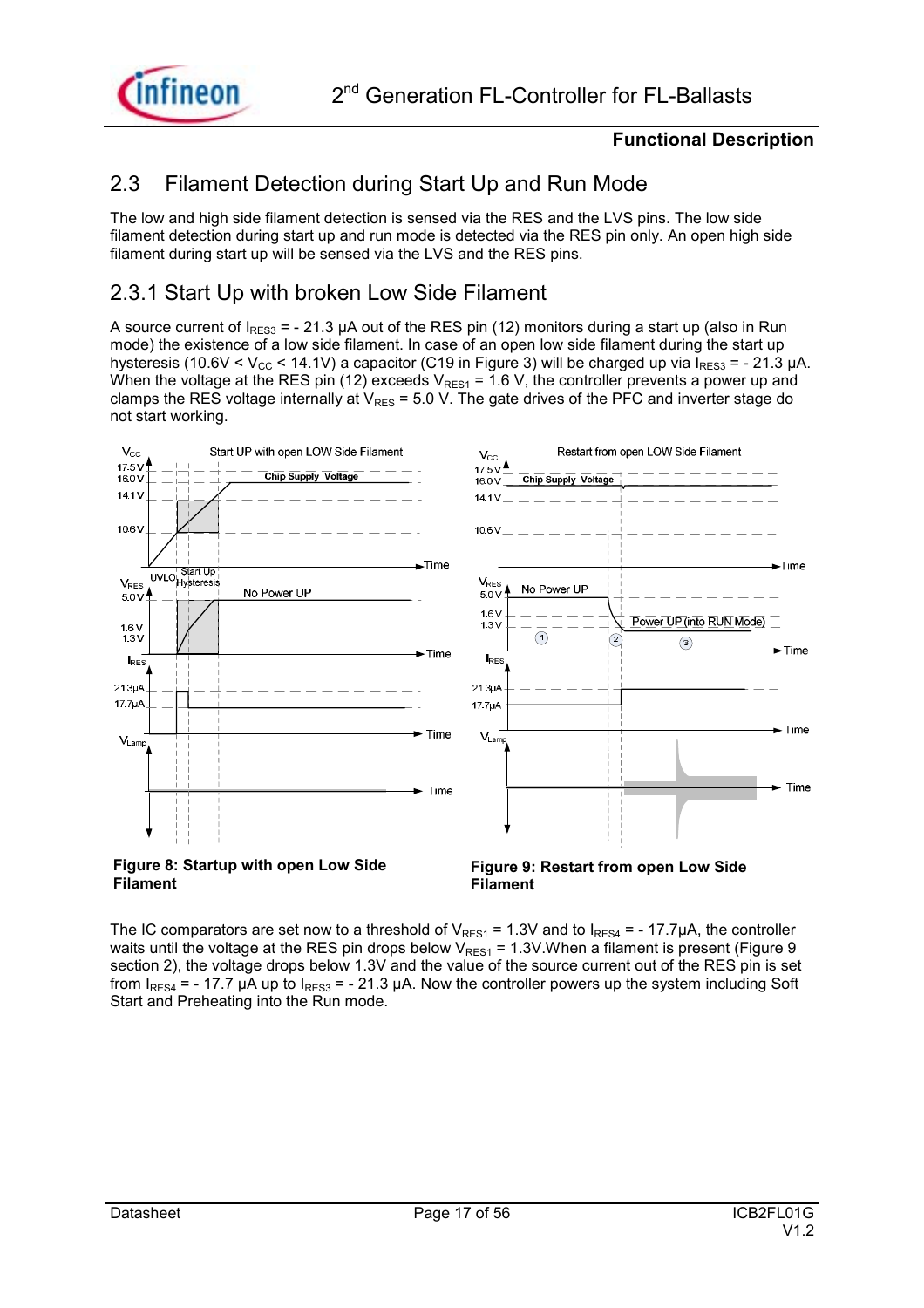

### 2.3.2 Low Side Filament Detection during Run Mode

In case of an open low side filament during Run mode, the current out of the RES pin  $I_{RFS3}$  = - 21.3 µA charges up the capacitor C19 in Figure 3. If the voltage at the RES pin exceeds the  $V_{RFS3} = 3.2V$ threshold, the controller detects an open low side filament and stops the gate drives after a delay of  $t =$ 620µs of an internal timer.



**Figure 10: Open Low Side Filament Run Mode Figure 11: Restart from open LS Filament** 

A restart is initiated when a filament is detected e.g. in case of a lamp removal. In case of a filament is present (Figure 11 section 2), the voltage drops below 1.3V and the value of the source current out of the RES pin is set from  $I_{RES4}$  = - 17.7  $\mu \tilde{A}$  up to  $I_{RES3}$  = - 21.3  $\mu A$ . The controller powers up the system including Soft Start and Preheating into the Run mode (Figure 11 section 3).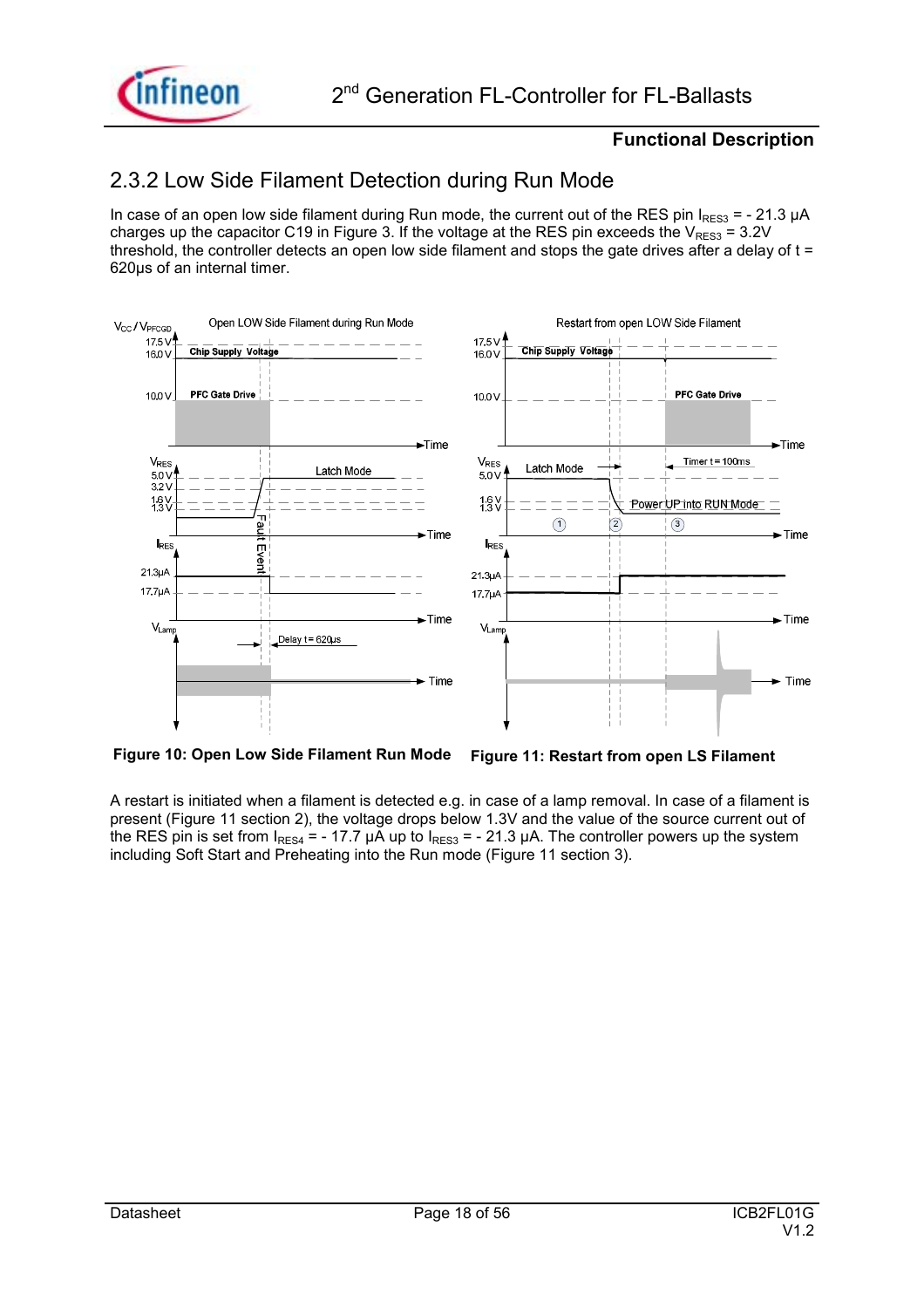

### 2.3.3 Start Up with broken High Side Filament

An open high side filament during the start up hysteresis ( $10.6V < V_{CC} < 14.1V$ ) is detected, when the current into the LVS pin 13 or 14 is below  $I_{LVS} = 12 \mu A$  (typically). In that case, the current out of the RES pin 12 rises up to  $I_{RES1}$  = - 42.6 µA. That causes a voltage at the RES pin crosses  $V_{RES1}$  = 1.6V. The source current is now set to  $I_{RES2}$  = - 35.4 µA and another threshold of  $V_{RES2}$  = 1.3V is active. The controller prevents a power up (see Figure 12), the gate drives of the PFC and inverter stage do not start working.



#### **Figure 12: Start Up with open high Side Filament**

**Figure 13: Restart from open high Side Filament** 

When the high side filament is present, e.g. insert a lamp, the current of the active LVS pins exceeds  $I_{1VS}$  > 12 µA (typically), the res current drops from  $I_{RES2}$  = - 35.4 µA down to  $I_{RES4}$  = - 17.7 µA (Figure 13). Now the controller senses the low side filament. When a low side filament is also present, and the controller drops (after a short delay due to a capacitor at the res pin) below  $V_{RES2}$  = 1.3V, the res current is set to  $I_{RFS3}$  = - 21.3 µA, the controller powers up the system.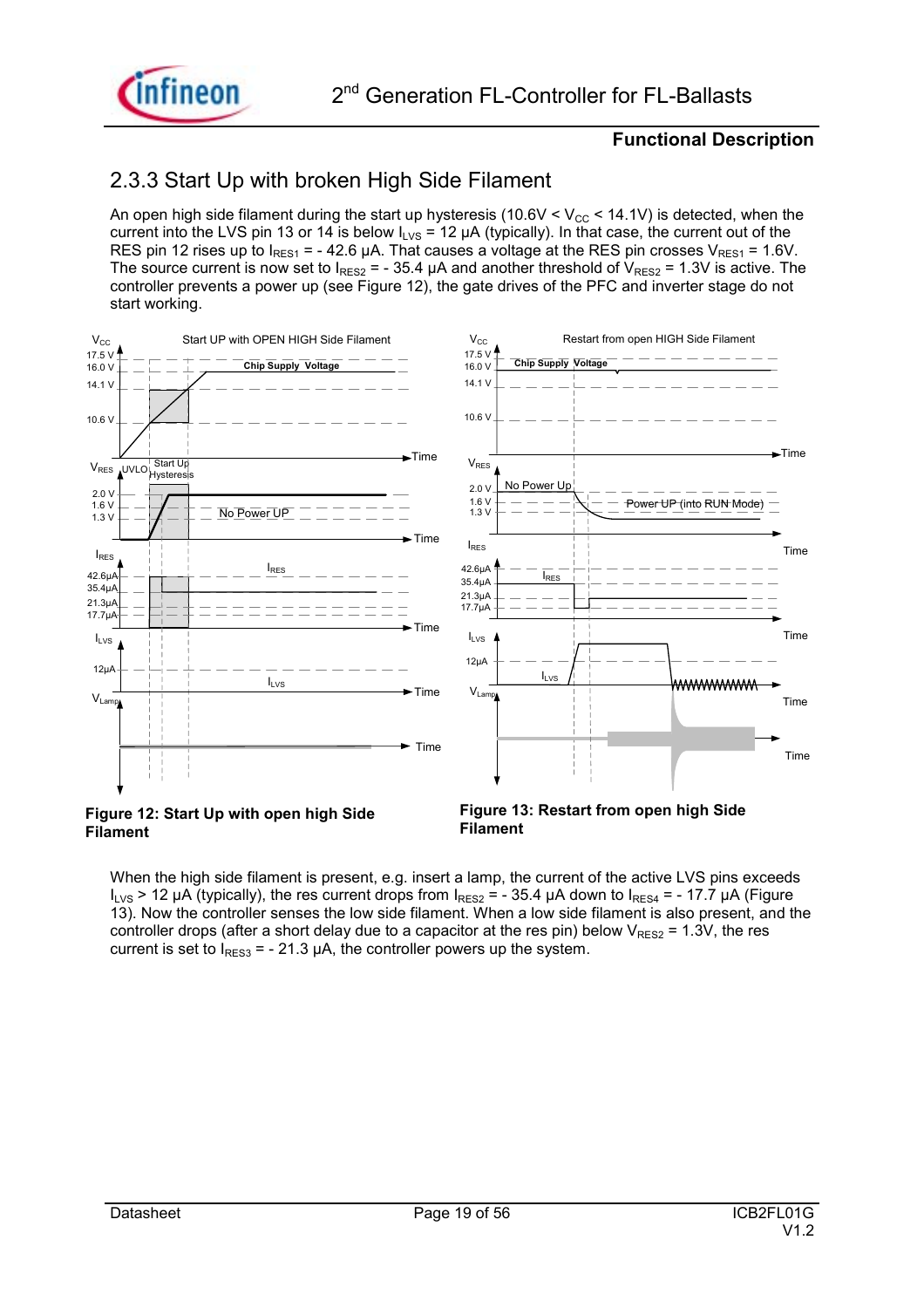

### 2.4 PFC Pre Converter

### 2.4.1 Discontinuous Conduction and Critical Conduction Mode Operation

The digital controlled PFC pre converter starts with an internally fixed ON time of typical  $t_{ON} = 4.0 \mu s$ and variable frequency. The ON – time is enlarged every 280 us (typical) up to a maximum ON – time of 22.7 µs. The control switches quite immediately from the discontinuous conduction mode (DCM) over into critical conduction mode (CritCM) as soon as a sufficient ZCD signal is available. The frequency range in CritCM is 22 kHz until 500 kHz, depending on the power (Figure 14) with a variation of the ON time from 22.7  $\mu$ s > t<sub>on</sub> > 0.5 $\mu$ s.



**Discontinuous Conduction Mode (DCM) <> Critical Condution Mode (CritCM)**

#### **Figure 14: Operating Frequency and ON Time versus Power in DCM and CritCM Operation**

For lower loads (P<sub>OUTNorm</sub> < 8 % from the normalized load<sup>2</sup>) the control operates in discontinuous conduction mode (DCM) with an  $ON -$  time from 4.0 $\mu$ s and increasing OFF  $-$  time. The frequency during DCM is variable in a range from 144 kHz down to typically 22 kHz @ 0.1 % Load (Figure 14). With this control method, the PFC converter enables a stable operation from 100 % load down to 0.1 %. Figure 14 shows the ON time range in DCM and CritCM (Critical Conduction Mode) operation. In the overlapping area of CritCM and DCM is a hysteresis of the ON time which causes a negligible frequency change.

 $\overline{a}$ 2 Normalized Power @ Low Line Input Voltage and maximum Load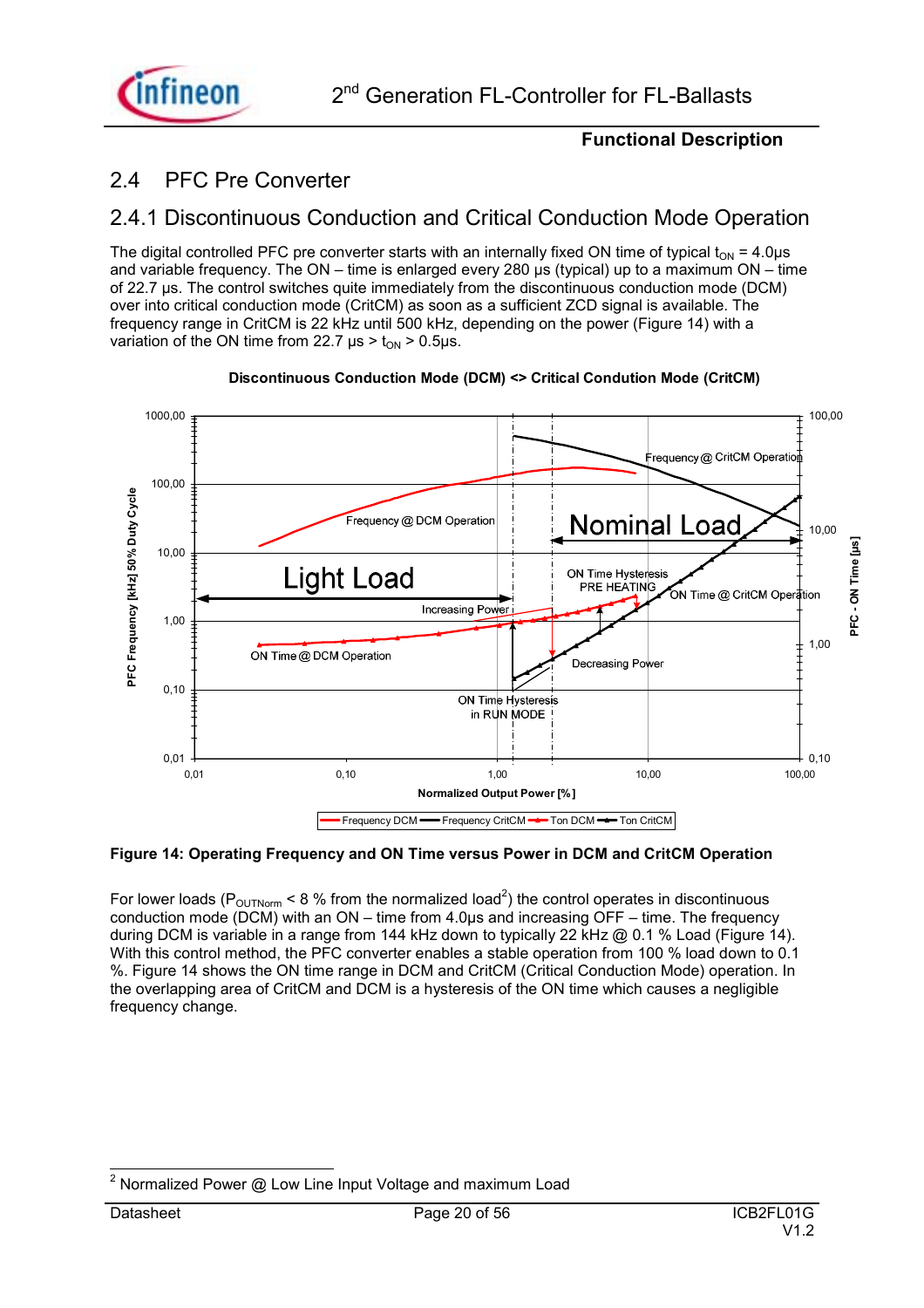

### 2.4.2 PFC Bus Voltage Sensing

Over voltage, open loop, bus 95 % and under voltage states (Figure 15) of the PFC bus voltage are sensed at the PFCVS pin via the network R14, R15, R20 and C11 Figure 3 (C11 acts as a spike suppression filter).

### **2.4.2.1 Bus Over Voltage and PFC Open Loop**

The bus voltage loop control is completely integrated (Figure 16) and provided by an 8 Bit sigma  $$ delta A/D – converter with a typical sampling rate of 280 us and a resolution of 4 mV/Bit. After leaving phase 2 (monitoring), the IC starts the power up (VCC > 14.1V). After power up, the IC senses for 80us – 130us the bus voltage below 12.5% (open loop) or above 105% (bus over voltage). In case of a bus over voltage (V<sub>BUSrated</sub> > 109 %) or open loop (V<sub>BUSrated</sub> < 12.5 %) in phases 3 until 8 the IC shuts off the gate drives of the PFC within 5µs respective in 1µs. In this case, the PFC restarts automatically when the bus voltage is within the corridor (12.5%  $<$  V<sub>BUSrated</sub>  $<$  105 %) again. Is the bus voltage after the 80 $\mu$ s – 130 $\mu$ s valid, the bus voltage sensing is set to 12.5% < V<sub>BUSrated</sub> < 109 %. In case leaving these thresholds for longer than 1µ (open loop) or 5µs (overvoltage) the PFC gate drive stops working until the voltage drops below 105% or exceeds the 12.5% level. If the bus over voltage (> 109%) lasts for longer than 625ms in run mode, the inverter gates also shut off and a power down with complete restart is attempt (Figure 15).



**Figure 15: PFC Bus Voltage Operating Level and Error Detection** 

### **2.4.2.2 Bus Voltage 95% and 75% Sensing**

When the rated bus voltage is in the corridor of 12.5%  $<$  V<sub>BUSrated</sub>  $<$  109 %, the IC will check whether the bus voltage exceeds the 95 % threshold (Figure 15 phase 3) within 80 ms before entering the soft start phase 4. Another threshold is activated when the IC enters the run mode (phase 8). When the rated bus voltage drops below 75% for longer than 84 µs, a power down with a complete restart is attempted when a counter exceeds 800 ms. In case of a short term bus under voltage (the bus voltage reaches its working level in run mode before exceeding typically 800 ms (min. 500ms) the IC skips phases 1 until 5 and starts with ignition (condition for emergency lighting see 2.7.1). The internal reference level of the bus voltage sense  $V<sub>PFCVS</sub>$  is 2.5 V (100 % of the rated bus voltage) with a high accuracy. A surge protection is activated in case of a rated bus voltage of  $V_{BUS}$  > 109% and a low side current sense voltage of  $V_{LSCS}$  > 0.8V for longer as 500ns in PRE RUN and RUN Mode.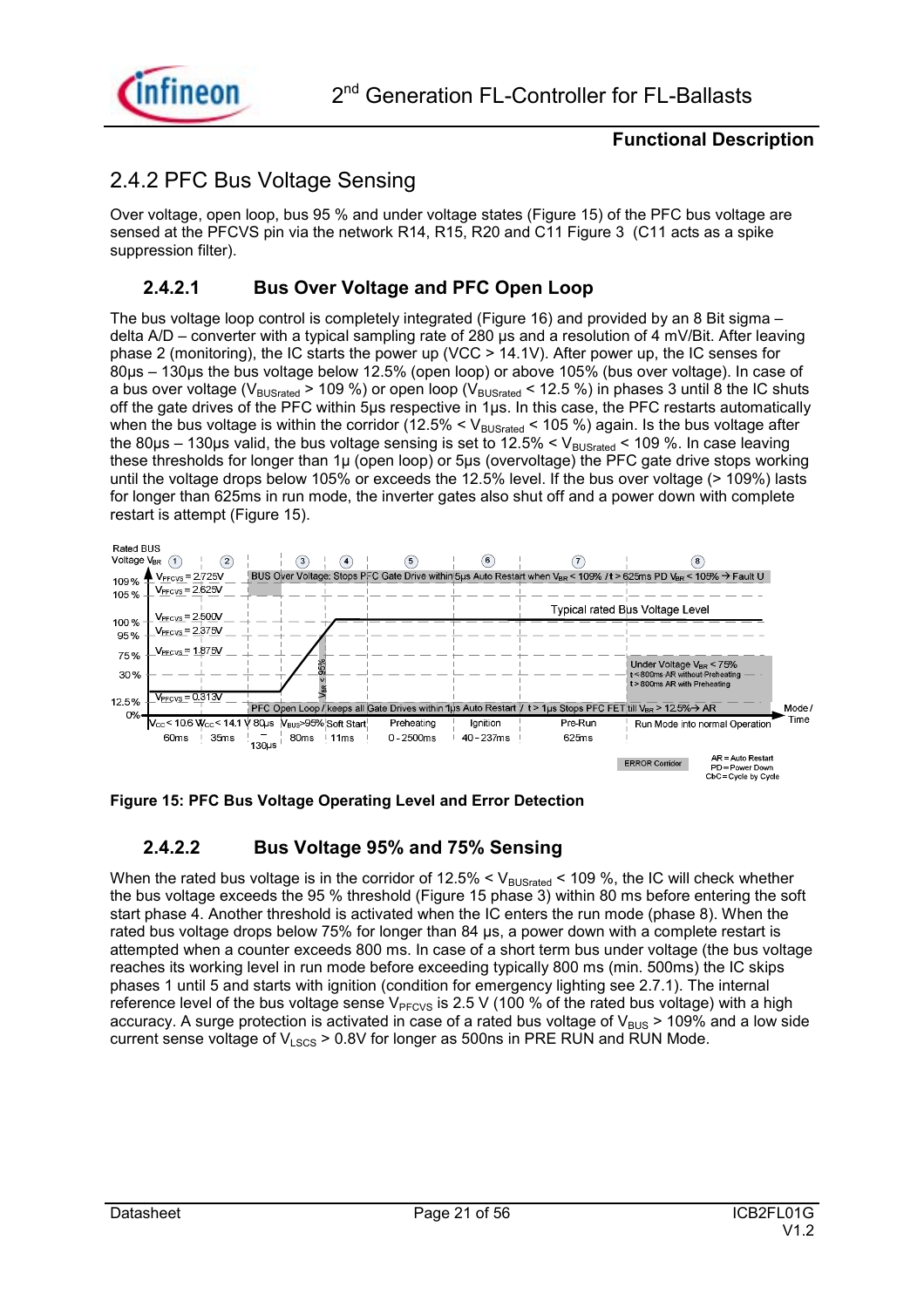

### 2.4.3 PFC Structure of Mixed Signal

A digital NOTCH filter eliminates the input voltage ripple - independent from the mains frequency. A subsequent error amplifier with PI characteristic cares for a stable operation of the PFC pre converter (Figure 16).



#### **Figure 16: Structure of the mixed digital and analog control of the PFC pre converter**

The zero current detection (ZCD) is sensed by the PFCZCD pin via R13 (Figure 3). The information of finished current flow during demagnetization is required in CritCM and in DCM as well. The input is equipped with a special filtering including a blanking of typically 500 ns and a large hysteresis of typically 0.5 V and 1.5 V  $V_{\text{PFCZCD}}$  (Figure 16).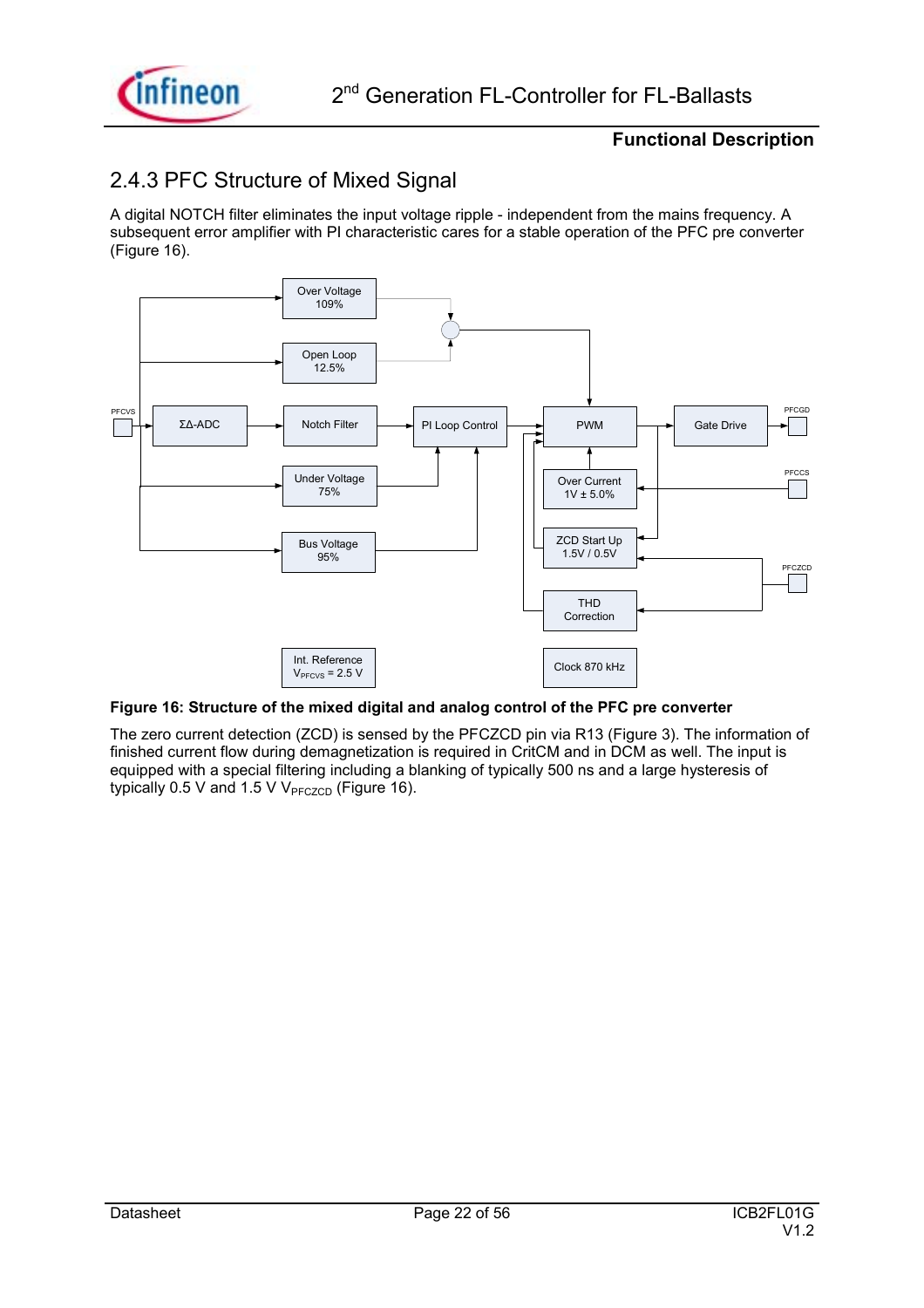

### 2.4.4 THD Correction via ZCD Signal

An additional feature is the THD correction (Figure 16). In order to optimize the improved THD (especially in the zones A shown in Figure 17 ZCD  $\omega$  AC Input Voltage), there is a possibility to extend pulse width of the gate signal (blue part of the PFC gate signal in Figure 17) via variable PFC ZCD resistor (see Resistor R13 in Figure 3) in addition to the gate signal controlled by the  $V_{PFCVS}$ signal (gray part of the PFC gate signal in Figure 17).



#### **Figure 17: THD Optimization using adjustable Pulse Width Extension**

In case of DC input voltage (see DC Input Voltage in Figure 17), the pulse width gate signal is fixed as a combination of the gate signal controlled by the  $V<sub>PFCVS</sub>$  pin (gray) and the additional pulse width signal controlled by the ZCD pin (blue) shown in Figure 17 ZCD @ DC Input Voltage. The PFC current limitation at pin PFCCS interrupts the ON – time of the PFC MOSFET if the voltage drop at the shunt resistors R18 (Figure 3) exceeds the  $V<sub>PFCCS</sub> = 1.0 V$  (Figure 16). This interrupt will restart after the next sufficient signal from ZCD is available (Auto Restart). The first value of the resistor can be calculated by the ratio of the PFC mains choke and ZCD winding the bus voltage and a current of typically 1.5 mA (see equation below). An adjustment of the ZCD resistor causes an optimized THD.

$$
R_{ZCD} = \frac{N_{ZCD} * V_{BUS}}{1.5mA}
$$

**Equation 1: R<sub>zCD</sub> a good pratical Value**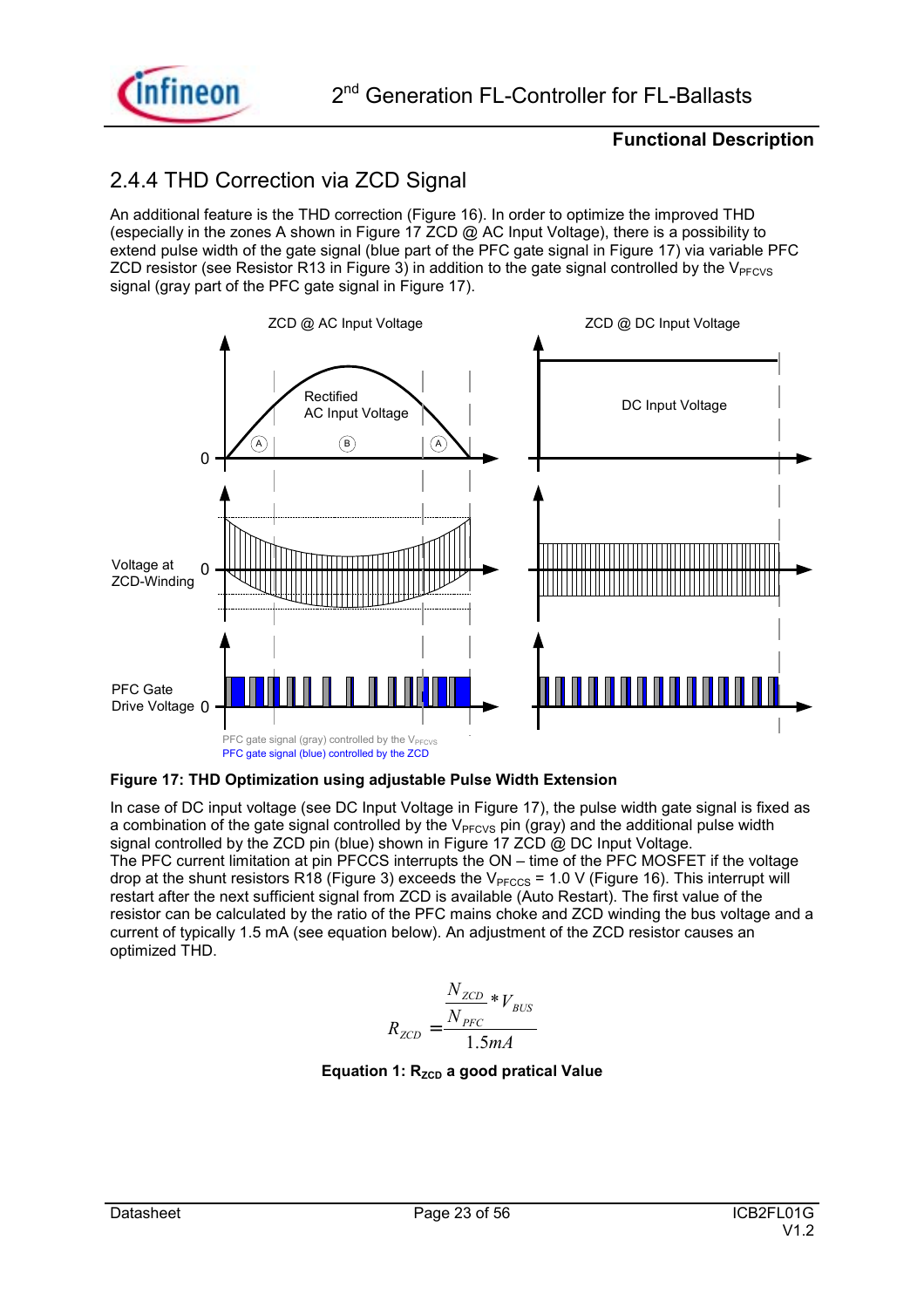

The relationship between the extended PFC pulse width and the zero crossing detection current is

shown in Figure 19.

### 2.4.5 Optional THD Correction dedicated for DCM Operation

For applications with a wide input voltage range and / or for applications using a wide variation of the power e.g. dimming, the application might work in the DCM (Discontinuous Conduction Mode). In order to minimize the high order harmonics during DCM, the detection of the DCM should be as close as possible at the point of inflection of the PFC drain source voltage shown in Figure 18. This can be realized with an optional damping network (R4, D10 and Q4 from the AUX pin to the ZCD resistor R13.











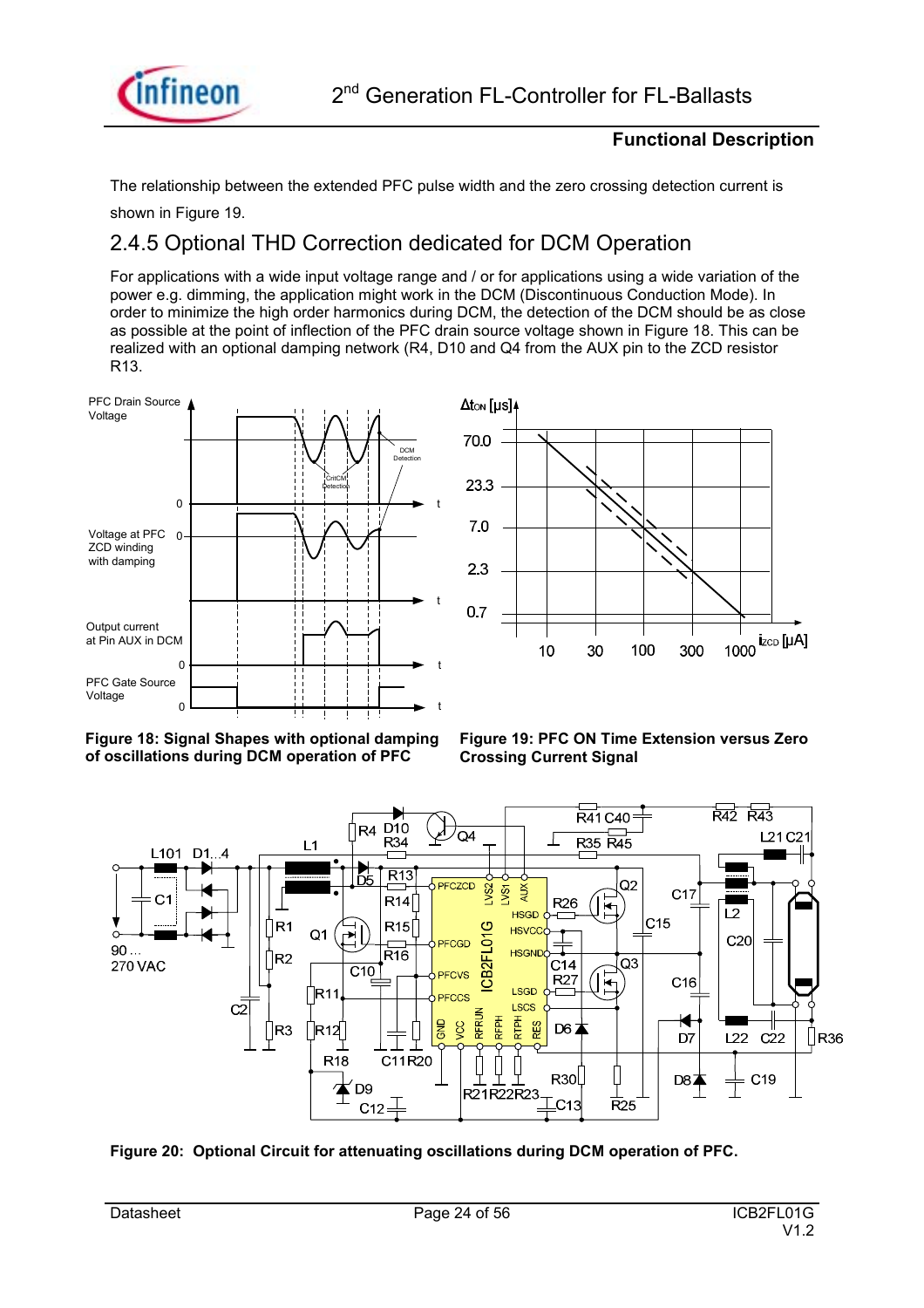

### 2.5 Detection of End-of-Life and Rectifier Effect

Two effects are present by End of Life (EOL): lamp over voltage (EOL1) and a rectifier effect (EOL2). After Ignition (see 1 in Figure 21), the lamp voltage breaks down to its run voltage level with decreasing frequency. By reaching the run frequency, the IC enters the Pre Run Mode for 625 ms. During this period, the EOL detection is still disabled. In the subsequent RUN Mode (2 in Figure 21) the detection of EOL1 (lamp over voltage see 3 Figure 21) and EOL2 (rectifier effect see 4 Figure 21) is complete enabled.



**Figure 21: End of Life and Rectifier Effect** 

### 2.5.1 Detection of End of Life 1 (EOL1)  $-$  Lamp Overvoltage

The event of EOL1 is detected by measuring the positive and negative peak level of the lamp voltage via an AC current fed into the LVS pin (Figure 22). This AC current is fed into the LVS pins (LVS1 for single lamp and LVS2 for multi lamp applications) via Network R41, R42, R43 and the low pass filter C40 and R45 see Figure 3. If the sensed AC current exceeds 210  $\mu A_{PP}$  for longer than 620  $\mu$ s, the status of end-of-life (EOL1) is detected (lamp overvoltage / overload see Figure 22 LVSAC Current). The EOL1 fault results in a latched power down mode (after trying a single restart) the controller is continuously monitoring the status until EOL1 status changes e.g. a new lamp is inserted.



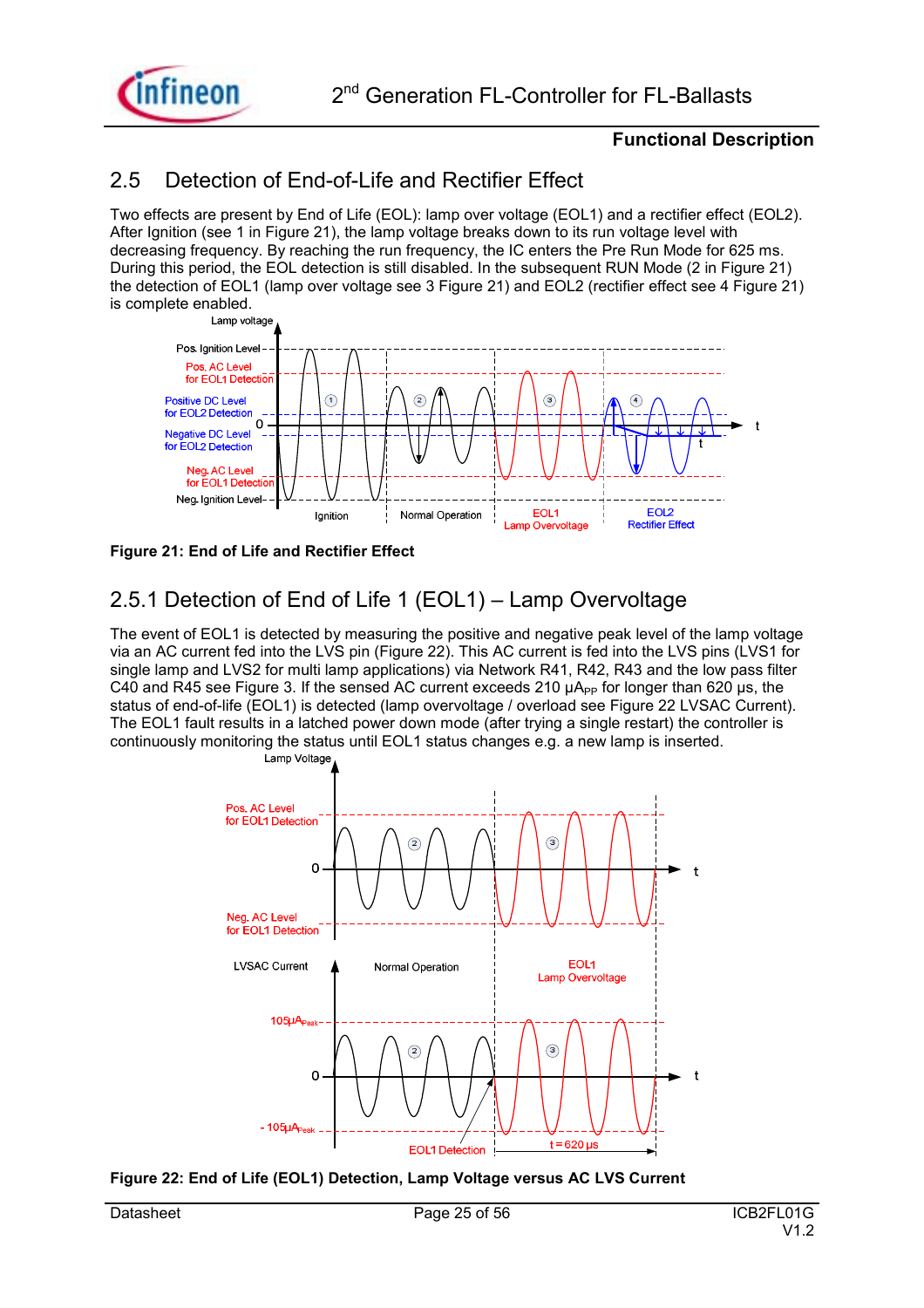

### 2.5.2 Detection of End-of-Life (EOL2) – Rectifier Effect

The rectifier effect (EOL2) is detected by measuring the positive and negative DC level of the lamp voltage via a current fed into the LVS pin (Figure 23). This current is fed into the LVS pins (LVS1 for single lamp and LVS2 for multi lamp applications) via Network R41, R42 and R43 (see Figure 3). If the sensed DC current exceeds ± 42 µA (Figure 23 LVSDC Current) for longer than 2500 ms, the status of end-of-life (EOL2) is detected. The EOL2 fault results in a latched power down mode (after trying a single restart) the controller is continuously monitoring. Only the insert of a new lamp resets the status of the IC.



**Figure 23: End of Life (EOL2) Detection, Lamp Voltage versus DC LVS Current**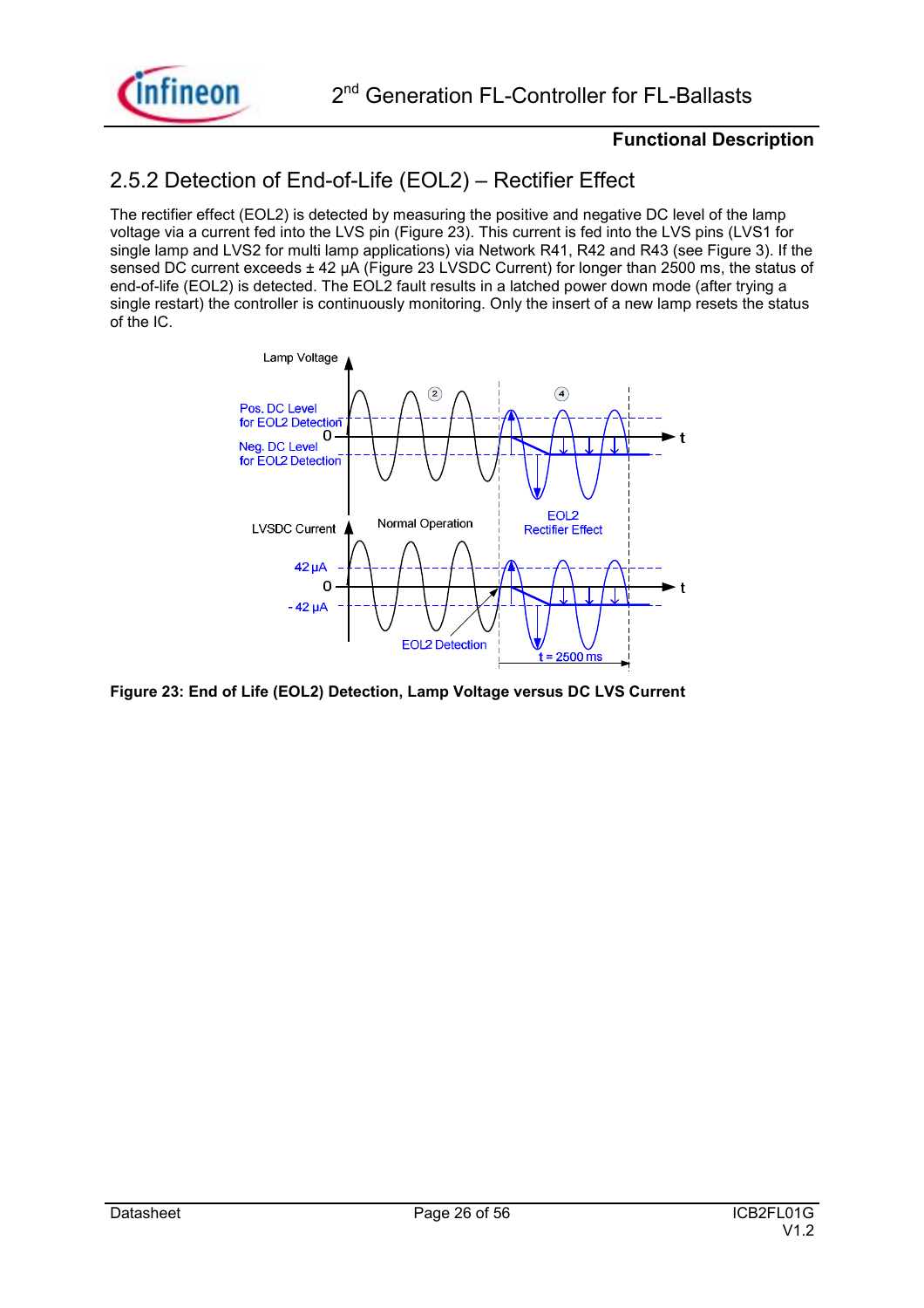

### 2.6 Detection of Capacitive Load

In order to prevent a malfunction in the area of Capacitive Load (see Figure 24) during Run Mode due to certain deviations from the normal load (e.g. harmed lamp, sudden break of the lamp tube  $\dots$ ), the IC has three integrated thresholds – sensed only via the LSCS (pin 1). The controller distinguish between two different states of capacitive load, the detection of working without load (idling detection, CapLoad 1) and working with short over current (CapLoad 2). This state (CapLoad 2) is affecting an operation below the resonance in the capacitive load area (Figure 24). In both cases, the IC results in a latched power down mode after a single restart. After latching the power down mode, the controller is continuously monitoring the status of the fault and restarts after the fault disappears e.g. in case of inserting a new lamp.



#### **Lamp Voltage vs Frequency @ different Modes**

**Figure 24: Capacitive and Inductive Operation**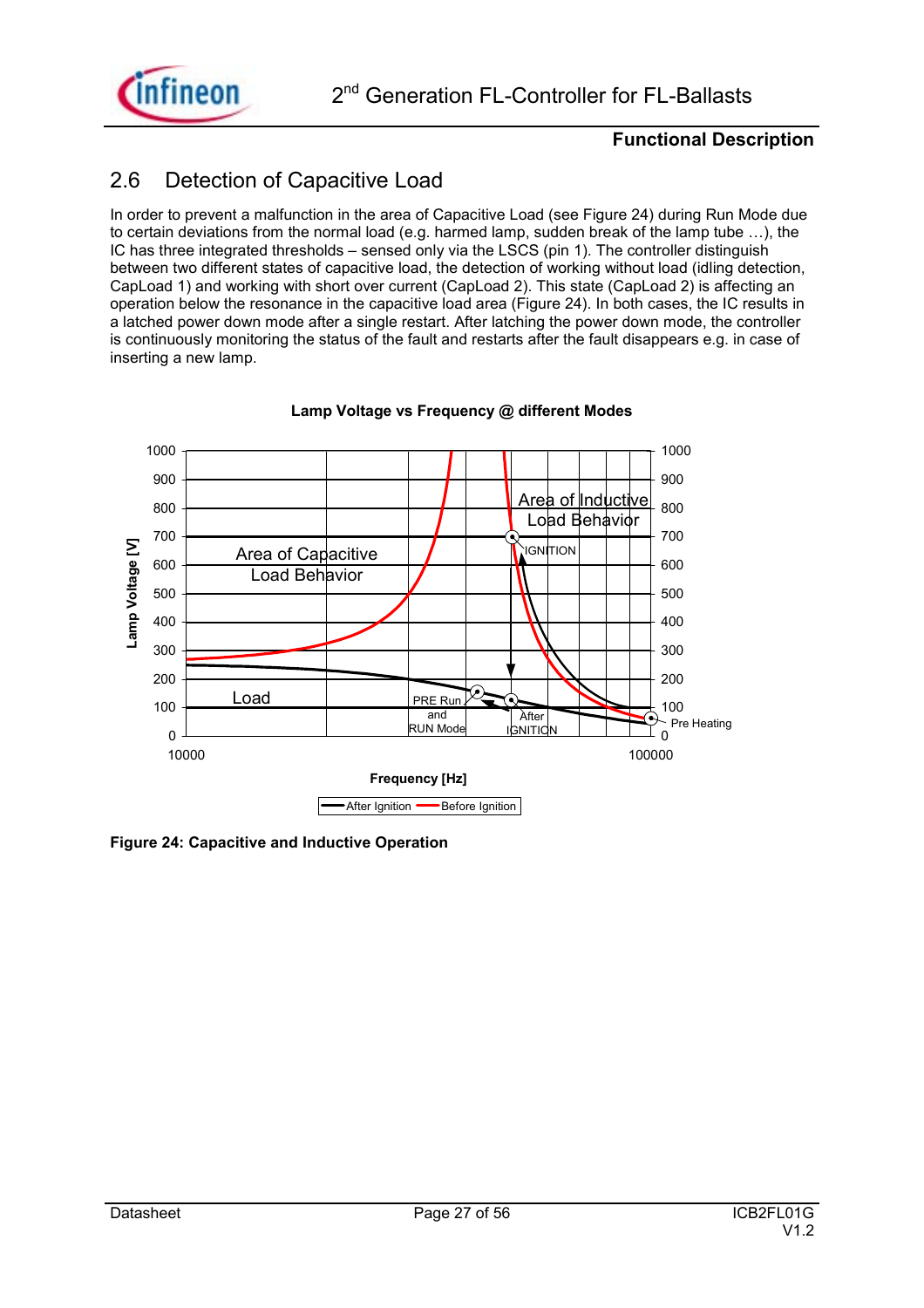

### 2.6.1 Capacitive Load 1 (Idling Detection – Current Mode Preheating)

A capacitive load 1 operation (idling) is detected when the voltage at the LSCS pin is below + 100 mV during the second 50% ON – time of the low side MOSFET (see Capacitive Load 1 (Idling) in Figure 25). If this status is present for longer than 2500 ms, the controller results a latched power down mode after trying a single restart. The controller is keep monitoring continuously the status until an adequate load is present (e.g. lamp removal), than the IC changes into a normal operation.



#### Capacitive Load 1 Operation (Ballast with Current Mode Preheating)



### 2.6.2 Capacitive Load 2 (Over Current / Operation below Resonance)

A capacitive load 2 operation is detected if the voltage at the LSCS pin drops below a second threshold of V<sub>LSCS</sub> =  $-$  100 mV directly before the high side MOSFET is turned on or exceeds a third threshold of  $V_{LSCS}$  = 2.0 V during ON switching of the high side MOSFET. If this over current is present for longer than 620 µs, the IC results a latched power down mode after trying a single restart. The controller keeps monitoring continuously the status until an adequate load is present e.g. a new lamp is inserted, then the IC changes into a normal operation.



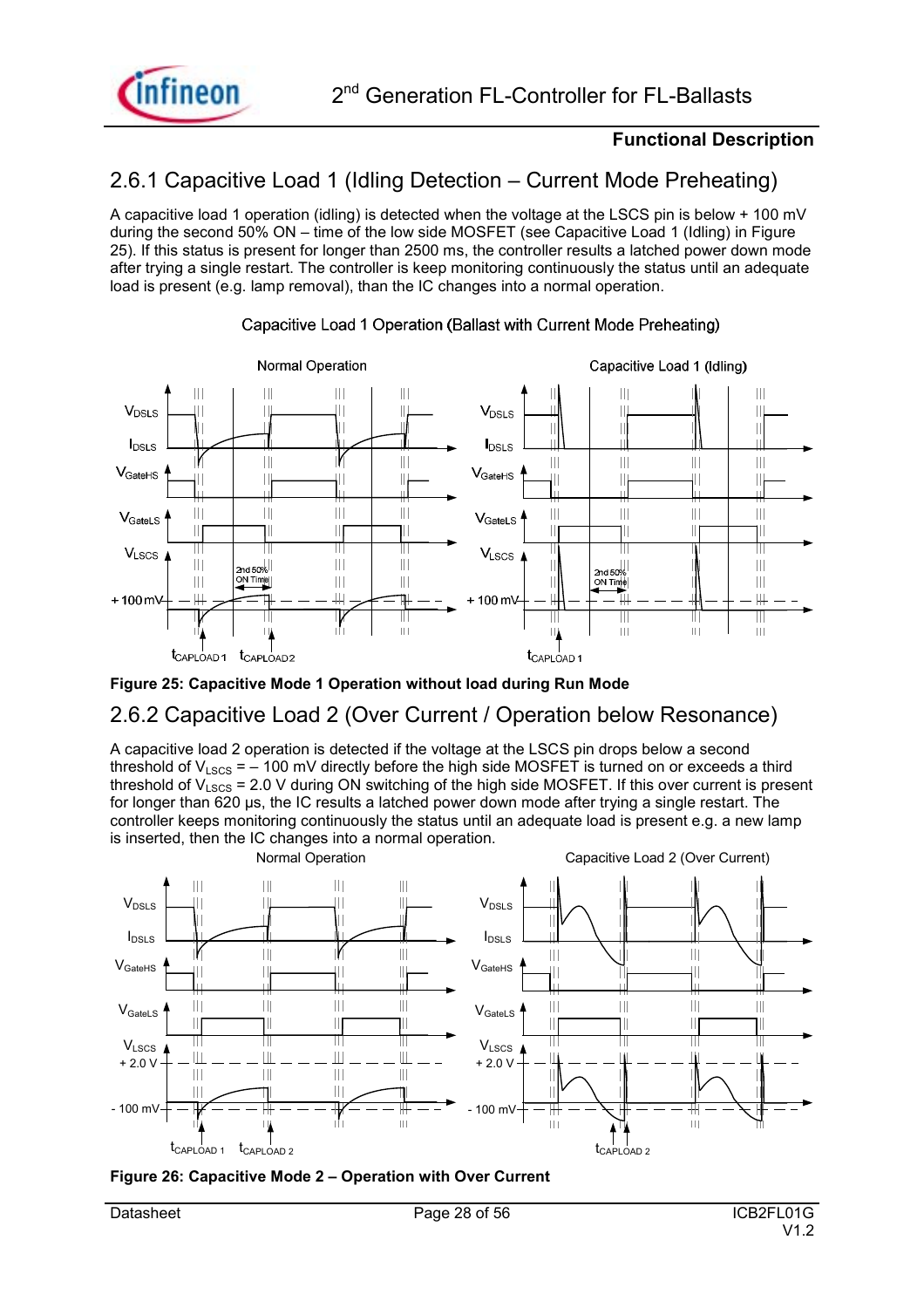

### 2.6.3 Adjustable self adapting Dead Time

The dead time between the turn OFF and turn ON of the half  $-$  bridge drivers is adjustable (C16 see Figure 3) and detected via a second threshold  $(-100 \text{ mV})$  of the LSCS voltage. The range of the dead time adjustment is 1.25 µs up to 2.5 µs during all operating modes. Start of the dead time measurement is the OFF switching of the high side MOSFET. The finish of the dead time measurement is, when  $V_{LSCS}$  drops for longer than typical 280ns (internal fixed propagation delay) below -100mV. This time will be stored (stored dead time) and the low side gate driver switches ON. The high side gate driver turns ON again after OFF switching of the low side switch and the stored dead time.



**Figure 27: Dead Time of ON and OFF of the Half Bridge Drivers**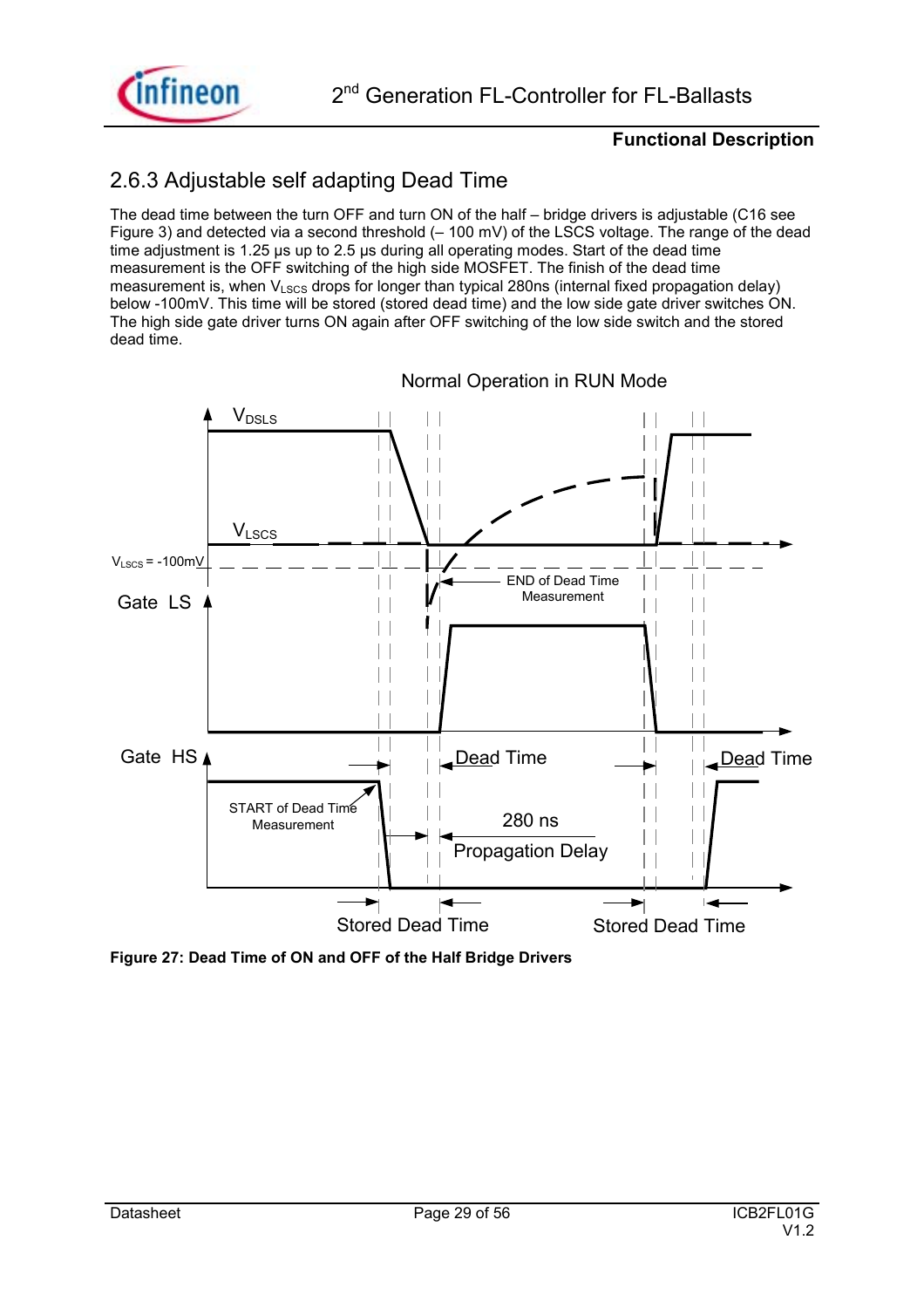

### 2.7 Emergency Lighting

Line interruptions (bus voltage drops) are detected by the PFCVS. If the rated PFC bus voltage drops below V<sub>BUSRated</sub> < 75 % during run mode, the controller detects a PFC bus under voltage. In order to meets the emergency lighting standards, the controller distinguishes two different states of a PFC bus under voltage, a short and a long term PFC bus under voltage. A timer increases the time as long as a bus under voltage is present. A short term bus under voltage is detected if the timer value stays below t < 800ms typically (500ms min.) after the bus voltage reaches the nominal level again. These causes a restart without preheating (emergency standard of VDE0108) see Figure 28. When the timer exceeds t > 800 ms, the controller forces a complete restart of the system due to a long term bus under voltage (Figure 29).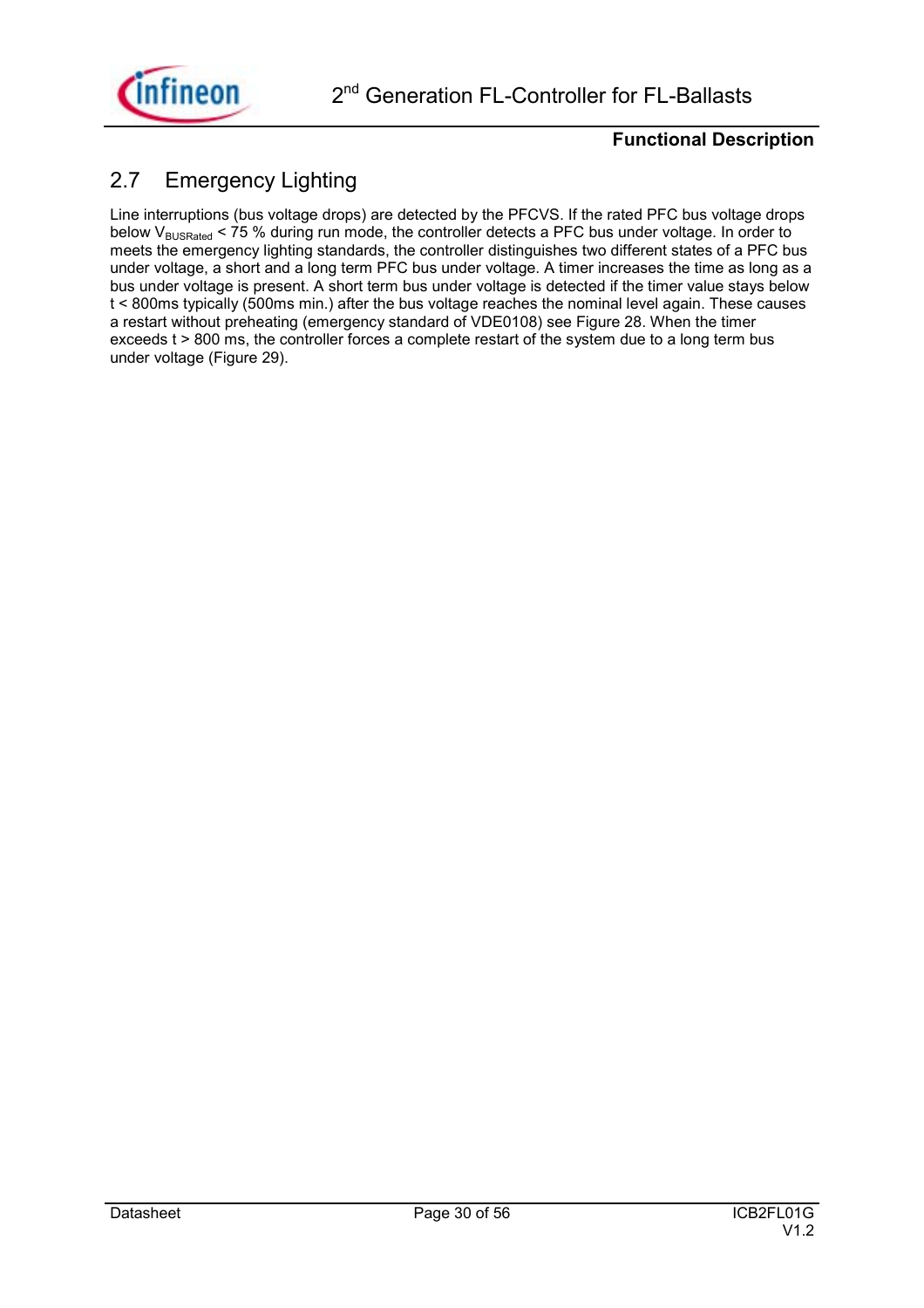

### 2.7.1 Short Term PFC Bus Under Voltage

A short term PFC bus under voltage (Figure 28) is detected if the duration of the under voltage does not exceed 800 ms (timer stays below t < 800ms see Figure 28). In that case, the PFC and inverter drivers are immediately switched off and the controller is continuously monitoring the status of the bus voltage in a latched power down mode ( $I_{CC}$  < 170 µA). If the signal at the LVS PIN exceeds 18µA and the rated bus voltage is above 12.5% within the timer is below  $t < 800$  ms, the controller restarts from power up without preheating. The timer resets to 0 when entering the Run Mode.

Bus Voltage Drop for t < 800 ms



**Figure 28: BUS Voltage Drop below 75% (rated Bus Voltage) for t < 800 ms during RUN Mode**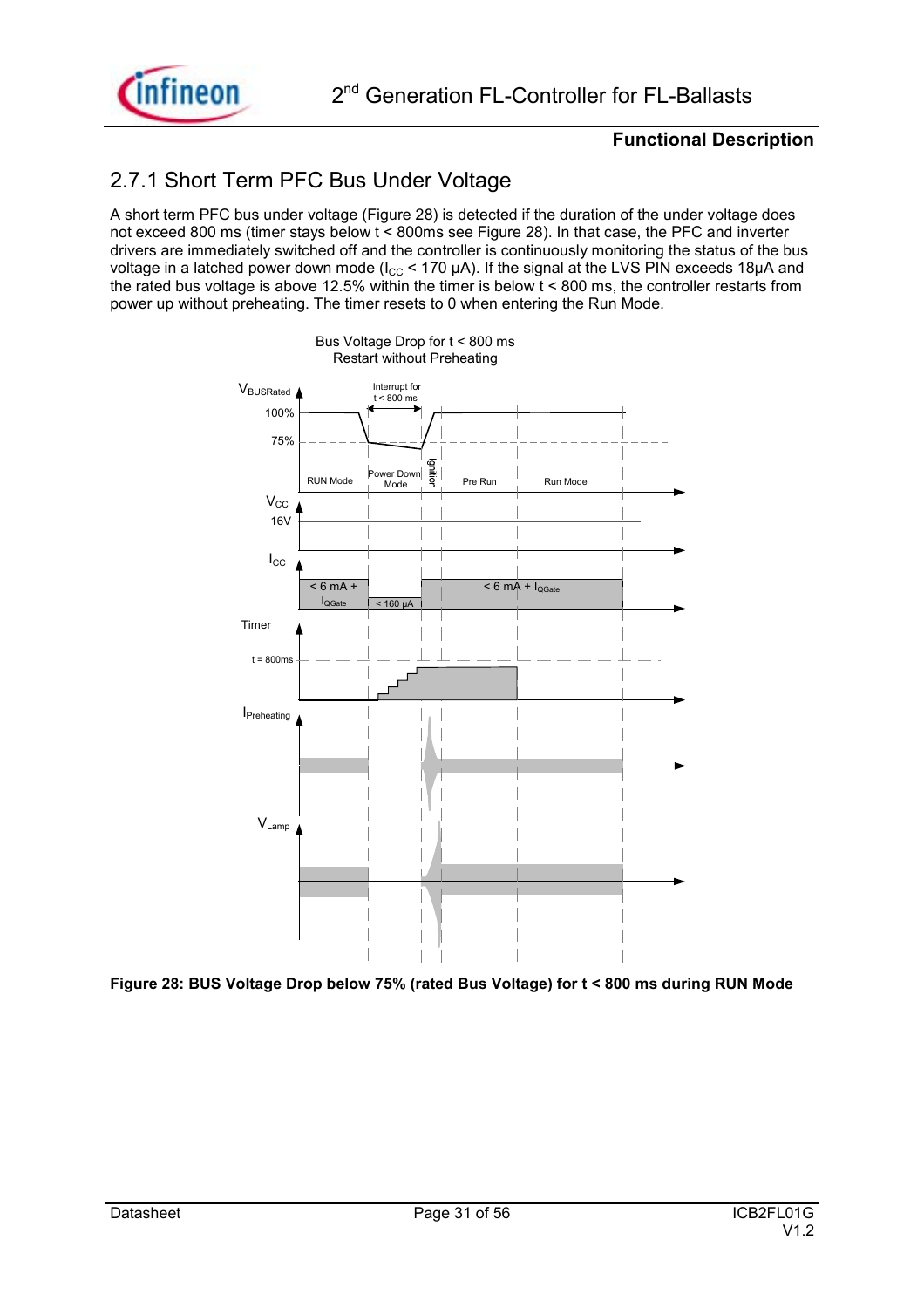

### 2.7.2 Long Term PFC Bus Under Voltage

If the duration of the bus under voltage exceeds t > 800ms see Figure 29, the controller forces an under voltage lock out (UVLO). The chip supply voltage drops below  $V_{CC}$  = 10.6 V and the chip supply current is below  $I_{CC}$  < 130µA. When the Vcc voltage exceeds the 10.6V threshold again, the IC current consumption is below  $I_{CC}$  < 160 $\mu$ A. In that case, the controller resets the timer and restarts with the full start up procedure including Monitoring, Power Up, Start Up, Soft Start, Preheating, Ignition, Pre Run and Run Mode as shown in Figure 29.



**Figure 29: BUS Voltage Drop below 75% (rated Bus Voltage) for t > 800 ms during RUN Mode**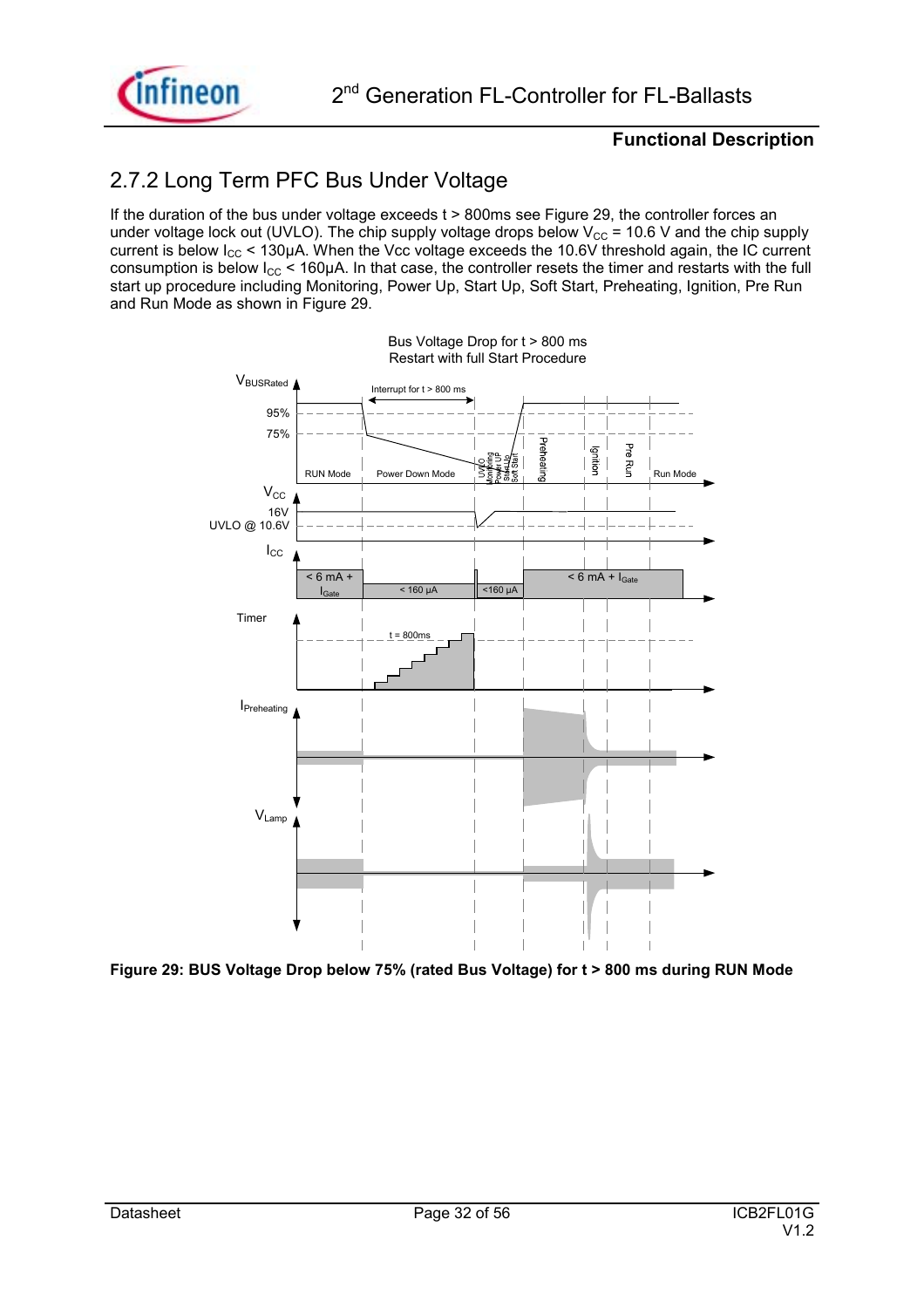



### 2.8 Built in Customer Test Mode Operation

In order to decrease the final ballast testing time for customers, the  $2^{nd}$  generation of ballast IC supports an integrated built in Customer Test Mode and several functions to disable some features and states of the IC.

### 2.8.1 Pre Heating Test Mode

This feature forces the IC to stay in the pre heating mode (see chapter 2.8.1.2) or to starts the ignition immediately without any preheating (see chapter 2.8.1.1 skip pre heating). A resistor at this pin defines the duration of the pre heating phase. Normally, the pre heating phase is in a range of 0ms up to 2500ms set via a resistor R<sub>RTPH</sub> = 0Ω up to 25kΩ from the RTPH pin to GND. The pre heating phase is skipped when the RTHP pin is set to GND. If the signal at this pin is  $V_{RTPH} > 5.0$  V, the IC remains in the pre heating mode.

### **2.8.1.1** Skip the Pre Heating Phase – Set RTPH Pin to GND

The Pre Heating phase can be skipped in set the RTPH pin 11 to GND. Figure 30 shows a standard start up with a set pre heating time via resistor at the RTPH pin 11 to GND (e.g. 8.2 kΩ this is equal to a pre heating phase of app. 820ms). The pre heating phase can be skipped in setting the RTPH pin 11 directly to GND. In that case, the ignition is directly after the soft start phase.





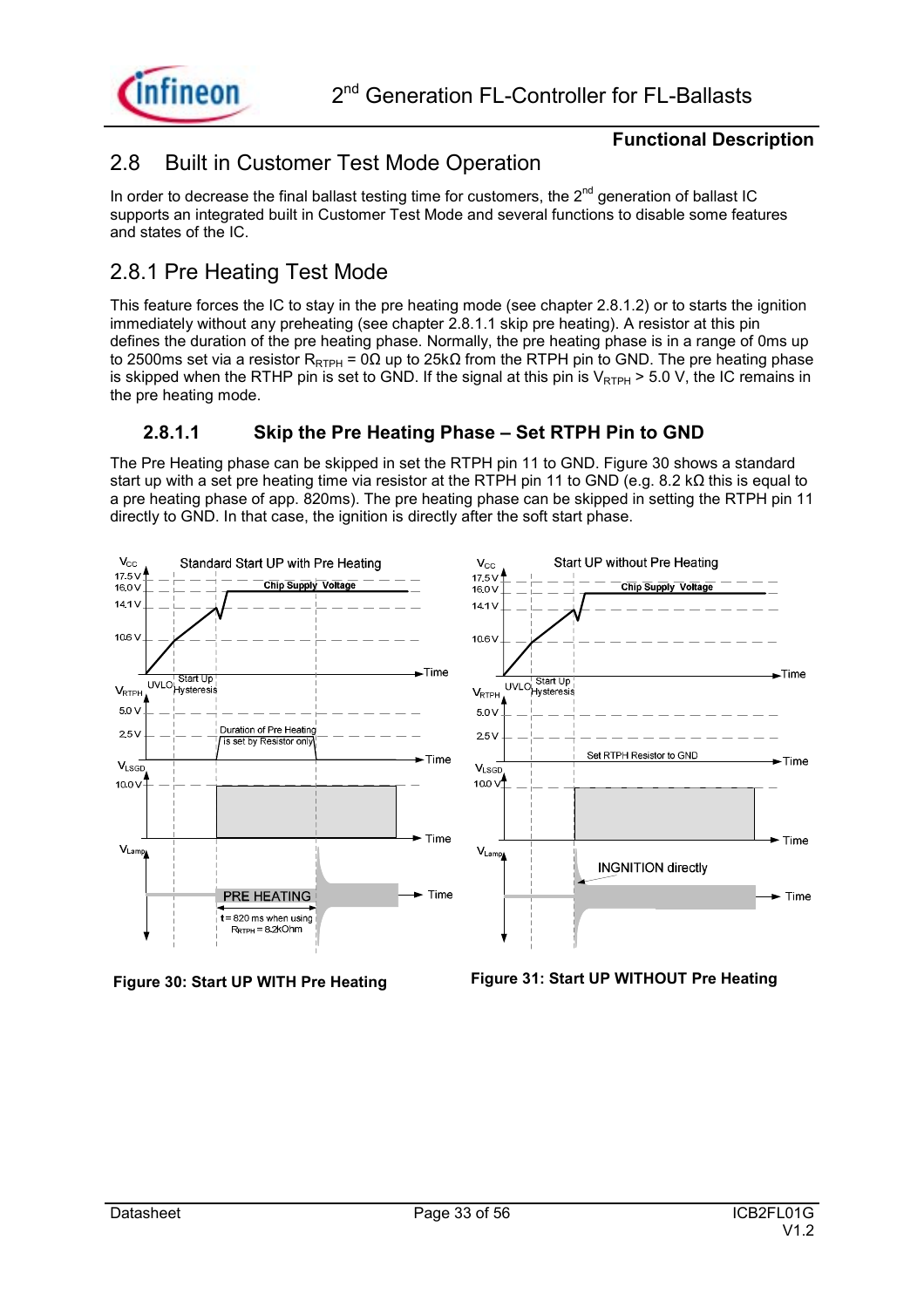

#### **2.8.1.2 IC remains in Pre Heating Phase**

This feature gives the customer the flexibility to align the pre heating frequency to the filament power in the pre heating phase. Figure 32 shows a standard start up with the set preheating time of e.g. 820ms with an 8.2 kΩ resistor at the RTPH pin 11. To force the IC remains in pre heating, the voltage level at the RTPH pin 11 has to set to 5.0 V. The duration of this 5.0 V signal defines the time of the pre heating see I<sub>PreHeat</sub> in figure below.



**Figure 32: Start UP with Pre Heating Figure 33: Start UP REMAINS in Pre Heating**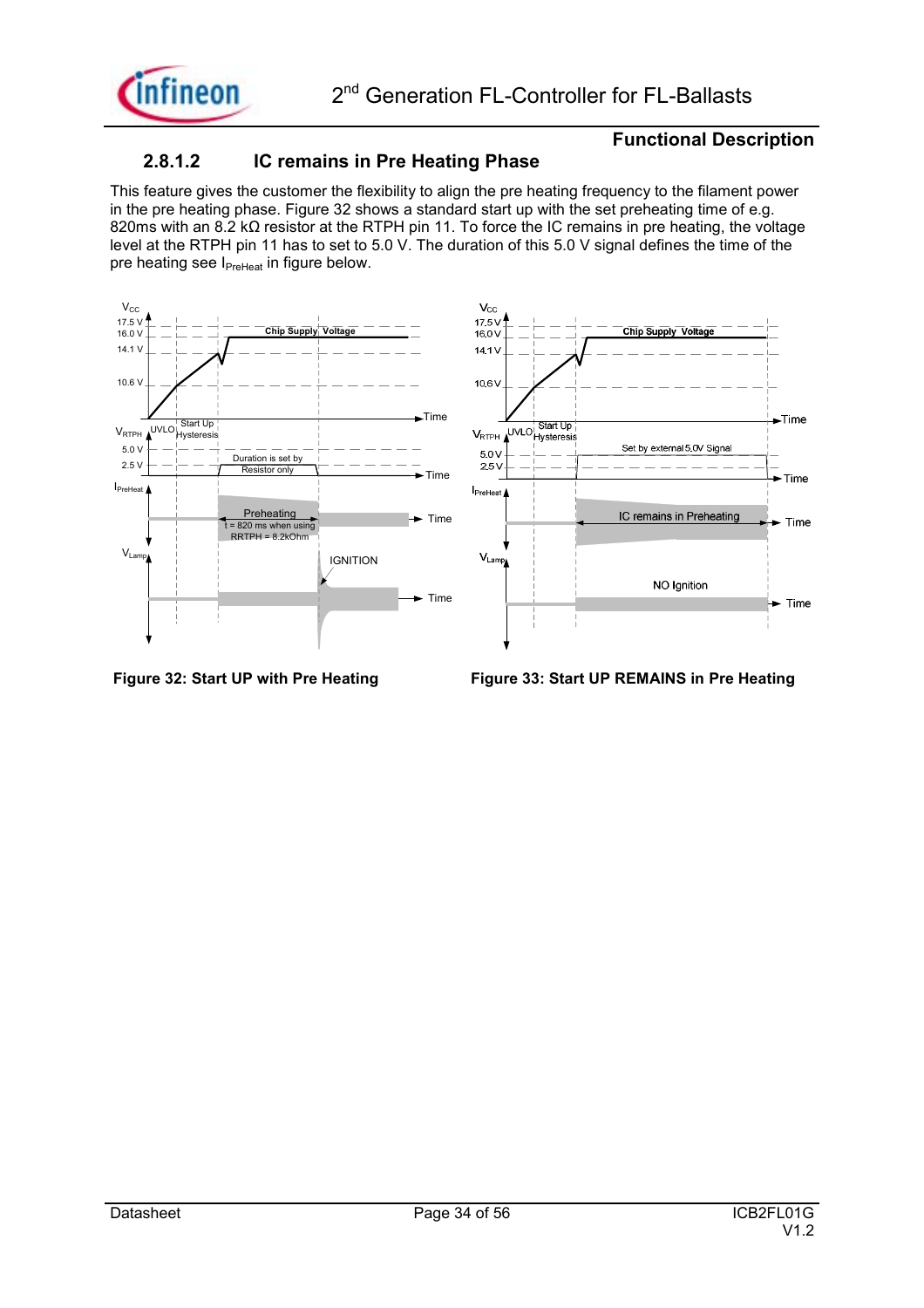

### 2.8.2 Deactivation of the Filament Detection

In order to deactivate the filament detection of the low or high side filament, set the RES pin 12 or the LVS1 / LVS2 pin 13 / 14 to GND. In that case, the IC starts up into normal operation without checking



Figure 34 shows the deactivation of the low and high side filament via set the RES pin 12 to GND. Figure 35 shows the deactivation of the high side filament detection via set the LVS1 or LVS2 pin to GND. **Note** 

In case using just one path of a ballast design (single or dual lamp in series) one of the not used LVS pins has to be set to GND.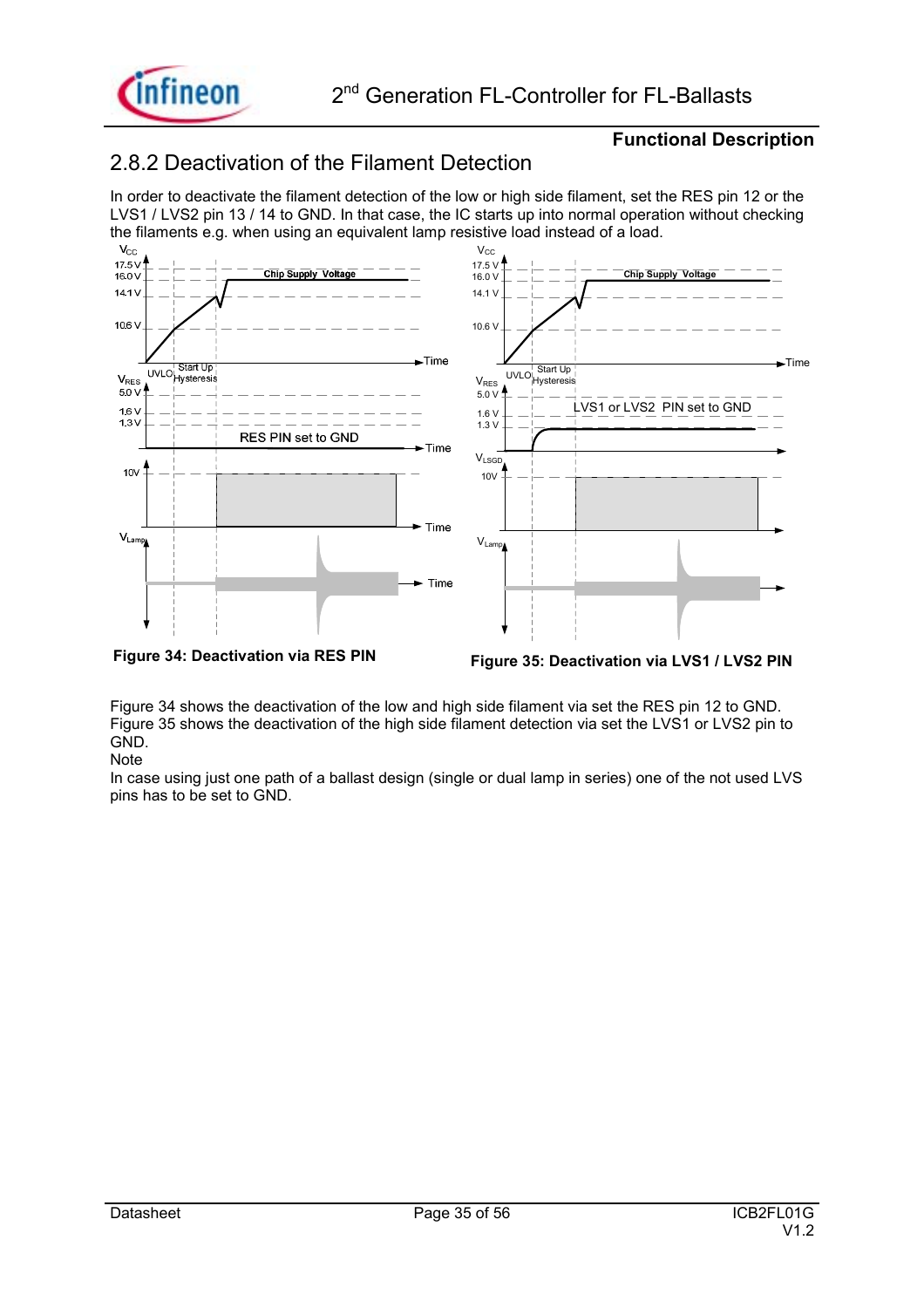

### 2.8.3 Built in Customer Test Mode (Clock Acceleration)

The built in customer test mode, supported by this IC, saves testing time for customers in terms of ballast end test. In that mode, the IC accelerates the internal clock in order to reduce the time of the 4 different procedures by the following factors (see Table 1).

| <b>Phase</b>      | <b>Duration for Test [ms]</b> | <b>Acceleration Factor</b> | Nominal Duration [ms] |
|-------------------|-------------------------------|----------------------------|-----------------------|
| Preheating        | 625                           |                            | $2500$ (max)          |
| Time Out Ignition | 118.5                         |                            | 237                   |
| Pre Run Mode      | 41.                           | 15.                        | 625                   |
| EOL <sub>2</sub>  | 41.                           | 60                         | 2500                  |

#### **Table 1: Specified Acceleration Factors**

#### **2.8.3.1 Enabling of the Clock Acceleration**

The clock acceleration (Built in Customer Test Mode) is activated when the chip supply voltage exceeds  $V_{CC}$  > 14.1V and the voltages at the Run Frequency and Preheating Frequency pin are set to  $V_{RFRUN}$  = V<sub>RFPH</sub> = 5.0 V ( $\pm$  5 %) see Figure 35 "Enabling of Clock Acceleration". A RES pin voltage of  $V_{RES}$  > 3.5 V up to 5.0 V ( $\pm$  5 %) prevents a power up of the IC, the IC remains in a mode before powering up. This status is hold as long as the voltage at the RES pin is at  $V_{RFS}$  > 3.5 V up to 5.0 V ( $\pm$ 5 %) – no power up. Note: after the activation of the clock acceleration mode, the voltage level of 5.0V at the Run Frequency and Preheating Frequency pin  $(V_{\text{RFRUN}} = V_{\text{RFPH}})$  can be released.

#### **2.8.3.2 Starting the Chip with accelerated Clock**

In order to start the IC with an accelerated clock, set the voltage at the RES pin to GND ( $V_{RFS} = 0$  V). Figure 36 "Starting the Chip with an accelerated Clock". The IC powers up the system and starts working with an accelerated clock. Now the duration of the different modes are accelerated by Factors shown in Table 1



#### **Figure 36: Clock Acceleration (Built in Customer Test Mode)**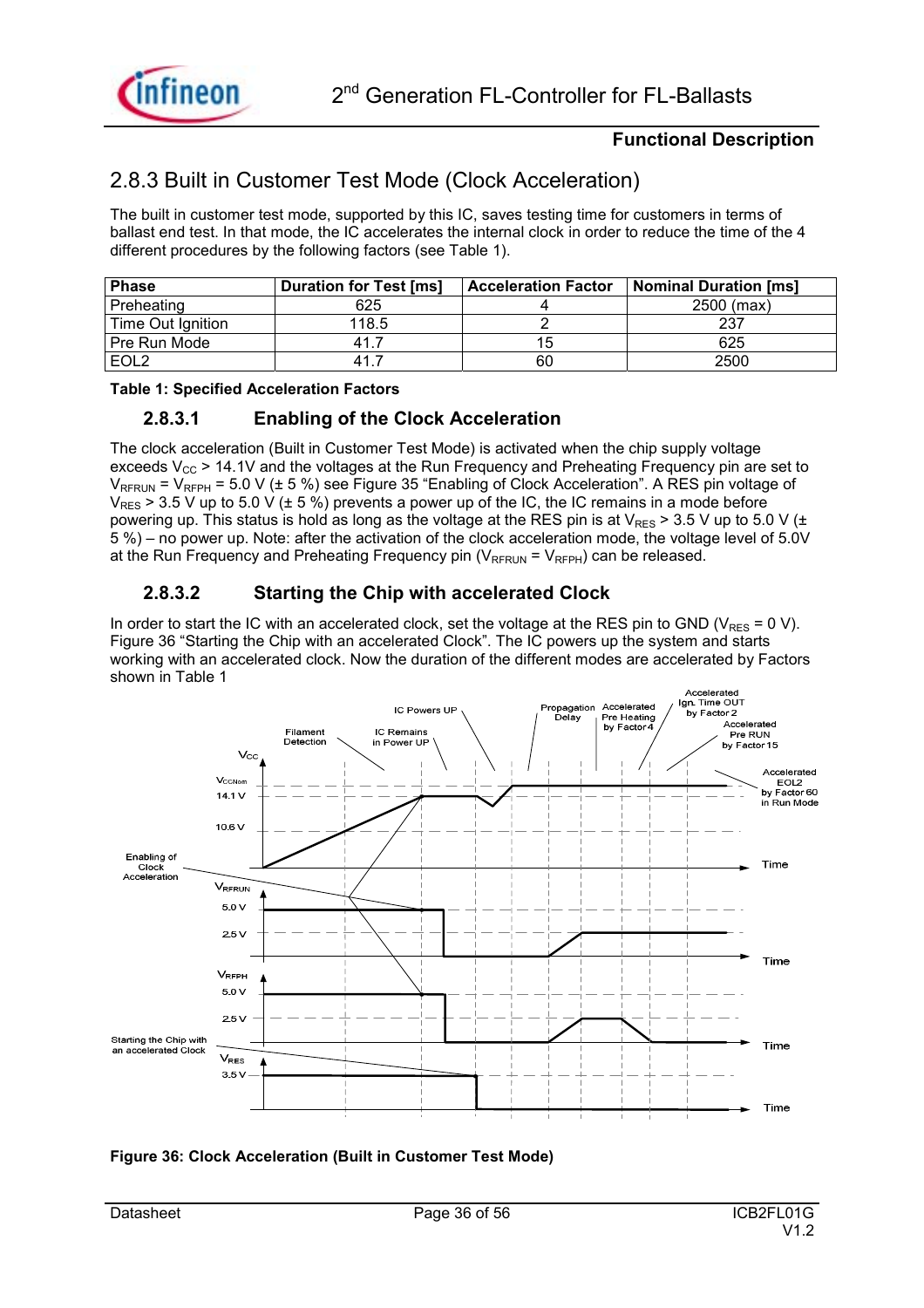

### **State Diagram**

### **3 State Diagram**

### 3.1 Features during different operating modes

| Mains Switch turned on: 0V < Vcc < 10.6V; I VCC < 130uA; I RES= 0uA                                                                                            |                                                                                                                                                   |   |                         |                               |                                                        | $F$ RUN | 10 6V < Vcc < 17 5V, I_RES= 21µA |                  |                                      |  |
|----------------------------------------------------------------------------------------------------------------------------------------------------------------|---------------------------------------------------------------------------------------------------------------------------------------------------|---|-------------------------|-------------------------------|--------------------------------------------------------|---------|----------------------------------|------------------|--------------------------------------|--|
| 10.6V < Vcc < 14.1V, I VCC < 160uA, I RES= 21uA                                                                                                                |                                                                                                                                                   |   |                         |                               |                                                        |         |                                  |                  |                                      |  |
| Vcc > 14.1V & Filament detected, 12.5%< VBUS <105% => Start<br>10.6V < Vcc < 17.5V<br>after 130us<br>$F$ F_RUN<br>F START = $135k$ Hz as long as VBUS < $95\%$ |                                                                                                                                                   |   |                         |                               |                                                        |         |                                  |                  |                                      |  |
|                                                                                                                                                                | $10.6$ V < Vcc < 17.5V<br>$10.6$ V < Vcc < 17.5V<br>10.6V < Vcc < 17.5V<br>VBUS > 95%<br>F F PH<br>$F$ PH > $f$ > $F$ RUN<br>$F$ START > f > F PH |   |                         |                               |                                                        |         |                                  |                  |                                      |  |
|                                                                                                                                                                |                                                                                                                                                   |   |                         |                               |                                                        |         |                                  |                  |                                      |  |
| Typ. 60ms<br><b>UVLO</b>                                                                                                                                       | Typ. 35ms<br>Monitoring                                                                                                                           |   | 080ms<br>Start-up       | 10 <sub>ms</sub><br>Softstart | 0.02500ms<br>Preheating                                |         | 40.237ms<br>lanition             | 625ms<br>Pre-Run | Run                                  |  |
|                                                                                                                                                                |                                                                                                                                                   |   |                         |                               |                                                        |         |                                  |                  |                                      |  |
| BUS Overvoltage > 109%                                                                                                                                         |                                                                                                                                                   | U |                         | enabled PFC enabled PFC       | enabled PFC                                            |         | enabled PFC                      | enabled PFC      | enabled PFC 5us<br>enabled Inv 625ms |  |
| BUS Overvoltage > 105%                                                                                                                                         |                                                                                                                                                   |   | A enabled 130us         |                               |                                                        |         |                                  |                  |                                      |  |
| BUS Undervoltage < 95%                                                                                                                                         |                                                                                                                                                   | A | enabled                 |                               |                                                        |         |                                  |                  |                                      |  |
| BUS Undervoltage < 75%                                                                                                                                         |                                                                                                                                                   | U |                         |                               |                                                        |         |                                  |                  | enabled 84us                         |  |
| BUS Open Loop < 12.5%                                                                                                                                          |                                                                                                                                                   | υ | enabled PFC enabled PFC |                               | enabled PFC                                            |         | enabled PFC                      | enabled PFC      | enabled PFC 5us<br>enabled Inv 625ms |  |
| Overcurrent PFC                                                                                                                                                |                                                                                                                                                   | N | enabled                 | enabled                       | enabled                                                |         | enabled                          | enabled          | enabled 200ns<br>Threshold 1.0V      |  |
| Overcurrent Inverter                                                                                                                                           |                                                                                                                                                   | F |                         | enabled 1,6V enabled 1,6V     | enabled 0.8V                                           |         | enabled 1,6V                     | enabled 1,6V     | enabled 500ns<br>Threshold 0.8V      |  |
| Capacitive Load 2                                                                                                                                              |                                                                                                                                                   | F |                         |                               |                                                        |         |                                  |                  | enabled 620us                        |  |
| F<br>EOL 1. Overload                                                                                                                                           |                                                                                                                                                   |   |                         |                               |                                                        |         |                                  | enabled 620us    |                                      |  |
|                                                                                                                                                                | F<br>EOL 2, Rectifier Effect                                                                                                                      |   |                         |                               |                                                        |         | enabled 2.5s                     |                  |                                      |  |
| Capacitive Load 1                                                                                                                                              |                                                                                                                                                   | E |                         |                               |                                                        |         |                                  |                  | enabled 2,5s                         |  |
| $=$ Auto Restart<br>A                                                                                                                                          |                                                                                                                                                   |   |                         |                               | Fault: 10.6V < Vcc < 17.5V, I VCC < 170uA, I RES= 21uA |         |                                  |                  | <b>Minimum</b>                       |  |

 $A = Auto Restart$ 

 $N = No$  Fault

 $U =$  Undervoltage

 $F =$  Fault, a single Restart

Fault: 10.6V < Vcc < 17.5V; I\_VCC < 170µA; I\_RES= 21µA<br>disabled by Lamp Removal or UVLO

 $F = A$  single Restart is possible after delay of 200ms by internal Timer

Duration of Effect

**Figure 37: Monitoring Features during different operating Modes**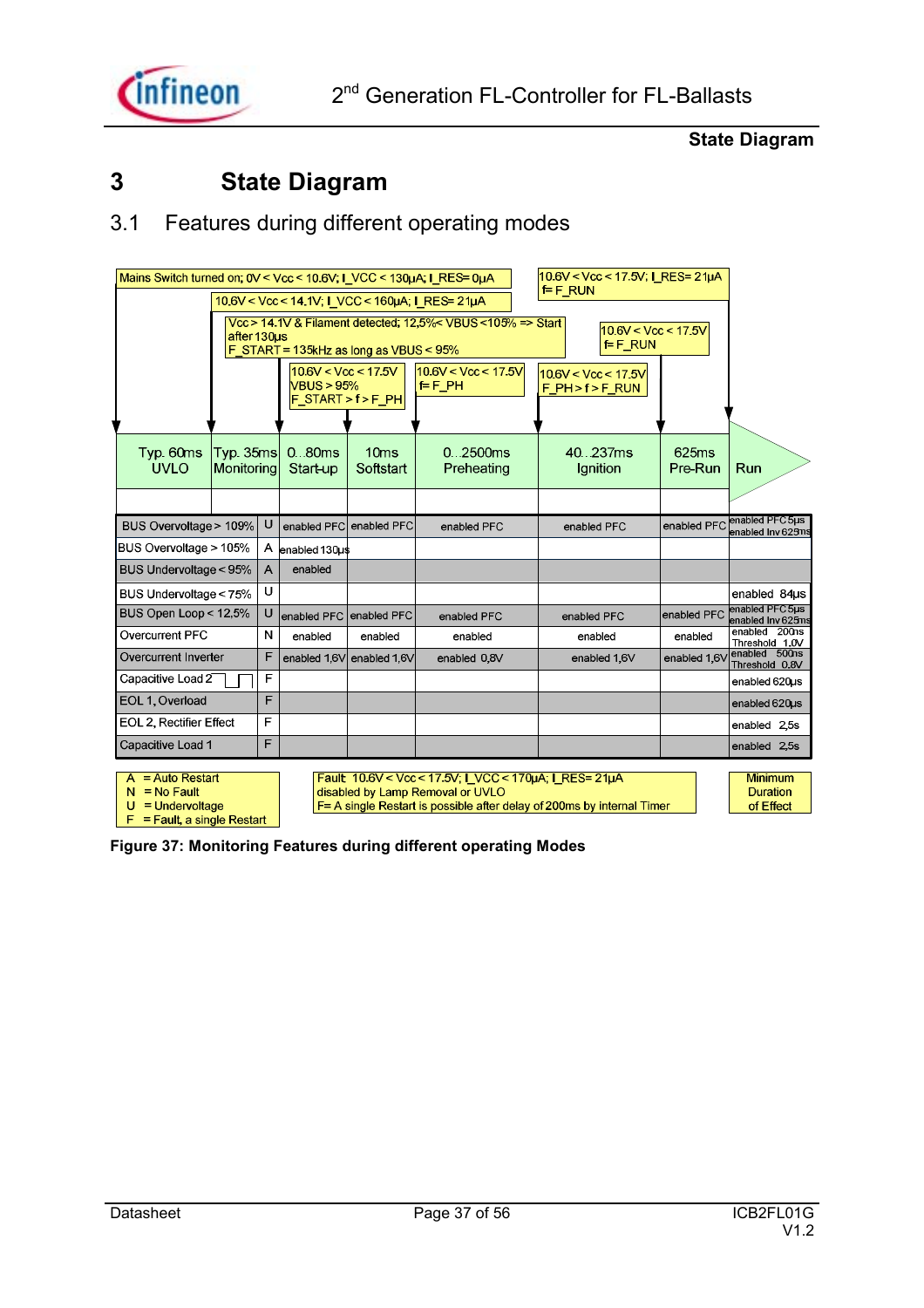

### **State Diagram**





**Figure 38: Operating Flow during Start-up Procedure**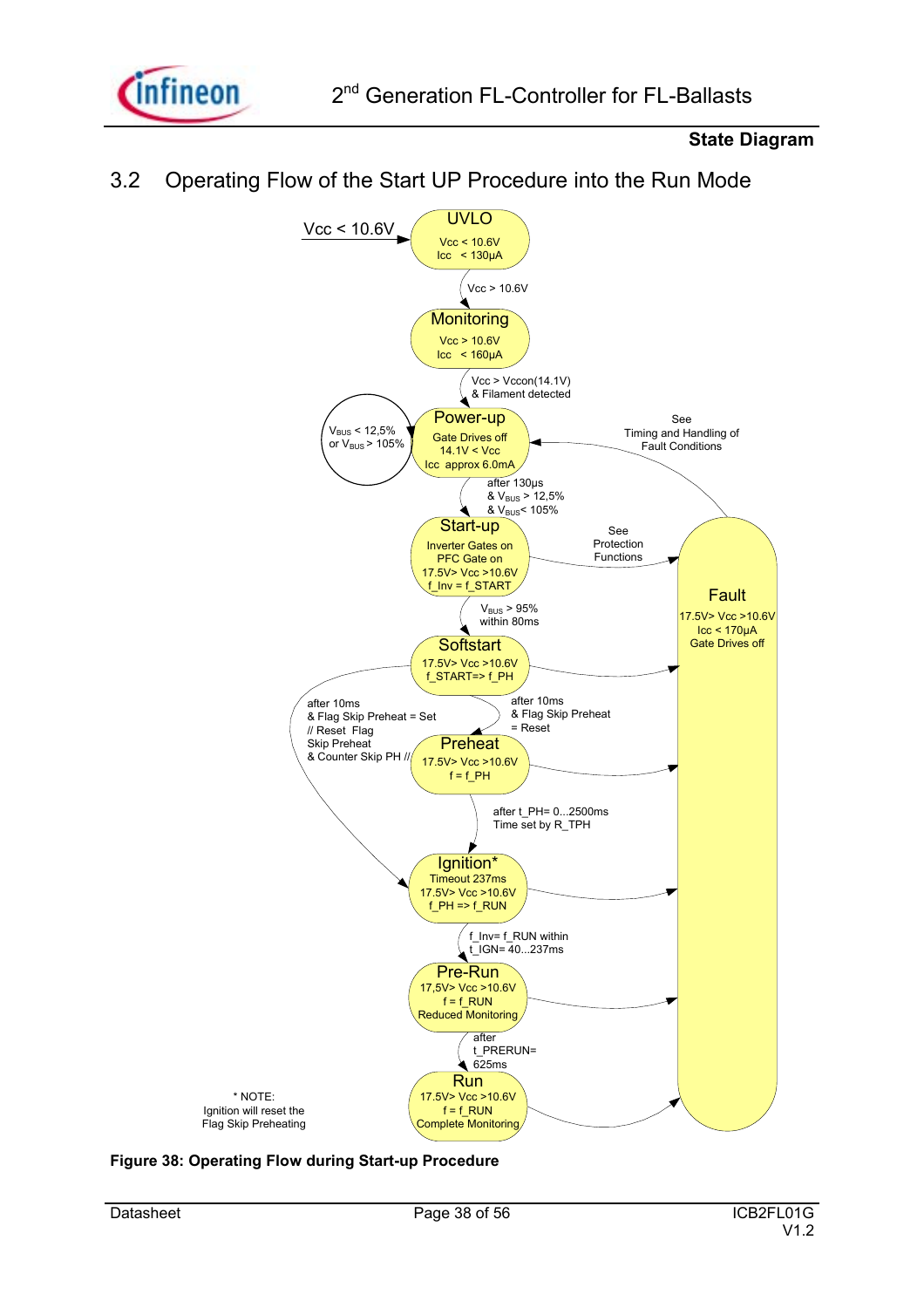

#### **State Diagram**





**Figure 39: Operating Process during Start-up Mode and Handling of Fault Conditions**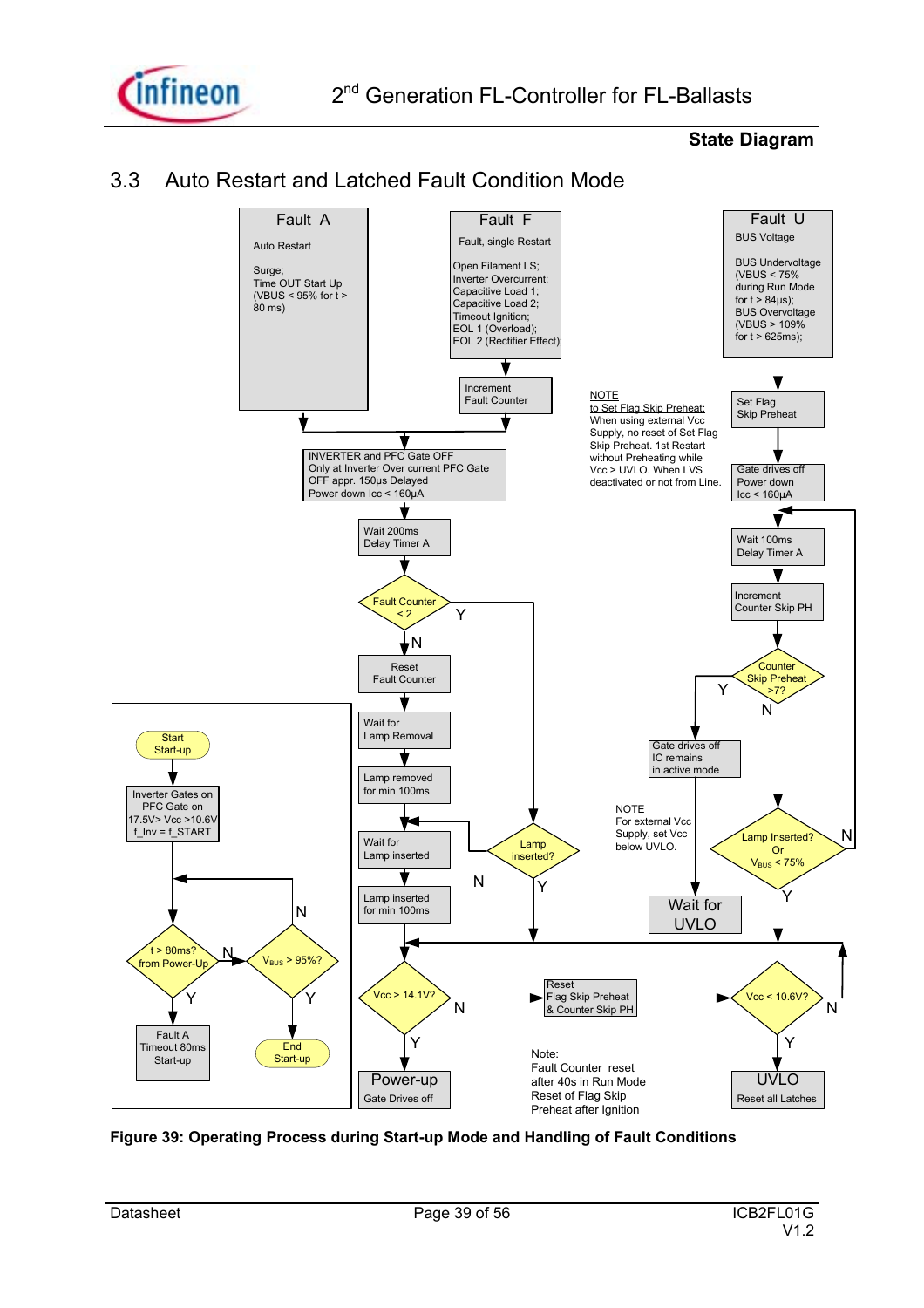

## **4 Protection Functions Matrix**

| Description of Fault                                                                                                    | Characteristics of fault         |                |                                  |                           |                |                                                                                   |                    |   | Operating Mode Detection is active |                       |                           | Consequence                                                           |
|-------------------------------------------------------------------------------------------------------------------------|----------------------------------|----------------|----------------------------------|---------------------------|----------------|-----------------------------------------------------------------------------------|--------------------|---|------------------------------------|-----------------------|---------------------------|-----------------------------------------------------------------------|
|                                                                                                                         | Fault                            |                |                                  |                           | Power-up 130µs |                                                                                   |                    |   |                                    | Pre-Run Mode<br>625ms |                           |                                                                       |
|                                                                                                                         | Name of                          | Type of fault  | Minimum<br>Duration<br>of effect | Monitoring                |                | Start-up until<br>VBUS > 95%<br>Softstart<br>10ms<br>Preheat Mode<br>Preheat Mode |                    |   | Ignition Mode<br>40 – 237 ms       |                       | Run Mode                  |                                                                       |
| Supply voltage Vcc < 14.1V<br>before power up                                                                           | Below start-<br>up threshold     | $\mathbf S$    | $1\mu$ s                         | X                         |                |                                                                                   |                    |   |                                    |                       |                           | Prevents power up                                                     |
| Supply voltage Vcc < 10.6V<br>after power up                                                                            | <b>Below UVLO</b><br>threshold   | $\overline{s}$ | $5\mu$ s                         | X                         | X              | X                                                                                 | X                  | X | X                                  | X                     | X                         | Power down,<br>Reset failure latch                                    |
| Current into LVS1 pin < 18µA<br>before power up                                                                         | open<br>filament HS              | S              | $100\mu s$                       | $\boldsymbol{\mathsf{x}}$ |                |                                                                                   |                    |   |                                    |                       |                           | Prevents power up                                                     |
| Current into LVS2 pin < 18µA<br>before power up                                                                         | open<br>filament HS              | S              | $100\mu s$                       | X                         |                |                                                                                   |                    |   |                                    |                       |                           | Prevents power up                                                     |
| Voltage at RES pin > 1.6V<br>before power up                                                                            | open<br>filament LS              | S              | $100\mu s$                       | $\boldsymbol{\mathsf{x}}$ |                |                                                                                   |                    |   |                                    |                       |                           | Prevents power up                                                     |
| Voltage at RES pin > 3.2V                                                                                               | open<br>filament LS              | F              | $620\mu s$                       |                           |                |                                                                                   |                    |   |                                    |                       | X                         | Power down, latched<br>Fault Mode, 1 Restart                          |
| Bus voltage < 12.5% of rated<br>level 10µs after power up                                                               | Open Loop<br>detection           | S              | $1\mu$ s                         |                           | X              |                                                                                   |                    |   |                                    |                       |                           | Keep Gate drives off, re-<br>start after Vcc hysteresis               |
| Bus voltage $< 12.5\%$<br>of rated level                                                                                | Open Loop<br>detection           | N              | $1\mu$ s                         |                           |                | X                                                                                 | $\pmb{\mathsf{x}}$ | X | X                                  | X                     | X                         | Stops PFC FET until<br><b>VBUS &gt; 12.5%</b>                         |
| Bus voltage $< 12.5\%$<br>of rated level                                                                                | Shut down<br>option              | U              | 625ms                            |                           |                |                                                                                   |                    |   |                                    |                       | $\boldsymbol{\mathsf{x}}$ | Power down, restart<br>when VBUS> 12.5%                               |
| Bus voltage < 75%<br>of rated level<br>add. shut down delay 120µs                                                       | Under-<br>voltage                | U              | $84\mu s$                        |                           |                |                                                                                   |                    |   |                                    |                       | X.                        | Power down, 100ms<br>delay, restart, skip pre-<br>heating max 7 times |
| Bus voltage < 95% of rated<br>level during start-up                                                                     | Timeout max<br>start-up time     | Α              | 80ms                             |                           |                | X                                                                                 |                    |   |                                    |                       |                           | Power down, 200ms<br>delay, restart                                   |
| Bus voltage > 105% of rated<br>level 10µs after power up                                                                | Over-<br>voltage                 | S              | $5\mu$ s                         |                           | X              |                                                                                   |                    |   |                                    |                       |                           | Keep Gate drives off, re-<br>start after Vcc hysteresis               |
| Bus voltage > 109% of rated<br>level in active operation                                                                | PFC<br>Overvoltage               | N              | $5\mu$ s                         |                           |                | X                                                                                 | X                  | X | X                                  | X                     | X                         | Stops PFC FET until<br><b>VBUS&lt;105%</b>                            |
| Bus voltage > 109% of rated<br>level in active operation                                                                | Inverter<br>Overvoltage          | U              | 625ms                            |                           |                |                                                                                   |                    |   |                                    |                       | X                         | Power down, restart<br>when VBUS<105%                                 |
| +/- peak level of lamp voltage<br>at Pin LVS above threshold                                                            | EOL <sub>1</sub><br>Overvoltage  | F              | $620\mu s$                       |                           |                |                                                                                   |                    |   |                                    |                       | $\boldsymbol{\mathsf{x}}$ | Power down, latched<br>Fault Mode, 1 Restart                          |
| DC level of lamp voltage<br>above +/- threshold                                                                         | EOL <sub>2</sub><br>Rect. Effect | F              | 2500ms                           |                           |                |                                                                                   |                    |   |                                    |                       | X                         | Power down, latched<br>Fault Mode, 1 Restart                          |
| Capacitive Load 1                                                                                                       | Cap Load 1<br>Idling             | F              | 2500ms                           |                           |                |                                                                                   |                    |   |                                    |                       | X                         | Power down, latched<br>Fault Mode, 1 Restart                          |
| Capacitive Load 2,<br>operation below resonance                                                                         | Cap.Load 2<br>Overload           | F              | $620\mu s$                       |                           |                |                                                                                   |                    |   |                                    |                       | $\mathbf{x}$              | Power down, latched<br>Fault Mode, 1 Restart                          |
| Run frequency cannot be<br>achieved                                                                                     | Timeout<br>Ignition              | F              | 237ms                            |                           |                |                                                                                   |                    |   | X                                  |                       |                           | Power down, latched<br>Fault Mode, 1 Restart                          |
| Voltage at PFCCS pin > 1.0V                                                                                             | <b>PFC</b><br>Overcurrent        | N              | 200 <sub>ns</sub>                |                           |                | $\pmb{\mathsf{X}}$                                                                | $\pmb{\mathsf{X}}$ | X | X                                  | X                     | $\mathbf{x}$              | Stops on-time of PFC<br>FET immediately                               |
| Voltage at LSCS pin > 0.8V                                                                                              | Inverter<br>current lim          | N              | 200 <sub>ns</sub>                |                           |                |                                                                                   |                    |   | X                                  |                       |                           | Activates<br>Ignition control                                         |
| Voltage at LSCS pin > 0.8V                                                                                              | Inverter<br>overcurrent          | F              | 500ns                            |                           |                |                                                                                   |                    | X |                                    |                       | $\mathbf{x}$              | Power down, latched<br>Fault Mode, 1 Restart                          |
| Voltage at LSCS pin > 1.6V                                                                                              | Inverter<br>overcurrent          | F              | 500ns                            |                           |                | $\pmb{\mathsf{X}}$                                                                | X                  |   | X                                  | X                     |                           | Power down, latched<br>Fault Mode, 1 Restart                          |
| Voltage at LSCS pin > 0.8V<br>& VBUS > 109% (Surge)                                                                     | Inverter<br>overcurrent          | A              | 500ns                            |                           |                |                                                                                   |                    |   |                                    | X                     | X                         | Power down, restart<br>when VBUS<109%                                 |
| After jump into latched fault mode F wait                                                                               |                                  |                | 200ms                            |                           |                |                                                                                   |                    |   |                                    |                       |                           | A single restart attempt after delay of internal timer                |
| Reset of failure latch in run mode after                                                                                |                                  |                | 40s                              |                           |                |                                                                                   |                    |   |                                    |                       |                           | Reset of failure latch by UVLO or 40s in run mode                     |
| $S = Start-up condition,$                                                                                               | $N = No$ Fault,                  |                |                                  |                           |                | $A = Auto-Restart$ .                                                              |                    |   |                                    |                       |                           | $U =$ Undervoltage                                                    |
| F = Fault with a single Restart, a second F leads to a latched fault / Note: all values @ typical 50 Hz mains frequency |                                  |                |                                  |                           |                |                                                                                   |                    |   |                                    |                       |                           |                                                                       |
|                                                                                                                         |                                  |                |                                  |                           |                |                                                                                   |                    |   |                                    |                       |                           |                                                                       |
| Datasheet                                                                                                               |                                  |                | Page 40 of 56                    |                           |                |                                                                                   |                    |   |                                    |                       |                           | ICB2FL01G                                                             |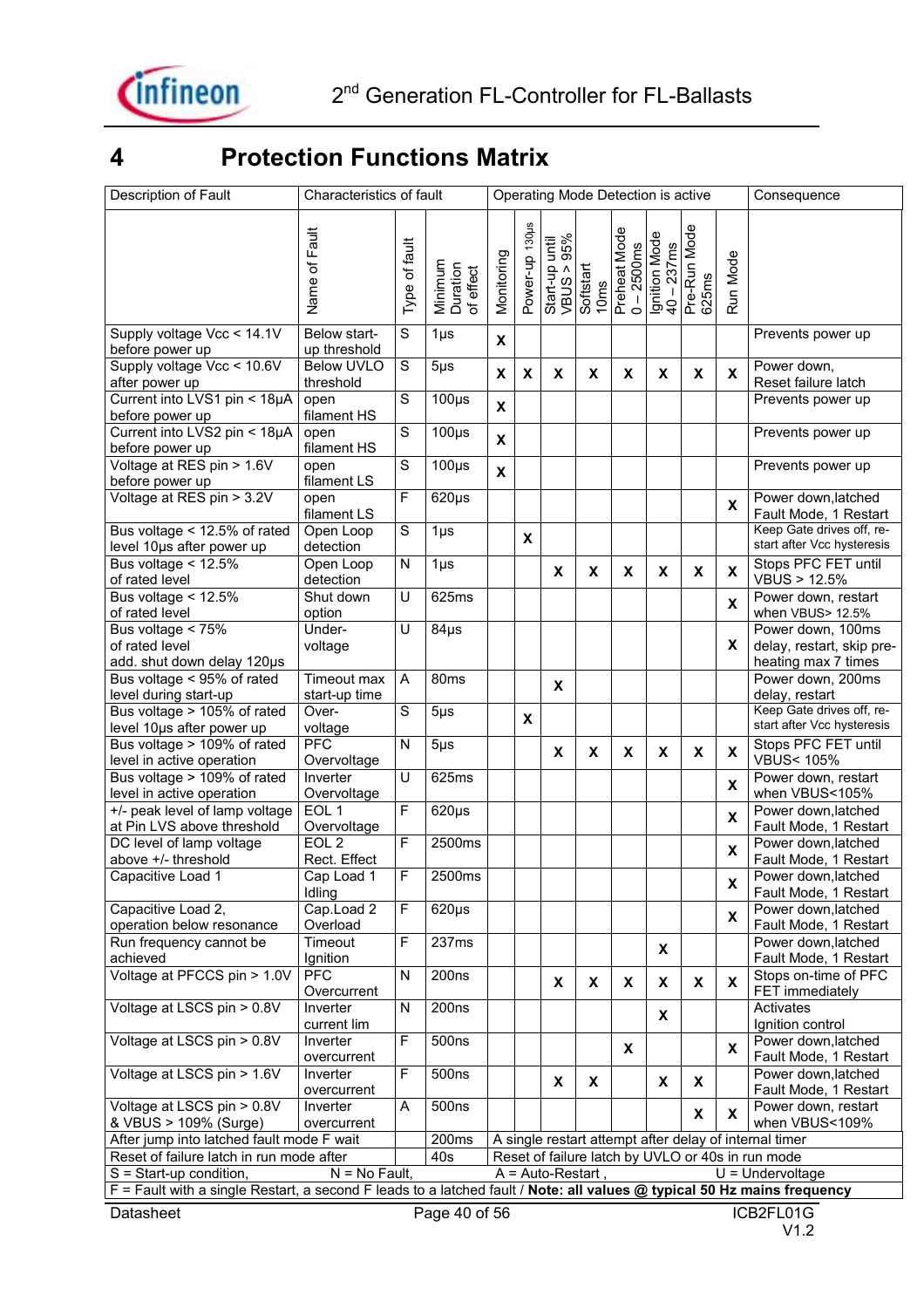

### **5 Electrical Characteristics**

### **Absolute Maximum Ratings**

### 5.1 Absolute Maximum Ratings

*Note: Absolute maximum ratings are defined as ratings, which when being exceeded may lead to destruction of the integrated circuit. For the same reason make sure, that any capacitor that will be connected to pin 3 (V*CC*) and pin 18 (HSVCC) is discharged before assembling the application circuit.* 

| <b>Parameter</b>                 | <b>Symbol</b>              |        | <b>Limit Values</b> | <b>Unit</b>    | <b>Remarks</b>            |
|----------------------------------|----------------------------|--------|---------------------|----------------|---------------------------|
|                                  |                            | min.   | max.                |                |                           |
| <b>LSCS Voltage</b>              | $V_{LSCS}$                 | $-5$   | 6                   | $\vee$         |                           |
| <b>LSCS Current</b>              | $I_{LSCS}$                 | $-3$   | 3                   | m <sub>A</sub> |                           |
| <b>LSGD Voltage</b>              | $V_{LSGD}$                 | $-0.3$ | $V_{cc}$ +0.3       | V              | Internally clamped to 11V |
| <b>LSGD Peak Source Current</b>  | LSGDsomax                  | $-75$  | 5                   | mA             | < 500ns                   |
| <b>LSGD Peak Sink Current</b>    | $I_{LSGDisimax}$           | $-50$  | 400                 | mA             | < 100ns                   |
| <b>VCC Voltage</b>               | $V_{VCC}$                  | $-0.3$ | 18.0                | $\vee$         |                           |
| <b>VCC Zener Clamp Current</b>   | $I_{\text{VCCzener}}$      | $-5$   | 5                   | mA             | IC in Power Down Mode     |
| <b>PFCGD Voltage</b>             | V <sub>PFCGD</sub>         | $-0.3$ | $V_{cc}$ +0.3       | V              |                           |
| <b>PFCGD Peak Source Current</b> | <b>I</b> PFCGDsomax        | $-150$ | 5                   | mA             | < 500ns                   |
| <b>PFCGD Peak Sink Current</b>   | <b>I</b> PFCGDsimax        | $-100$ | 700                 | m <sub>A</sub> | < 100ns                   |
| <b>PFCCS Voltage</b>             | V <sub>PFCCS</sub>         | $-5$   | 6                   | V              |                           |
| <b>PFCCS Current</b>             | I <sub>PFCCS</sub>         | $-3$   | 3                   | m <sub>A</sub> |                           |
| PFCZCD Voltage                   | <b>V</b> <sub>PFCZCD</sub> | - 3    | 6                   | $\vee$         |                           |
| <b>PFCZCD Current</b>            | I <sub>PFCZCD</sub>        | $-5$   | 5                   | m <sub>A</sub> |                           |
| <b>PFCVS Voltage</b>             | <b>V</b> <sub>PFCVS</sub>  | $-0.3$ | 5.3                 | V              |                           |
| <b>RFRUN Voltage</b>             | <b>V</b> RFRUN             | $-0.3$ | 5.3                 | V              |                           |
| <b>RFPH Voltage</b>              | $V_{RFPH}$                 | $-0.3$ | 5.3                 | V              |                           |
| <b>RTPH Voltage</b>              | V <sub>RTPH</sub>          | $-0.3$ | 5.3                 | V              |                           |
| <b>RES Voltage</b>               | $V_{RES}$                  | $-0.3$ | 5.3                 | $\vee$         |                           |
| LVS1 Voltage                     | $V_{LVS1}$                 | $-6$   | $\overline{7}$      | V              |                           |
| LVS1 Current1                    | $I_{LVS1\_1}$              | $-1$   | 1                   | mA             | IC in Power Down Mode     |
| LVS1 Current2                    | $I_{LVS1_2}$               | $-3$   | 3                   | mA             | IC in active Mode         |
| LVS2 Voltage                     | $V_{LVS2}$                 | $-6$   | $\overline{7}$      | $\vee$         |                           |
| LVS2 Current1                    | $I_{LVS2\_1}$              | $-1$   | 1                   | mA             | IC in Power Down Mode     |
| LVS2 Current2                    | $I_{LVS2_2}$               | $-3$   | 3                   | mA             | IC in active Mode         |

*Note: All voltages without the high side signals are measured with respect to ground (pin 4). The high side voltages are measured with respect to pin17. The voltage levels are valid if other ratings are not violated.*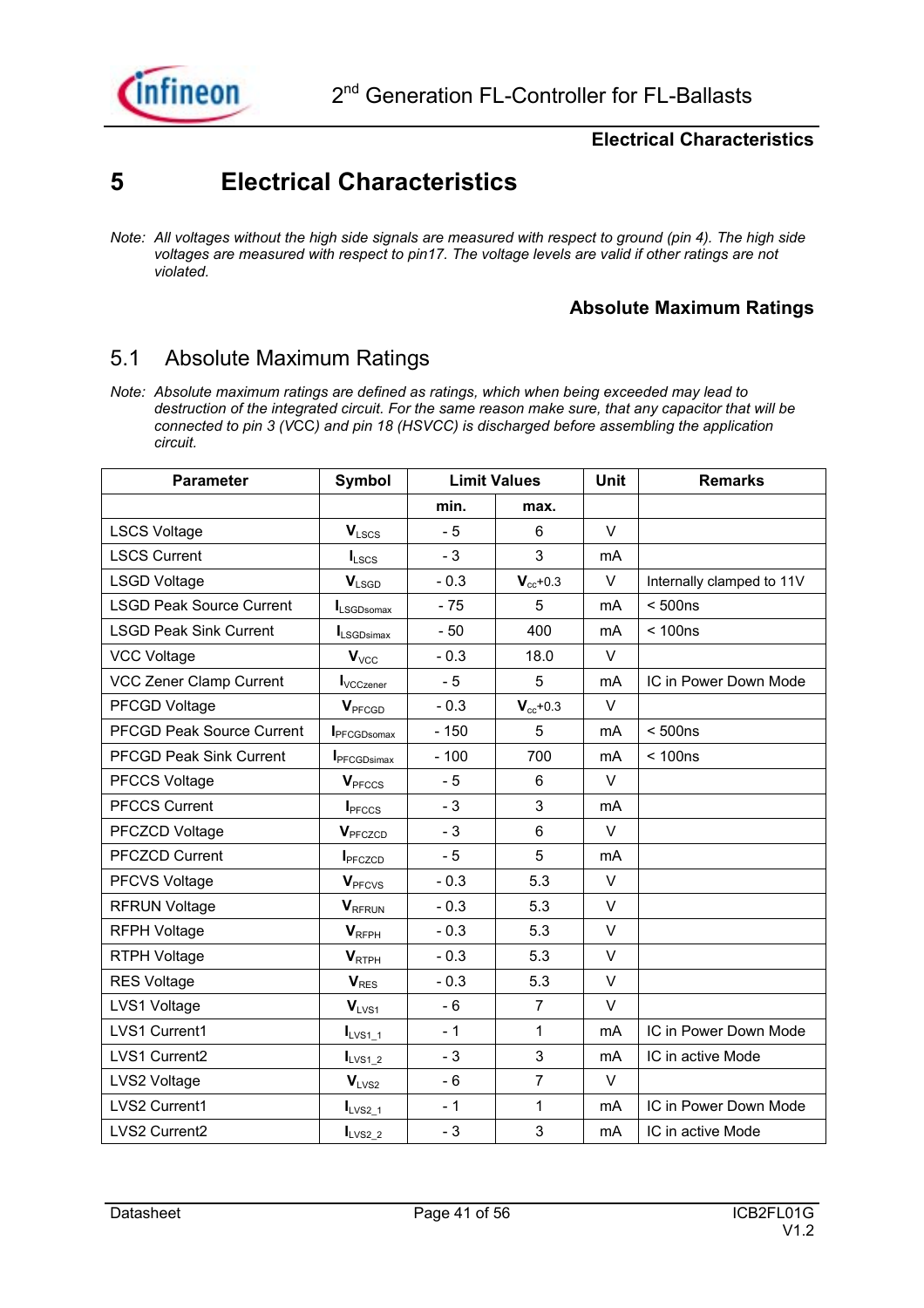

### **Absolute Maximum Ratings**

| <b>Parameter</b>                | Symbol               |          | <b>Limit Values</b>     |             | <b>Remarks</b>                     |
|---------------------------------|----------------------|----------|-------------------------|-------------|------------------------------------|
|                                 |                      | min.     | max.                    |             |                                    |
| <b>AUX Voltage</b>              | $V_{AUX}$            | $-0.3$   | 5.3                     | V           |                                    |
| <b>HSGND Voltage</b>            | $V_{HSGND}$          | $-900$   | 900                     | V           | Referring to GND                   |
| <b>HSGND Voltage Transient</b>  | $dV_{HSGND}/dt$      | $-40$    | 40                      | V/ns        |                                    |
| <b>HSVCC Voltage</b>            | $V_{\text{HSVCC}}$   | $-0.3$   | 18.0                    | V           | Referring to HSGND                 |
| <b>HSGD Voltage</b>             | $V_{HSGD}$           | $-0.3$   | $V_{\text{HSVCC}}$ +0.3 | V           | Internally clamped to 11V          |
| <b>HSGD Peak Source Current</b> | <b>I</b> HSGDsomax   | $-75$    | 0                       | mA          | < 500ns                            |
| <b>HSGD Peak Sink Current</b>   | <b>I</b> HSGDsimax   | $\Omega$ | 400                     | mA          | < 100ns                            |
| Junction Temperature            | $T_{\rm J}$          | - 25     | 150                     | $^{\circ}C$ |                                    |
| Storage Temperature             | $T_{\rm S}$          | - 55     | 150                     | $^{\circ}C$ |                                    |
| Maximum Power Dissipation       | $P_{TOT}$            |          | 2                       | W           | PG_DSO-19-1 T <sub>amb</sub> =25°C |
| Thermal Resistance (2 Chips)    | $R_{thJA}$           |          | 60                      | K/W         | PG DSO-19-1                        |
| Thermal Resistance (HS Chip)    | $R_{thJAHS}$         |          | 120                     | K/W         | PG DSO-19-1                        |
| Thermal Resistance (LS Chip)    | $R_{thJALS}$         |          | 120                     | K/W         | PG DSO-19-1                        |
| <b>Soldering Temperature</b>    |                      |          | 260                     | $^{\circ}C$ | Wave Soldoldering <sup>1)</sup>    |
| <b>ESD Capability</b>           | V <sub>ESD</sub>     |          | $\mathfrak{p}$          | kV          | Human Body Model <sup>2)</sup>     |
| Creepage Distance HS vs. LS     |                      | 1.9      | 2.0                     | mm          |                                    |
| Rated Bus Voltage (95%)         | V <sub>PFCVS95</sub> | 2.33     | 2.43                    | V           |                                    |

<sup>1)</sup> According to JESD22A111

<sup>2)</sup> According to EIA/JESD22-A114-B (discharging an 100 pF Capacitor through an 1.5kΩ series Resistor)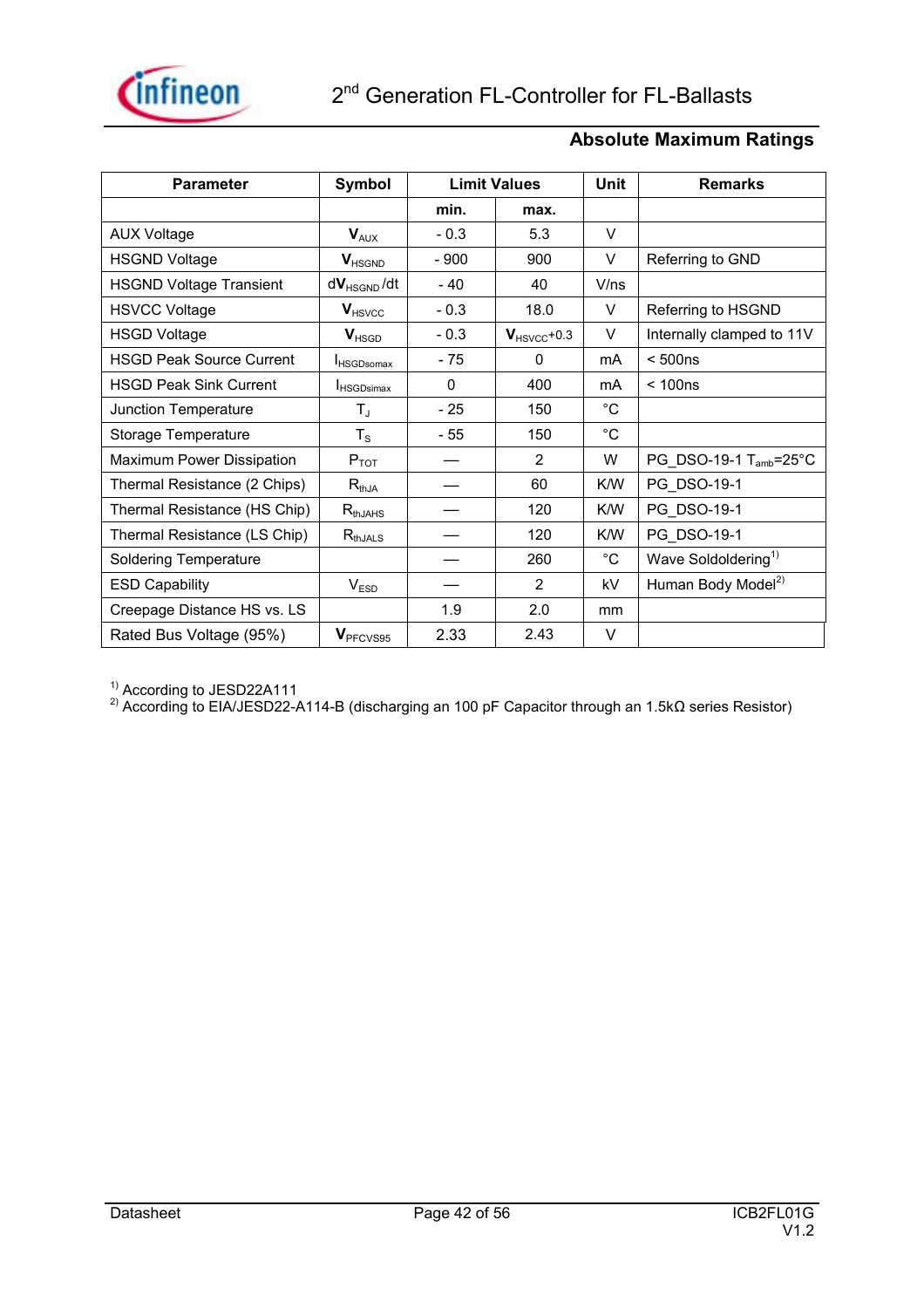

### **Operating Range**

### 5.2 Operating Range

| <b>Parameter</b>                 | <b>Symbol</b>             |                     | <b>Limit Values</b> | Unit        | <b>Remarks</b>                     |
|----------------------------------|---------------------------|---------------------|---------------------|-------------|------------------------------------|
|                                  |                           | min.                | Max.                |             |                                    |
| <b>HSVCC Supply Voltage</b>      | $V_{HSVCC}$               | <b>V</b> HSVCCOff   | 17.5                | $\vee$      | Referring to HSGND                 |
| <b>HSGND Voltage</b>             | $V_{HSGND}$               | $-900$              | 900                 | $\vee$      | Referring to GND                   |
| VCC Voltage @ 25°C               | $V_{\text{VCC}}$          | $V_{\text{VCCOff}}$ | 17.5                | V           | $T_{\rm J}$ = 25°C                 |
| VCC Voltage @ 125°C              | $V_{VCC}$                 | $V_{VCCOff}$        | 18.0                | V           | $T_J = 125^{\circ}C$               |
| <b>LSCS Voltage Range</b>        | $V_{LSCS}$                | $-4$                | 5                   | V           | In active Mode                     |
| PFCVS Voltage Range              | <b>V</b> <sub>PFCVS</sub> | $\mathbf{0}$        | 4                   | V           |                                    |
| PFCCS Voltage Range              | V <sub>PFCCS</sub>        | $-4$                | 5                   | V           | In active Mode                     |
| <b>PFZCD Current Range</b>       | I <sub>PFCZCD</sub>       | $-3$                | 3                   | mA          | In active Mode                     |
| LVS1, LVS2 Voltage Range         | V <sub>LVS1,LVS2</sub>    | - 6                 | $6^{11}$            | V           |                                    |
| LVS1, LVS2 Current Range         | I <sub>LVS1,LVS2</sub>    | 2)                  | 210                 | μA          | IC Power Down Mode                 |
| LVS1, LVS2 Current Range         | I <sub>LVS1,LVS2</sub>    | $-2.5$              | 2.5                 | mA          | IC active Mode                     |
| <b>RFPH Frequency</b>            | FRFPHrange                | $F_{RUN}$           | 150                 | kHz         |                                    |
| <b>RFPH Source Current Range</b> | <b>I</b> RFPH             | - 500               | $\Omega$            | μA          | $@V_{RFPH} = 2.5V$                 |
| <b>RTPH Voltage Range</b>        | V <sub>RTPH</sub>         | $\Omega$            | 2.5                 | V           |                                    |
| Junction Temperature             | $\mathbf{T}_\mathrm{i}$   | $-25$               | 125                 | $^{\circ}C$ |                                    |
| Adjustable Preheating Freq.      | $F_{RFPH}$                | $F_{RFRUN}$         | 150                 | kHz         | Range set by RFPH                  |
| Adjustable Run Frequency         | $F_{RFRUN}$               | 20                  | 120                 | kHz         | Range set by RFRUN                 |
| Adjustable Preheating Time       | $t_{\text{RTPH}}$         | $\mathbf{0}$        | 2500                | ms          | Range set by RTPH                  |
| Set Resistor for Run Feq.        | $R_{RFRUN}$               | $\overline{4}$      | 25                  | $k\Omega$   |                                    |
| Set Resistor for Preheat Feq.    | $R_{RFPH}$                | $\overline{4}$      |                     | $k\Omega$   | $R_{RFRUN}$ parallel to $R_{RFPH}$ |
| Set Resistor for Preheat Time    | $R_{RTPH}$                | 0                   | 25                  | kΩ          |                                    |
| <b>Mains Frequency</b>           | $f_{\text{Mains}}$        | 45                  | 65                  | Hz          | <b>NOTCH Filter Operation</b>      |

<sup>1)</sup> Limited by Maximum of Current Range at LVS1, LVS2

<sup>2)</sup> Limited by Minimum of Voltage Range at LVS1, LVS2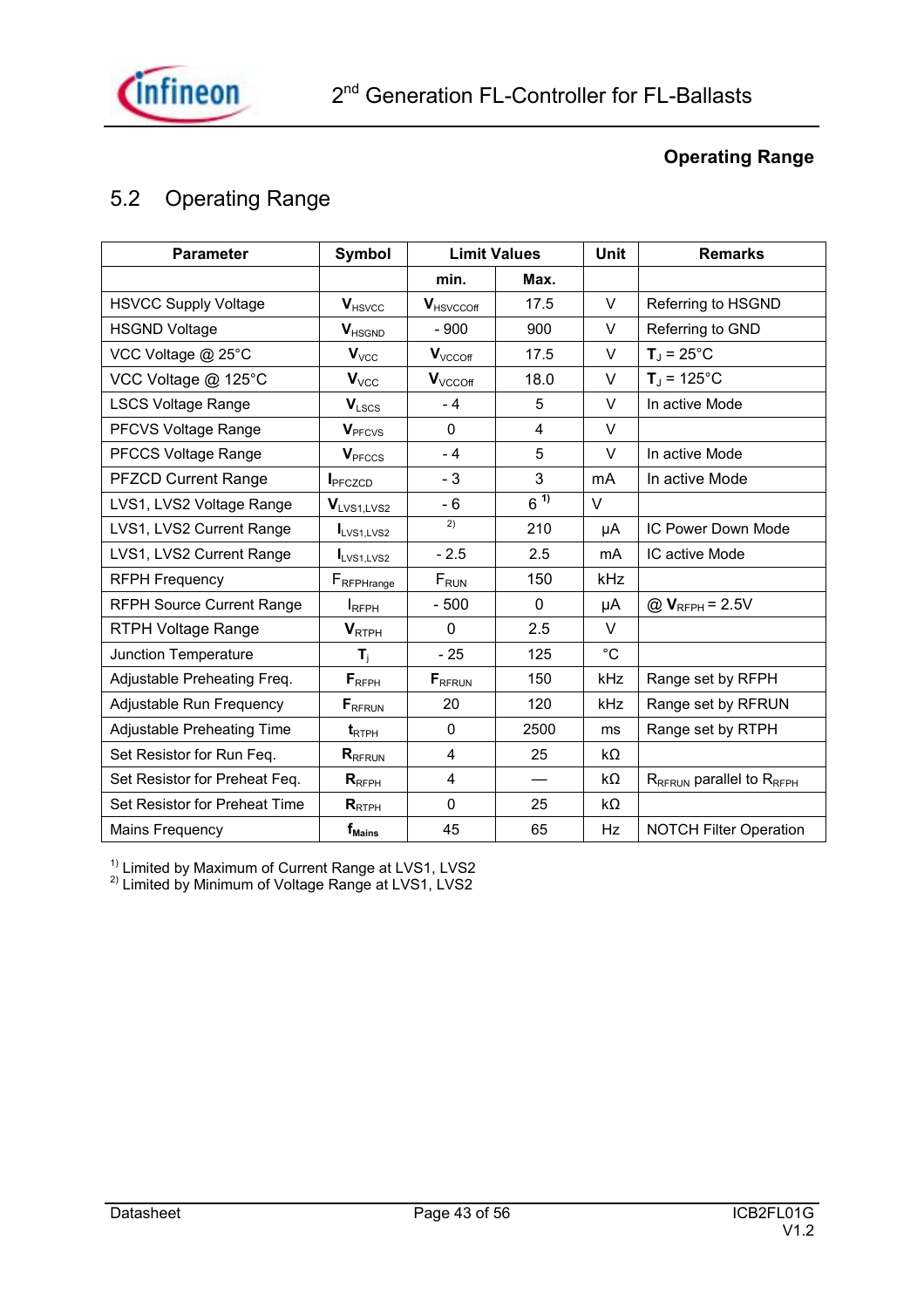

### 5.3 Characteristics

### 5.3.1 Power Supply Section

*Note: The electrical Characteristics involve the spread of values given within the specified supply voltage*  and junction temperature range T<sub>J</sub> from -25 °C to 125 °C. Typical values represent the median *values, which are related to 25 °C. If not otherwise stated, a supply voltage of 15V and V<sub>HSVCC</sub> = 15V is assumed and the IC operates in active mode. Furthermore, all voltages are referring to GND if not otherwise mentioned.* 

| <b>Parameter</b>                                          | Symbol                                                |      | <b>Limit Values</b> |                | Unit | <b>Test Condition</b>                            |
|-----------------------------------------------------------|-------------------------------------------------------|------|---------------------|----------------|------|--------------------------------------------------|
|                                                           |                                                       | min. | typ.                | max.           |      |                                                  |
| <b>VCC Quiescent Current1</b>                             | $I_{\text{VCCqu1}}$                                   |      | 90                  | 130            | μA   | $V_{VCC}$ = $V_{VCCOff}$ – 0.5V                  |
| <b>VCC Quiescent Current2</b>                             | $I_{\text{VCCqu2}}$                                   |      | 120                 | 160            | μA   | $V_{\text{VCC}}$ = $V_{\text{VCCOn}}$ – 0.5V     |
| VCC Supply Current <sup>2)</sup>                          | <b>I</b> VCCSupply                                    |      | 4.2                 | 6.0            | mA   | V <sub>PFCVS</sub> > 2.725V                      |
| <b>VCC Supply Current in</b><br><b>Latched Fault Mode</b> | VCCL atch                                             |      | 110                 | 170            | μA   | $V_{RES}$ = 5V                                   |
| <b>LSVCC Turn-On Threshold</b>                            | $V_{VCCOn}$                                           | 13.6 | 14.1                | 14.6           | V    |                                                  |
| <b>LSVCC Turn-Off Threshold</b>                           | $V_{VCCOff}$                                          | 10.0 | 10.6                | 11.0           | V    |                                                  |
| LSVCC Turn-On/Off Hyst.                                   | V <sub>VCCHys</sub>                                   | 3.2  | 3.6                 | 4.0            | V    | <b>Hysteresis</b>                                |
| VCC Zener Clamp Voltage                                   | $V_{\text{VCCLamp}}$                                  | 15.5 | 16.3                | 16.9           | V    | $I_{VCC}$ = 2mA/ $V_{RES}$ = 5V                  |
| <b>VCC Zener Clamp Current</b>                            | <b>I</b> VCCZener                                     | 2.5  |                     | 5              | mA   | $V_{VCC}$ = 17.5V/V <sub>RES</sub> = 5V          |
| High Side Leakage Current                                 | <b>HSGNDIeak</b>                                      |      | 0.01                | $\overline{2}$ | μA   | $V_{HSGND}$ = 800V, $V_{GND}$ =0V                |
| <b>HSVCC Quiescent Current</b>                            | 1)<br><b>HSVCCqu1</b>                                 |      | 170                 | 250            | μA   | $V_{\text{HSVCC}}$ = $V_{\text{HSVCCOn}}$ – 0.5V |
| HSVCC Quiescent Current <sup>2)</sup>                     | 1)<br><b>HSVCCqu2</b>                                 | 0.3  | 0.65                | 1.2            | mA   | $V_{\text{HSVCC}}$ > $V_{\text{HSVCCOn}}$        |
| <b>HSVCC Turn-On Threshold</b>                            | $\overline{\mathbf{V}_{\text{HSVCCOn}}^{\mathbf{1}}}$ | 9.6  | 10.1                | 10.7           | V    |                                                  |
| <b>HSVCC Turn-Off Threshold</b>                           | $V_{\text{HSVCCOff}}$ <sub>1)</sub>                   | 7.9  | 8.4                 | 9.1            | V    |                                                  |
| HSVCC Turn-On/Off Hyst.                                   | $\mathbf{V}_{\mathsf{HSVCCHV}}$                       | 1.4  | 1.7                 | 2.0            | V    | <b>Hysteresis</b>                                |
| Low Side Ground                                           | <b>GND</b>                                            |      |                     |                |      |                                                  |

 $1)$  Referring to High Side Ground (HSGND)

<sup>2)</sup> With inactive Gate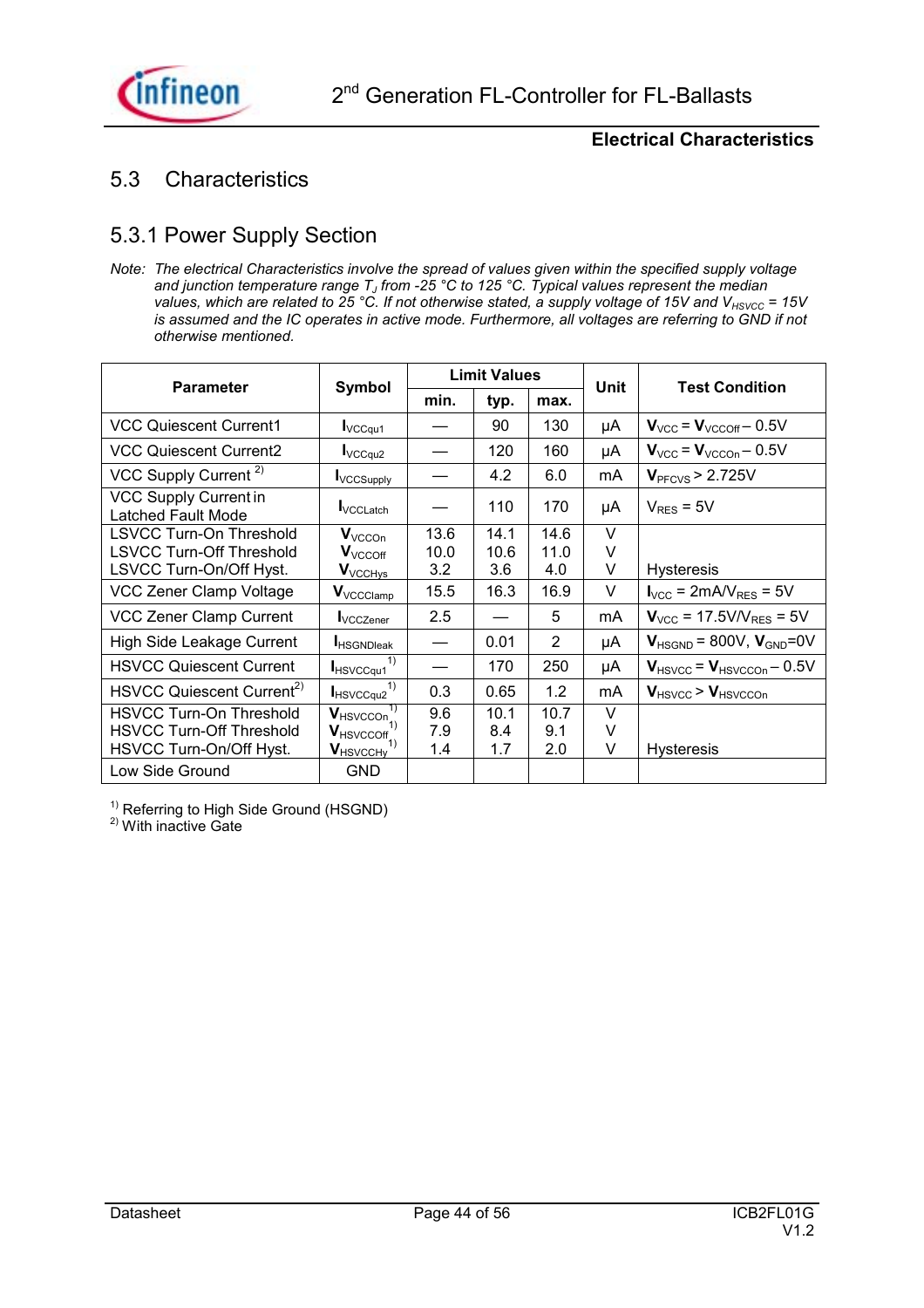

### 5.3.2 PFC Section

### **5.3.2.1 PFC Current Sense (PFCCS)**

| <b>Parameter</b>                                          | Symbol                |        | <b>Limit Values</b> |      | <b>Unit</b> | <b>Test Condition</b>               |  |
|-----------------------------------------------------------|-----------------------|--------|---------------------|------|-------------|-------------------------------------|--|
|                                                           |                       | min.   | typ.                | max. |             |                                     |  |
| Turn - Off Threshold                                      | V <sub>PFCCSOff</sub> | 0.95   | 1.0                 | 1.05 | V           |                                     |  |
| Over Current Blanking +<br>Propagation Delay <sup>1</sup> | <b>L</b> PFCCSOff     | 140    | 200                 | 260  | ns          |                                     |  |
| Leading Edge Blanking                                     | t <sub>Blanking</sub> | 180    | 250                 | 310  | ns          | Pulse Width when<br>$VPFCCS$ > 1.0V |  |
| <b>PFCCS Bias Current</b><br>$\overline{\phantom{a}}$     | <b>I</b> PFCCSBias    | $-0.5$ |                     | 0.5  | μA          | $VPFCCS = 1.5V$                     |  |

 $<sup>1</sup>$  Propagation Delay = 50ns</sup>

### **5.3.2.2 PFC Zero Current Detection (PFCZCD)**

| <b>Parameter</b>                       | Symbol                          |        | <b>Limit Values</b> |        | Unit | <b>Test Condition</b>        |
|----------------------------------------|---------------------------------|--------|---------------------|--------|------|------------------------------|
|                                        |                                 | min.   | typ.                | max.   |      |                              |
| Zero Crossing upper Thr. <sup>1)</sup> | <b>V</b> <sub>PFCZCDUp</sub>    | 1.4    | 1.5                 | 1.6    | V    |                              |
| Zero Crossing lower Thr. <sup>2)</sup> | <b>V</b> PFCZCDLow              | 0.4    | 0.5                 | 0.6    | V    |                              |
| Zero Crossing Hysteresis               | <b>V</b> PFCZCDHys              |        | 1.0                 |        | V    |                              |
| Clamping of pos. Voltages              | <b>V</b> PFCZCDpclp             | 4.1    | 4.6                 | 5.1    | V    | $= 2mA$<br><b>PFCZCDSink</b> |
| Clamping of neg. Voltages              | <b>V</b> PFCZCDnclp             | $-1.7$ | $-1.4$              | $-1.0$ | V    | $= -2mA$<br>PFCZCDSource     |
| <b>PFCZCD Bias Current</b>             | <b>I</b> PFCZCDBias             | $-0.5$ |                     | 5.0    | μA   | $V_{\text{PFCZCD}}$ = 1.5V   |
| <b>PFCZCD Bias Current</b>             | <b>I</b> PFCZCDBias             | $-0.5$ |                     | 0.5    | μA   | $V_{\text{PFCZCD}} = 0.5V$   |
| PFCZCD Ringing Su. <sup>3)</sup> Time  | $\textbf{t}_{\mathsf{Ringsup}}$ | 350    | 500                 | 650    | ns   |                              |
| Limit Value for ON Time<br>Extension   | $\Delta$ t x I <sub>zcp</sub>   | 500    | 700                 | 900    | pAxs |                              |

<sup>1)</sup> Turn OFF Threshold

<sup>2)</sup> Turn ON Threshold

<sup>3)</sup> Ringing Suppression Time

### **5.3.2.3 PFC Bus Voltage Sense (PFCVS)**

| <b>Parameter</b>                 | Symbol                       |        | <b>Limit Values</b> |       | Unit | <b>Test Condition</b> |
|----------------------------------|------------------------------|--------|---------------------|-------|------|-----------------------|
|                                  |                              | min.   | Typ.                | max.  |      |                       |
| <b>Trimmed Reference Voltage</b> | <b>V</b> PFCVSRef            | 2.47   | 2.50                | 2.53  | V    | ± 1.2%                |
| Overvoltage turn Off (109%)      | <b>V</b> PFCVSRUP            | 2.68   | 2.73                | 2.78  | V    |                       |
| Overvoltage turn On (105%)       | <b>V</b> PFCVSLow            | 2.57   | 2.63                | 2.68  | V    |                       |
| Overvoltage Hysteresis           | <b>V</b> <sub>PFCVSHys</sub> | 70     | 100                 | 130   | mV   | 4 % rated Bus Voltage |
| Under voltage (75%)              | <b>V</b> <sub>PFCVSUV</sub>  | 1.835  | 1.88                | 1.915 | V    |                       |
| Under voltage (12.5%)            | <b>V</b> <sub>PFCVSUV</sub>  | 0.237  | 0.31                | 0.387 | V    |                       |
| Rated Bus Voltage (95%)          | V <sub>PFCVS95</sub>         | 2.325  | 2.38                | 2.425 | V    |                       |
| <b>PFCVS Bias Current</b>        | <b>IPFCVSBias</b>            | $-1.0$ |                     | 1.0   | μA   | $VPFCVS = 2.5V$       |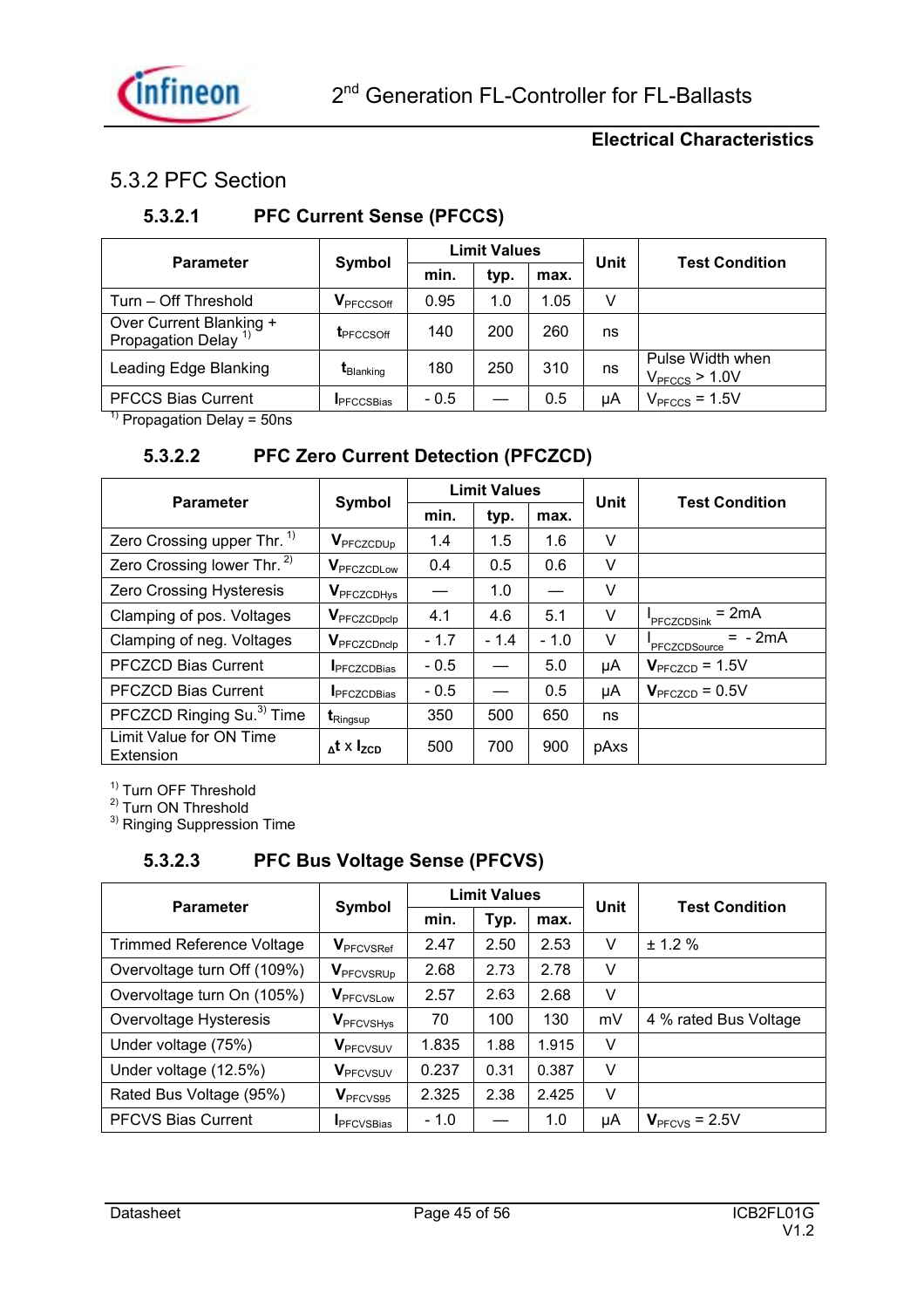### **5.3.2.4 PFC PWM Generation**

| <b>Parameter</b>                         | Symbol                  |      | <b>Limit Values</b> |      | <b>Unit</b> | <b>Test Condition</b>       |
|------------------------------------------|-------------------------|------|---------------------|------|-------------|-----------------------------|
|                                          |                         | min. | Typ.                | max. |             |                             |
| Initial $ON - Time$ <sup>1)</sup>        | <b>I</b> PFCON initial  |      | 4.0                 |      | μs          | $V_{\text{PFCZCD}} = 0V$    |
| Max. ON – Time $2$                       | <b>T</b> PFCON max      | 18   | 22.7                | 26   | μs          | $0.45V < V_{PFCVS} < 2.45V$ |
| Switch Threshold from<br>CritCM into DCM | $t_{\text{PFCON\_min}}$ | 160  | 270                 | 370  | ns          |                             |
| Repetition Time <sup>1)</sup>            | t <sub>PFCRep</sub>     | 47   | 52                  | 57   | μs          | $V_{\text{PFCZCD}} = 0V$    |
| Off Time                                 | $t_{\text{PFCOff}}$     | 42   | 47                  | 52   | μs          |                             |

<sup>1)</sup> When missing Zero Crossing Signal

 $2)$  At the Maxima of the AC Line Input Voltage

### **5.3.2.5 PFC Gate Drive (PFCGD)**

| <b>Parameter</b>                     | Symbol                        |        | <b>Limit Values</b> |      | Unit | <b>Test Condition</b>                                      |
|--------------------------------------|-------------------------------|--------|---------------------|------|------|------------------------------------------------------------|
|                                      |                               | min.   | Typ.                | max. |      |                                                            |
|                                      |                               | 0.4    | 0.7                 | 0.9  | V    | $I_{\text{PFCGD}} = 5 \text{mA}$                           |
| PFCGD Low Voltage                    | <b>V</b> PFCGDLow             | 0.4    | 0.75                | 1.1  | V    | $I_{\text{PFCGD}} = 20 \text{mA}$                          |
|                                      |                               | $-0.2$ | 0.3                 | 0.6  | V    | $I_{\text{PFCGD}} = -20 \text{mA}$                         |
|                                      |                               | 10.0   | 11.0                | 11.6 | V    | $I_{\text{PFCGD}} = -20 \text{mA}$                         |
| PFCGD High Voltage                   | <b>V</b> PFCGDHigh            | 9.0    |                     |      | V    | $I_{\text{PFCGD}}$ = -1mA / $V_{\text{VCC}}^{1}$           |
|                                      |                               | 8.5    |                     |      | V    | $I_{\text{PFCGD}}$ = -5mA / $V_{\text{VCC}}$ <sup>1)</sup> |
| <b>PFCGD active Shut Down</b>        | <b>V</b> <sub>PFCGASD</sub>   | 0.4    | 0.75                | 1.1  | V    | $I_{\text{PFCGD}}$ = 20mA $V_{\text{VCC}}$ =5V             |
| PFCGD UVLO Shut Down                 | <b>V</b> <sub>PFCGDuvlo</sub> | 0.3    | 1.0                 | 1.5  | V    | $I_{\text{PFCGD}}$ = 5mA $V_{\text{VCC}}$ =2V              |
| <b>PFCGD Peak Source Current</b>     | <b>IPFCGDSouce</b>            |        | $-100$              |      | mA   | $2) + 3)$                                                  |
| <b>PFCGD Peak Sink Current</b>       | <b>I</b> PFCGDSink            |        | 500                 |      | mA   | $2) + 3)$                                                  |
| PFCGD Voltage during sink<br>Current | <b>V</b> <sub>PFCGDHigh</sub> | 11.0   | 11.7                | 12.3 | V    | $I_{\text{PFCGDSinkH}} = 3 \text{mA}$                      |
| <b>PFC Rise Time</b>                 | <b>V</b> PFCGDRise            | 80     | 220                 | 380  | ns   | $2V > VLSGD > 8V^{2}$                                      |
| PFC Fall Time                        | <b>V</b> PFCGDFall            | 20     | 45                  | 70   | ns   | $8V > VLSGD > 2V^{2}$                                      |

 $^{1)}$  V<sub>VCC</sub> = V<sub>VCCOff</sub> + 0.3V

 $^{2)}$  R<sub>Load</sub> = 4 $\Omega$  and C<sub>Load</sub> = 3.3nF

 $3)$  The Parameter is not Subject to Production Test – verified by Design / Characterization

### **5.3.2.6 Auxiliary (AUX)**

| <b>Parameter</b>       | Symbol                         |         | <b>Limit Values</b> |        | <b>Unit</b> | <b>Test Condition</b>         |
|------------------------|--------------------------------|---------|---------------------|--------|-------------|-------------------------------|
|                        |                                | min.    | typ.                | max.   |             |                               |
| AUX Voltage OFF Level  | $\mathbf{V}_{\textrm{AUXOff}}$ |         |                     | 0.24   | V           | $I_{AUX}$ = 1mA               |
| AUX Voltage ON Level 1 | $V_{\text{AUXOn1}}$            | 1.7     | 2.6                 | 3.1    | V           | $I_p = 0A^{-1}$               |
| AUX Voltage ON Level 2 | $V_{\text{AUXOn2}}$            | 1.8     | 2.6                 | 3.1    |             | $I_p = 1 \text{ mA}^{1}$      |
| <b>AUX Current</b>     | $I_{AUX}$                      | $-0.60$ | $-0.45$             | $-0.3$ | mA          | $V_{AUX}$ = 1V / $I_{P}$ = 0A |

 $\mathsf{I}_{\mathsf{P}}$  = the positive Current into PIN ZCD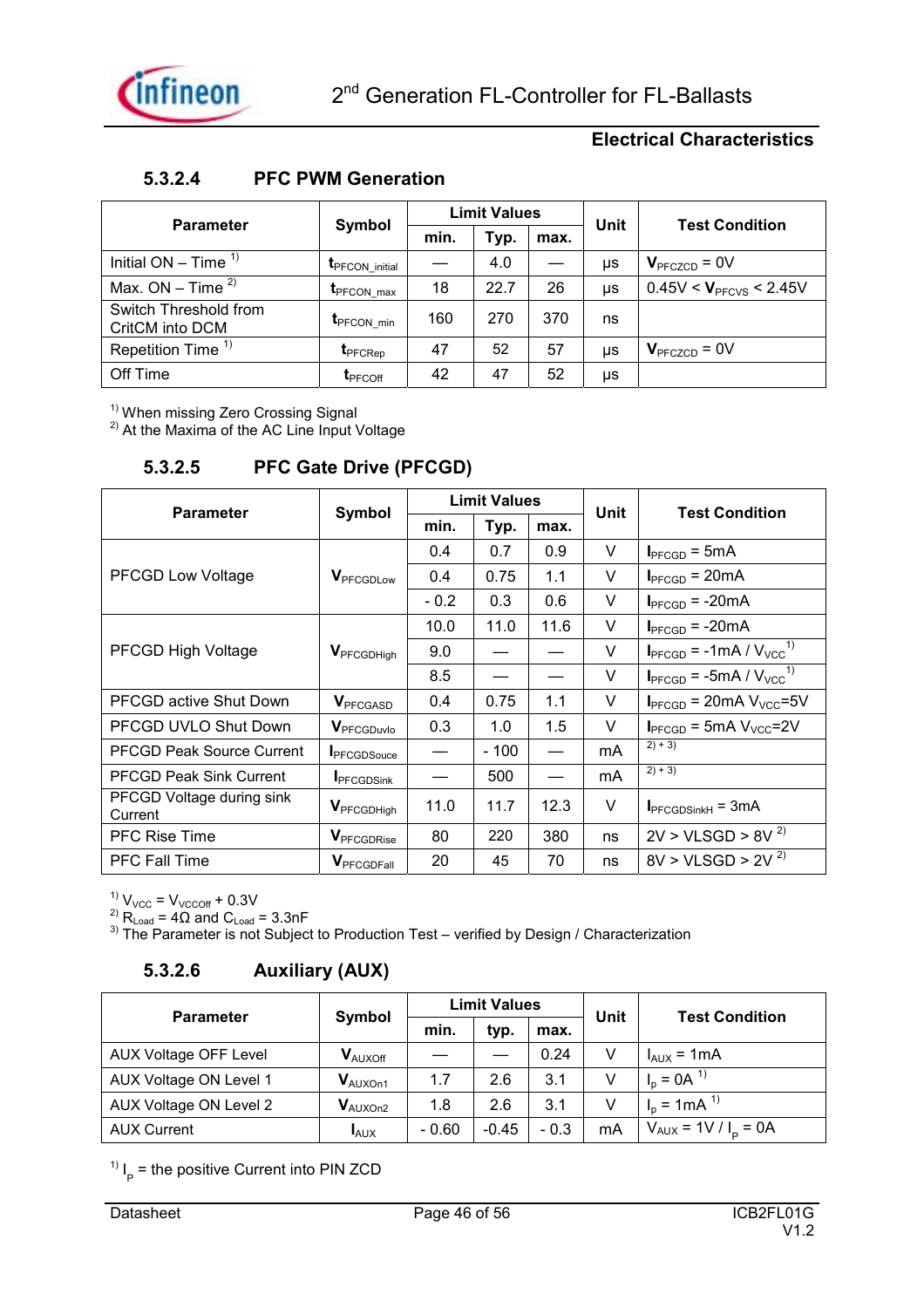

### 5.3.3 Inverter Section

### **5.3.3.1 Low Side Current Sense (LSCS)**

| <b>Parameter</b>             | Symbol                         |        | <b>Limit Values</b> |       | Unit | <b>Test Condition</b>             |
|------------------------------|--------------------------------|--------|---------------------|-------|------|-----------------------------------|
|                              |                                | min.   | typ.                | max.  |      |                                   |
| Overcurrent Shut Down Volt.  | $V_{LSCSOvC1}$                 | 1.5    | 1.6                 | 1.7   | V    | 1)                                |
| Overcurrent Shut Down Volt.  | $V_{LSCSOVC2}$                 | 0.75   | 0.8                 | 0.85  | V    | 2)                                |
| Duration of Overcurrent      | $t_{LSCSOVC}$                  | 450    | 600                 | 700   | ns   |                                   |
| Capacitive Mode Det. Level 1 | $\mathbf{V}_{\text{LSCSGap1}}$ | 80     | 100                 | 123   | mV   | During Run Mode                   |
| Capacitive Mode Duration 1   | $t_{LSCSCap1}$                 |        | 280                 |       | ns   | 3)                                |
| Capacitive Mode Det. Level 2 | $V_{LSCSCap2}$                 | 1.8    | 2.0                 | 2.2   | V    | During Run Mode                   |
| Capacitive Mode Duration 2   | $t_{LSCSCap2}$                 |        | 50                  |       | ns   | 4)                                |
| Capacitive Mode Det. Level 3 | $V_{LSCSCap3}$                 | $-120$ | $-100$              | $-77$ | mV   |                                   |
| Capacitive Mode Duration 3   | $t_{LSCSCap3}$                 |        | 280                 |       | ns   | 5)                                |
| <b>LSCS Bias Current</b>     | <b>ILSCSBias</b>               | $-1.0$ |                     | 1.0   | μA   | $\omega$ V <sub>LSCS</sub> = 1.5V |

<sup>1)</sup> Overcurrent Voltage Threshold active during: Start Up, Soft start, Ignition and Pre Run Mode

 $^{2)}$  Overcurrent Voltage Threshold active during: Preheating and Run Mode

 $^{3)}$  Active during 2<sup>nd</sup> 50% Duty Cycle of LSGD in Run Mode

 $4)$  Active during Turn ON of the  $HSGD$  in Run Mode

<sup>5)</sup> Active before Turn ON of the HSGD in Run Mode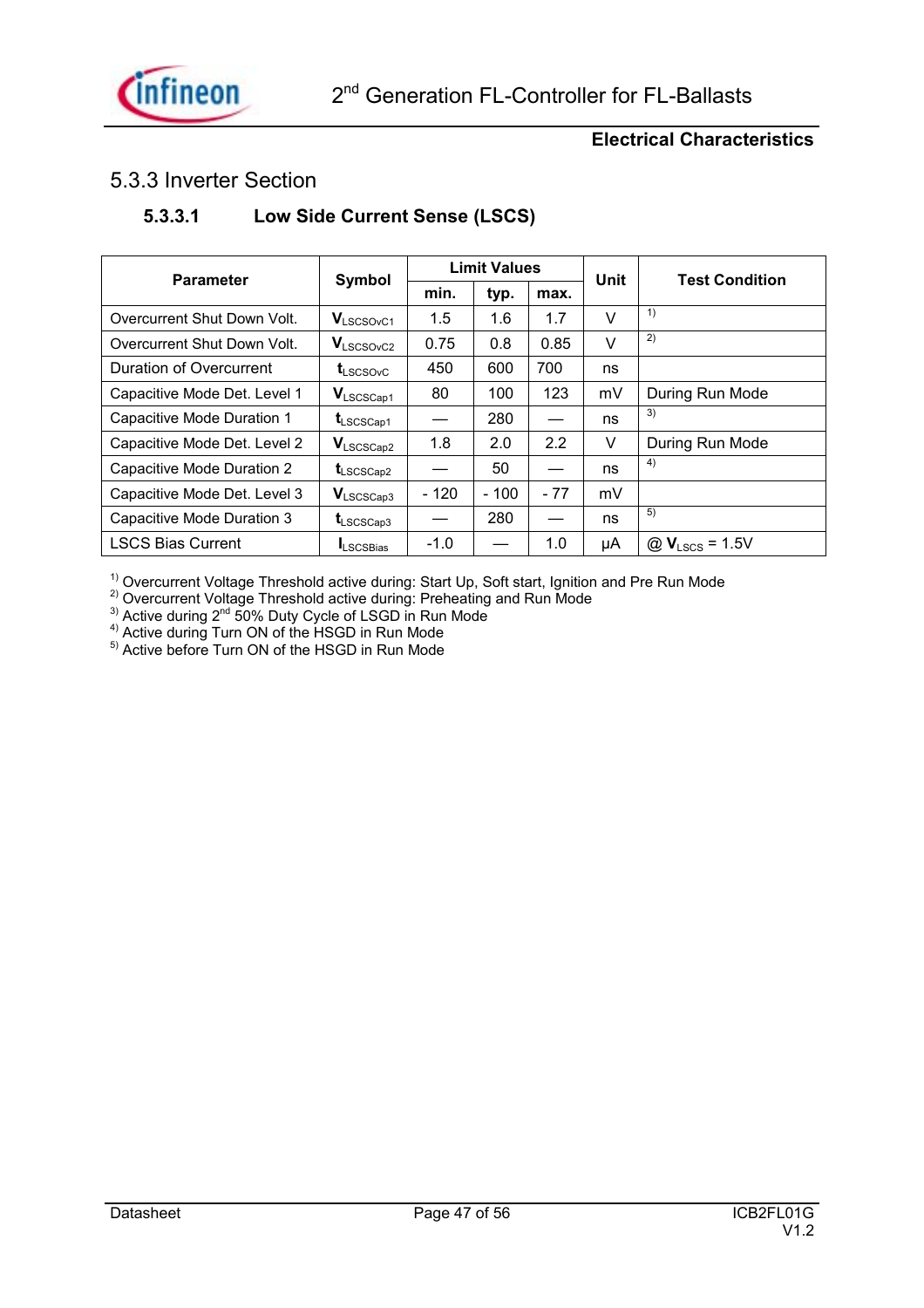| <b>Parameter</b>                | Symbol                |        | <b>Limit Values</b> |      | Unit   | <b>Test Condition</b>                                        |
|---------------------------------|-----------------------|--------|---------------------|------|--------|--------------------------------------------------------------|
|                                 |                       | min.   | typ.                | max. |        |                                                              |
|                                 |                       | 0.4    | 0.7                 | 1.0  | V      | $I_{LSGD}$ = 5mA <sup>5)</sup>                               |
| <b>LSGD Low Voltage</b>         | <b>VLSGDLow</b>       | 0.4    | 0.8                 | 1.2  | V      | $I_{LSGD}$ = 20mA <sup>5)</sup>                              |
|                                 |                       | $-0.3$ | 0.2                 | 0.5  | V      | $I_{LSGD}$ = - 20mA (Source)                                 |
|                                 |                       | 10.0   | 10.8                | 11.6 | $\vee$ | 1)                                                           |
| <b>LSGD High Voltage</b>        | <b>V</b> LSGDHigh     | 9.0    |                     |      | $\vee$ | 2)                                                           |
|                                 |                       | 8.5    |                     |      | $\vee$ | 3)                                                           |
| <b>LSGD active Shut Down</b>    | <b>V</b> LSGDASD      | 0.4    | 0.75                | 1.1  | V      | $V_{\text{CC}}$ =5V / $I_{\text{LSGD}}$ = 20mA <sup>5)</sup> |
| <b>LSGD UVLO Shut Down</b>      | <b>V</b> LSGDUVLO     | 0.3    | 1.0                 | 1.5  | $\vee$ | $V_{CC}$ =2V / $I_{LSGD}$ = 5mA <sup>5)</sup>                |
| <b>LSGD Peak Source Current</b> | LSGDSource            |        | - 50                |      | mA     | $4) + 6)$                                                    |
| <b>LSGD Peak Sink Current</b>   | LSGDSink              |        | 300                 |      | mA     | $4+6$                                                        |
| LSGD Voltage during 5)          | <b>VLSGDHigh</b>      |        | 11.7                |      | V      | $I_{LSGDisinkH} = 3mA$                                       |
| <b>LSGD Rise Time</b>           | t <sub>LSGDRise</sub> | 80     | 220                 | 380  | ns     | $2V < V_{LSGD} < 8V^{4}$                                     |
| <b>LSGD Fall Time</b>           | $t_{\text{LSGDFall}}$ | 20     | 35                  | 60   | ns     | $8V > V_{LSGD} > 2V^{4}$                                     |

### **5.3.3.2 Low Side Gate Drive (LSGD)**

 $\frac{1}{2}$ **I**<sub>LSGD</sub> = - 20mA Source Current

 $\frac{2}{N}$   $\mathbf{V}_{\text{CCOFF}}$  + 0.3V and  $\mathbf{I}_{\text{LSGD}}$  = - 1mA Source Current

 $\frac{3}{3}$   $V_{CCOFF}$  + 0.3V and  $I_{LSGD}$  = - 5mA Source Current

<sup>4)</sup> Load:  $\mathbf{R}_{\text{Load}} = 10\Omega$  and  $\mathbf{C}_{\text{Load}} = 1$ nF

5) Sink Current

 $6)$  The Parameter is not Subject to Production Test – verified by Design / Characterization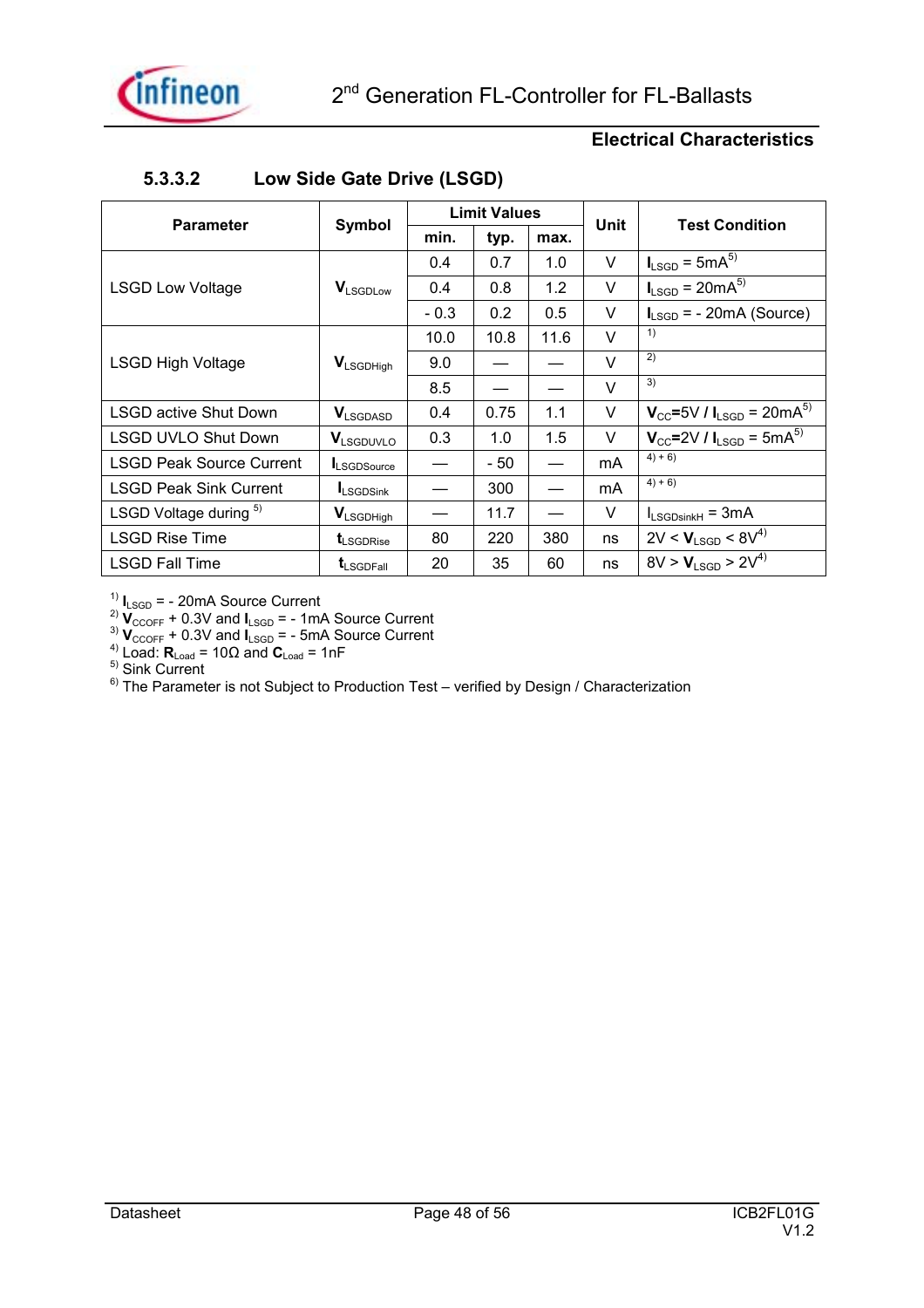

### **5.3.3.3 Inverter Control Run (RFRUN)**

| <b>Parameter</b>           | Symbol                          |       | <b>Limit Values</b> |        | Unit | <b>Test Condition</b>                           |
|----------------------------|---------------------------------|-------|---------------------|--------|------|-------------------------------------------------|
|                            |                                 | min.  | typ.                | max.   |      |                                                 |
| Fixed Start - Up Frequency | $\textbf{F}_{\text{StartUp}}$   | 121.5 | 135                 | 148.5  | kHz  |                                                 |
| Duration of Soft Start     | $t_{\text{SoftStart}}$          | 9     | 11                  | 13.5   | ms   | $\left( \begin{array}{c} 1 \end{array} \right)$ |
| RFRUN Voltage in Run Mode  | <b>V</b> RFRUN                  |       | 2.5                 |        | V    | @ 100µA <irfrun<600µa< td=""></irfrun<600µa<>   |
| Run Frequency              | $F_{RFRUN}$                     | 49    | 50                  | 51     | kHz  | $R_{RFRUN}$ = 10k $\Omega$                      |
|                            | $F_{RFRUN1}$                    |       | 20                  |        | kHz  | $I_{RFRUN}$ = - 100 µA                          |
| Adjustable Run Frequency   | ${\mathsf F}_{\mathsf{RFRUN2}}$ |       | 40                  |        | kHz  | $I_{RFRUN}$ = - 200 µA                          |
|                            | $F_{RFRUN3}$                    |       | 100                 |        | kHz  | $I_{RFRUN}$ = - 500 µA                          |
| RFRUN max. Current Range   | <b>IRFRUNmax</b>                |       | $-1000$             | $-650$ | μA   | $@$ $V_{RFRUN} = 0V$                            |

 $1)$  Shift Start Up Frequency to Preheating Frequency

### **5.3.3.4 Inverter Control Preheating (RFPH, RTPH)**

| <b>Parameter</b>               | Symbol                        |      | <b>Limit Values</b> |        | Unit | <b>Test Condition</b>                   |
|--------------------------------|-------------------------------|------|---------------------|--------|------|-----------------------------------------|
|                                |                               | min. | typ.                | max.   |      |                                         |
| <b>RFPH Voltage Preheating</b> | $V_{RFPH}$                    |      | 2.5                 |        | V    | $V_{RFPH}$ = 0V in Run Mode             |
| <b>Preheating Frequency</b>    | $F_{RFPH1}$                   | 97   | 100                 | 103    | kHz  | $R_{RFPH}$ = $R_{RFRUN}$ = 10k $\Omega$ |
| RFPH max. Current Range        | <b>IRFPHmax</b>               |      | $-1000$             | $-550$ | μA   | $@V_{RFPH} = 0V$                        |
| Current for set Preh. Time     | <b>IRTPH</b>                  |      | $-100$              |        | μA   |                                         |
|                                | $t_{RTPH1}$                   | 950  | 1000                | 1050   | ms   | $R_{\text{RTPH1}} = 10 \text{k}\Omega$  |
|                                | $t_{\tiny{\text{RTPH2}}}$     | 50   | 100                 | 150    | ms   | $R_{\text{RTPH2}} = 1k\Omega$           |
| <b>Preheating Time</b>         | $t_{RTPH3}$                   |      | 500                 |        | ms   | $R_{\text{RTPH3}} = 5k\Omega$           |
|                                | $\textbf{t}_{\textsf{RTPH4}}$ |      | 2000                |        | ms   | $R_{\text{RTPH4}}$ = 20k $\Omega$       |
|                                | $t_{RTPH5}$                   |      | 2500                |        | ms   | $R_{RTPH5}$ = 25k $\Omega$              |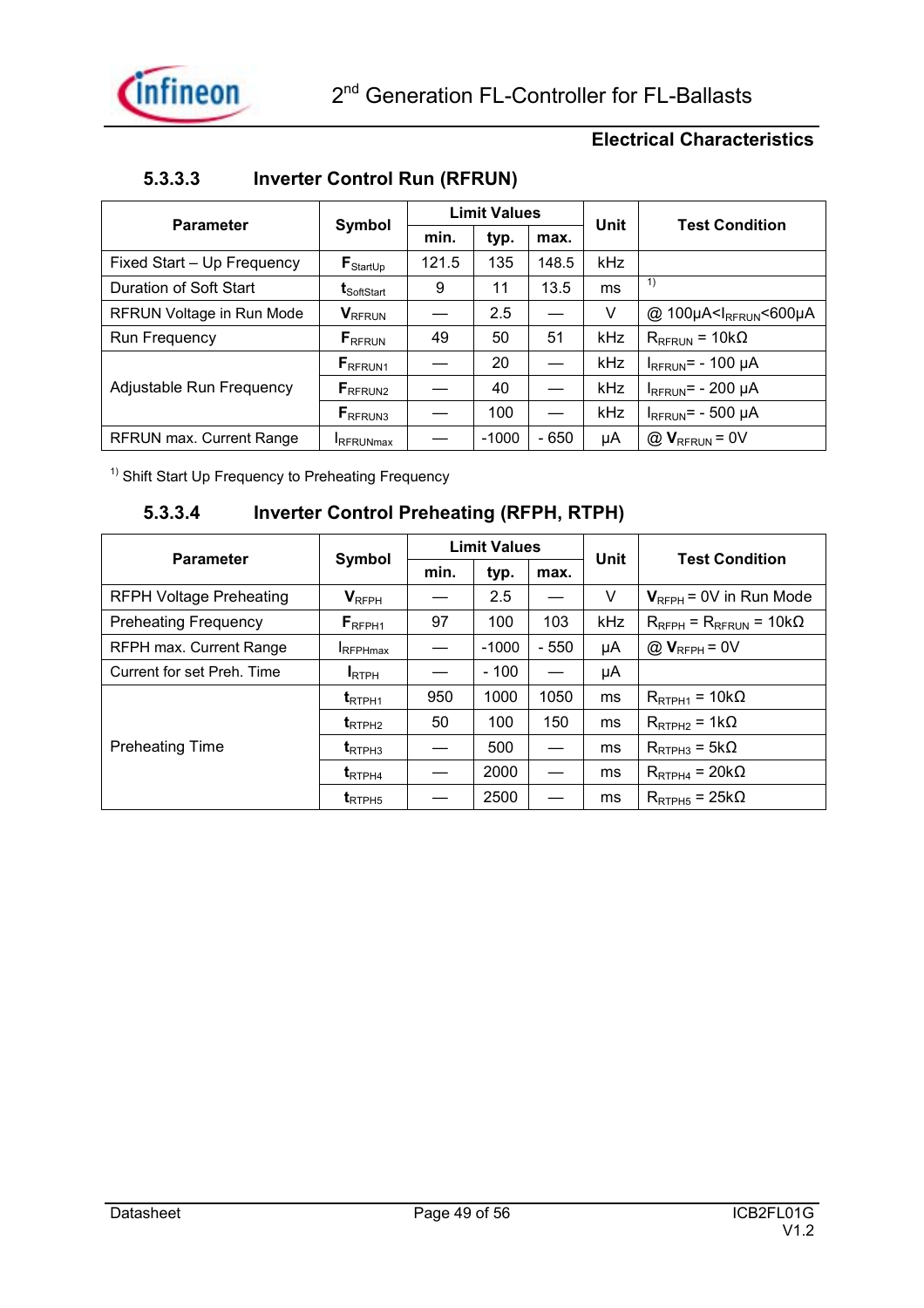

| <b>Parameter</b>           |                   |         | <b>Limit Values</b> |         | Unit | <b>Test Condition</b>                |
|----------------------------|-------------------|---------|---------------------|---------|------|--------------------------------------|
|                            | Symbol            | min.    | typ.                | max.    |      |                                      |
|                            | V <sub>RES1</sub> | 1.55    | 1.60                | 1.65    | V    | UVLO, $V_{CC}$ < $V_{CCON}$          |
| High Side Filament In Det. | V <sub>RES2</sub> | 1.25    | 1.30                | 1.35    | V    |                                      |
|                            | V <sub>RES3</sub> |         | 3.2                 |         | V    | Run Mode                             |
|                            | I <sub>RES1</sub> | $-53.2$ | $-42.6$             | $-32.0$ | μA   | $V_{RES}$ = 1V;<br>$LVS1 = 5\mu A$   |
| <b>RES Current Source</b>  | RES2              | $-44.2$ | $-35.4$             | $-26.6$ | μA   | $V_{RES}$ = 2V;<br>$LVS1 = 5\mu A$   |
|                            | $I_{RES3}$        | - 26.6  | $-21.3$             | $-16.0$ | μA   | $V_{RES}$ = 1V;<br>$LVS1 = 30\mu A$  |
|                            | I <sub>RES4</sub> | $-22.1$ | $-17.7$             | $-13.3$ | μA   | $V_{RES}$ = 2V ;<br>$LVS1 = 30\mu A$ |

### **5.3.3.5 Restart after Lamp Removal (RES)**

### **5.3.3.6 Lamp Voltage Sense (LVS1, LVS2)**

| <b>Parameter</b>               | Symbol                                  |        | <b>Limit Values</b> |        | Unit        | <b>Test Condition</b>                          |
|--------------------------------|-----------------------------------------|--------|---------------------|--------|-------------|------------------------------------------------|
|                                |                                         | min.   | typ.                | max.   |             |                                                |
| Source Current before Startup  | LVSSource                               | $-5.0$ | $-3.0$              | $-2.0$ | μA          | $V_{\text{IVS}} = 0V$                          |
| <b>Enable Lamp Monitoring</b>  | $\mathbf{V}_{\text{LVSE}\text{nable1}}$ | 350    | 530                 | 750    | mV          | 1)                                             |
| Sink Current for Lamp Det.     | <b>LVSSink</b>                          | 8.0    | 12.0                | 18.0   | μA          | $V_{LVS}$ > $V_{LVSClamp}$                     |
| Positive Clamping Voltage      | $V_{LVSClamp}$                          |        | 6.5                 |        | V           | $@I_{LVS} = 300 \mu A$                         |
| <b>AC EOLCurrent Threshold</b> | <b>LVSSourceAC</b>                      | 190    | 210                 | 230    | <b>µApp</b> | $I_{LVS}$ > $I_{LVSEOLpp}$ EOL 1               |
| Positive EOL Current Thr.      | <b>ILVSDCPos</b>                        | 34     | 42                  | 50     | μA          | $I_{LVS}$ > $I_{LVSDCPos}$ EOL 2               |
| Negative EOL Current Thr.      | <b>ILVSDCNeg</b>                        | - 50   | $-42$               | $-34$  | μA          | EOL <sub>2</sub><br>$I_{LVS}$ > $I_{LVSDCNeg}$ |

<sup>1)</sup> If  $V_{LVS}$  <  $V_{LVS1Enable1}$  Monitoring is disabled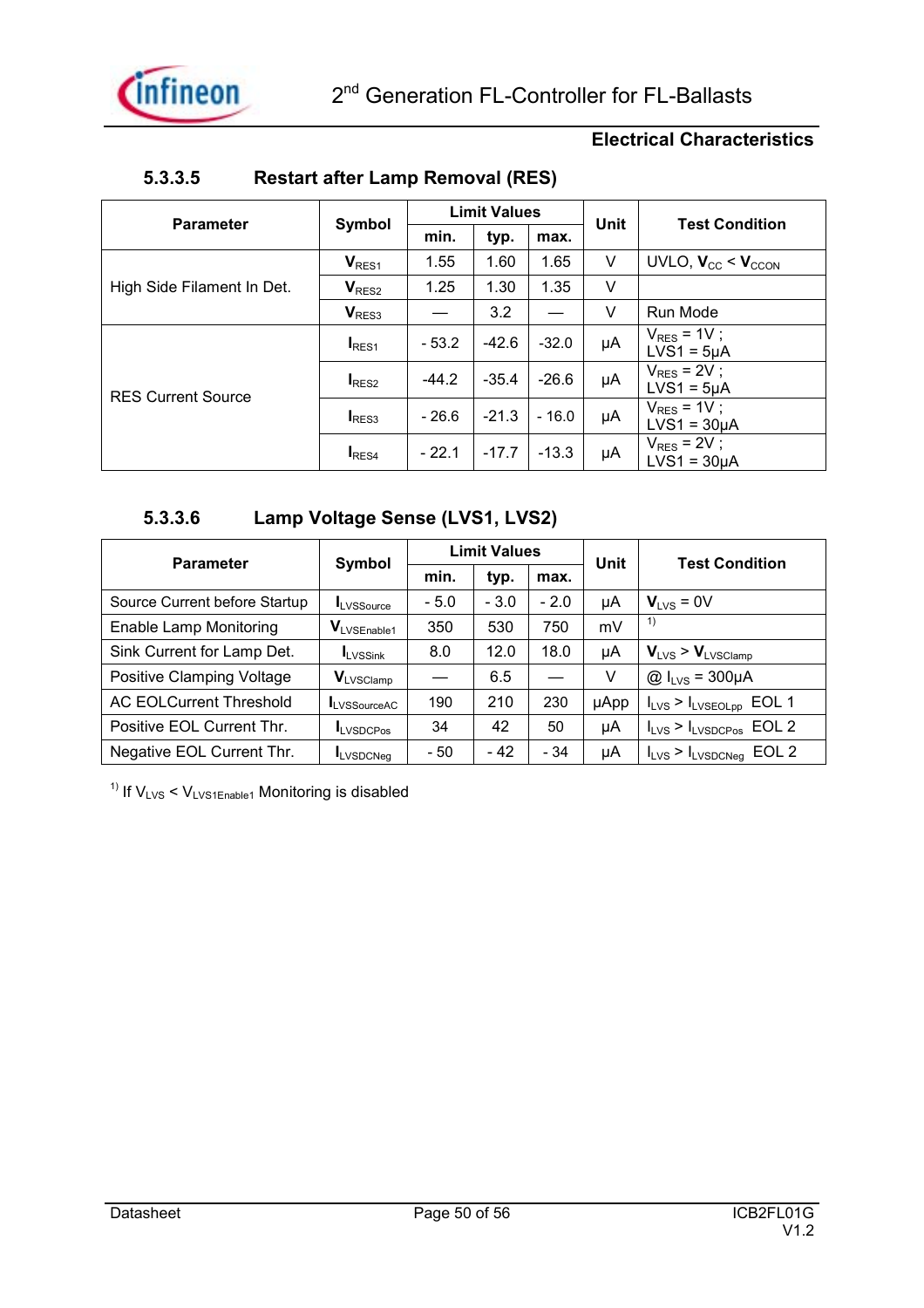

| <b>Parameter</b>                |                              |        | <b>Limit Values</b> |         | Unit   | <b>Test Condition</b>                                          |
|---------------------------------|------------------------------|--------|---------------------|---------|--------|----------------------------------------------------------------|
|                                 | Symbol                       | Min.   | typ.                | max.    |        |                                                                |
|                                 |                              | 0.02   | 0.05                | 0.1     | V      | $I_{HSGD}$ = 5mA (sink)                                        |
| <b>HSGD Low Voltage</b>         | <b>V</b> HSGDLow             | 0.5    | 1.1                 | 2.5     | V      | $I_{HSGD}$ = 100mA (sink)                                      |
|                                 |                              | $-0.4$ | $-0.2$              | $-0.05$ | V      | $I_{LSGD}$ = - 20mA (source)                                   |
| <b>HSGD High Voltage</b>        |                              | 9.7    | 10.5                | 11.2    | V      | $V_{\text{CCHS}} = 15V$<br>$I_{HSGD}$ = - 20mA (source)        |
|                                 | <b>V</b> HSGDHigh            | 7.8    |                     |         | V      | $V_{\text{CCHSOFF}} + 0.3V$<br>$I_{HSGD}$ = - 1mA (source)     |
| <b>HSGD active Shut Down</b>    | <b>V</b> HSGDASD             | 0.05   | 0.22                | 0.5     | $\vee$ | $\rm V_{\rm CCHS}$ =5V<br>$I_{HSGD}$ = 20mA (sink)             |
| <b>HSGD Peak Source Current</b> | <b>HSGDSource</b>            |        | - 50                |         | mA     | $R_{\text{Load}} = 10\Omega + C_{\text{Load}} = 1nF^{1}$       |
| <b>HSGD Peak Sink Current</b>   | <b>HSGDSink</b>              |        | 300                 |         | mA     | $R_{\text{Load}} = 10\Omega + C_{\text{Load}} = 1nF^{1}$       |
| <b>HSGD Rise Time</b>           | <b>T</b> HSGDRise            | 140    | 220                 | 300     | ns     | $2V < V_{LSGD} < 8V$<br>$R_{Load} = 10\Omega + C_{Load} = 1nF$ |
| <b>HSGD Fall Time</b>           | <b>T</b> <sub>HSGDFall</sub> | 20     | 35                  | 70      | ns     | $8V > V_{LSGD} > 2V$<br>$R_{Load} = 10\Omega + C_{Load} = 1nF$ |

### **5.3.3.7 High Side Gate Drive (HSGD)**

 $1)$  The Parameter is not Subject to Production Test – verified by Design / Characterization

### **5.3.3.8 Timer Section**

| Delay Timer 1             | $t_{TIMER1}$                   | 70     | 100  | 160  | ms | For Lamp Detection         |
|---------------------------|--------------------------------|--------|------|------|----|----------------------------|
| Delay Timer 2             | $t_{TIMER2}$                   | 74     | 84   | 94   | ms | For $V_{\text{BUS}}$ > 95% |
| <b>Inverter Time</b>      | $t_{\text{inv}}$               | 100    | 130  | 160  | μs |                            |
| Inverter Dead Time Max    | $t_{\text{DeadMax}}$           | 2.25   | 2.5  | 2.75 | μs |                            |
| Inverter Dead Time Min    | $t_{\text{DeadMin}}$           | 1.0    | 1.25 | 1.5  | μs |                            |
| ∆ Inverter Dead Time Max  | $\mathbf{t}_{\text{DeadMax}}$  | $-200$ |      | 200  | ns |                            |
| Δ Inverter Dead Time Min  | $t_{\text{DeadMin}}$           | $-200$ |      | 200  | ns |                            |
| Min. Duration of Ignition | <b>L</b> <sub>lgnition</sub>   | 34     | 40   | 48   | ms |                            |
| Max. Duration of Ignition | <b>t</b> <sub>NOIgnition</sub> | 197    |      | 236  | ms |                            |
| Duration of Pre - Run     | <b>I</b> PRERUN                | 565    | 625  | 685  | ms |                            |

### **5.3.3.9 Built in Customer Test Mode**

| Voltage at RTPH Pin            | $\mathsf{V}_{\mathsf{RTPH}}$ | 0      | V              | Preheating Time = 0ms (Skipped Preheating)                     |
|--------------------------------|------------------------------|--------|----------------|----------------------------------------------------------------|
| Voltage at RTPH Pin            | $\mathsf{V}_{\mathsf{RTPH}}$ | 5.0    | V <sup>1</sup> | IC remains in Preheating                                       |
| Voltage at LVS1 / LVS2 Pin     | $V_{LVS1,2}$                 | 0      | V              | Disables Lamp Voltage Sense                                    |
| Voltage at RES Pin             | $V_{RES}$                    | 0      | V              | Disable the Filament Detection                                 |
| Voltage at RFPH Pin            | $V_{RFPH}$                   | 5.0    | $V^{(1)}$      | Built in Customer Test Mode - Clock                            |
| Voltage at RFRUN Pin           | <b>V</b> RFRUN               | 5.0    | $V^{(1)}$      | Acceleration. Decreasing Time for the<br>following Procedures. |
| Voltage at V <sub>cc</sub> Pin | $V_{\rm CC}$                 | > 14.1 | V              | Preheating by Factor 4                                         |
| Voltage at RES Pin             | $\mathbf{V}_{\text{RES}}$    | 0      | V              | Timeout Ignition by Factor 2                                   |
|                                |                              |        |                | Pre RUN by Factor 15                                           |
|                                |                              |        |                | EOL by 60                                                      |

1) Tolerance for this voltage is: ± 5%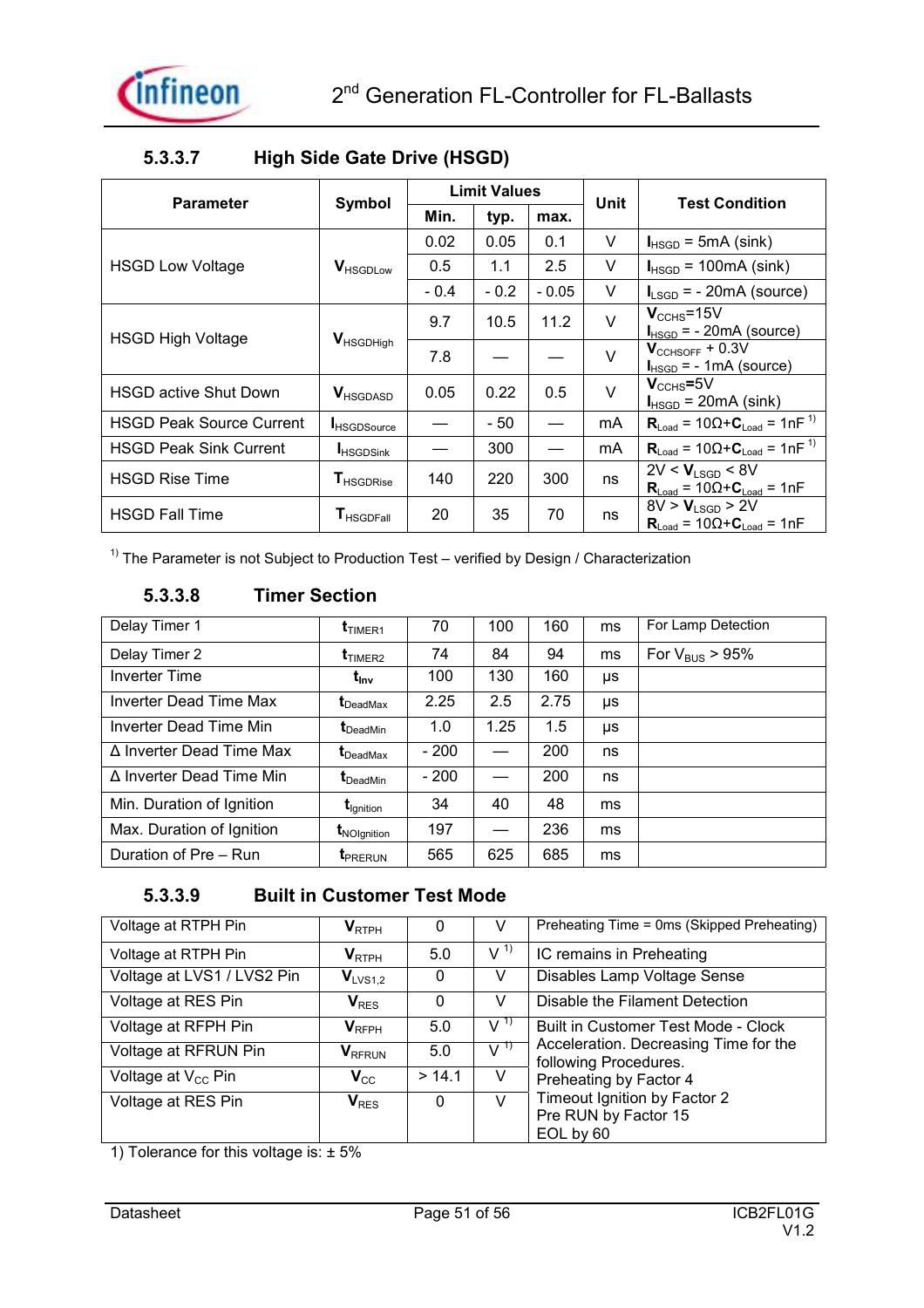

### **6 Application Example**

6.1 Schematic Ballast 54W T5 Single Lamp



#### **Figure 40: Application Circuit of Ballast for single Fluorescent Lamp Voltage Mode Preheating**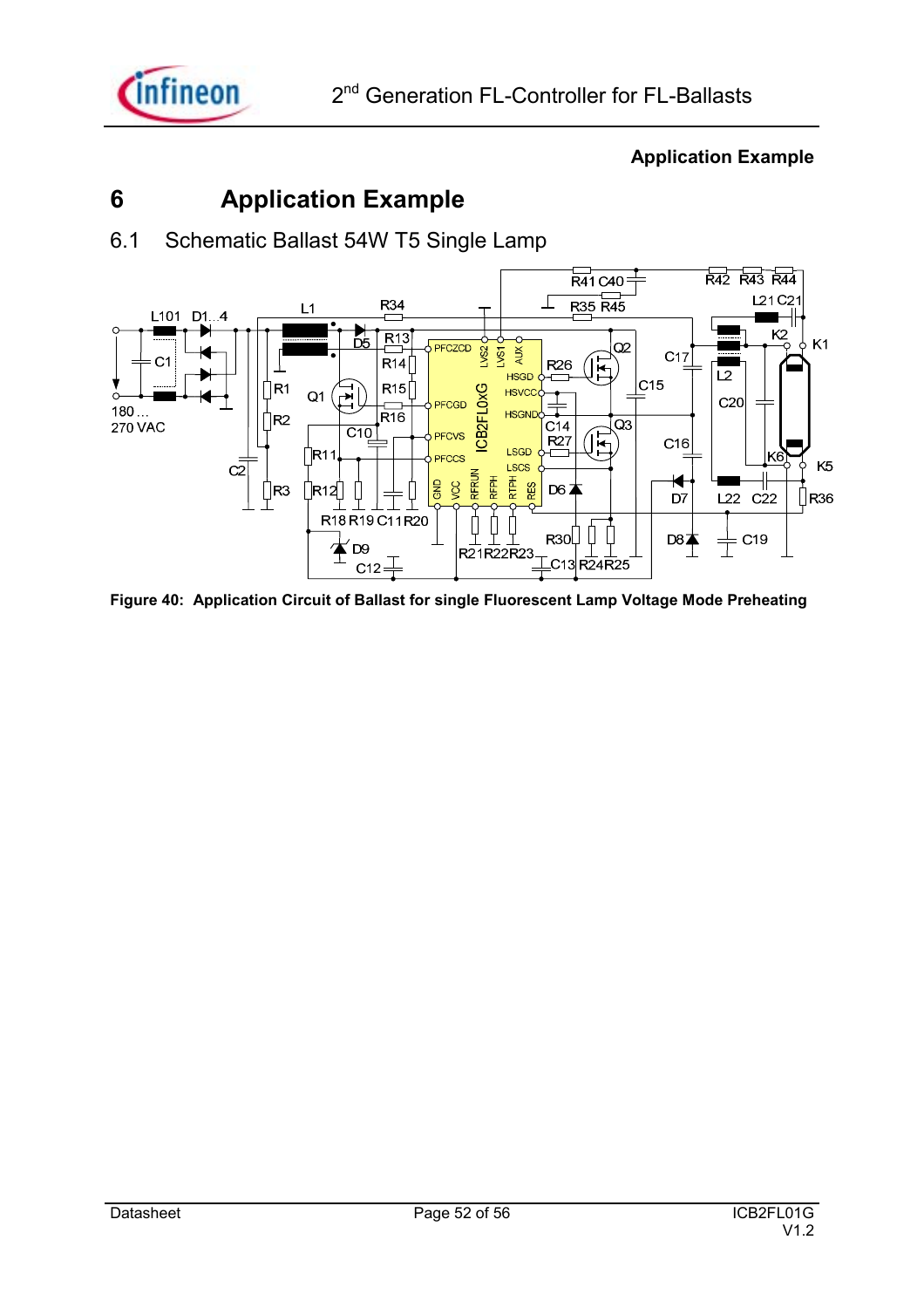

### 6.2 Bill of Material

(Infineon

090402-1-L-54W-T5-FL2-VM BOM

|                  | 54W T5, single Lamp, Voltage Mode Preheat<br>Input Voltage 180VAC270V AC |             |                              |                 |                 | ICB2FL01G<br>V_BUS= 412V                |         |  |
|------------------|--------------------------------------------------------------------------|-------------|------------------------------|-----------------|-----------------|-----------------------------------------|---------|--|
|                  |                                                                          |             |                              |                 |                 |                                         |         |  |
|                  |                                                                          |             |                              | Package         |                 |                                         | Package |  |
| F1               | Fuse 1A fast                                                             | Wickmann    | Typ 370                      |                 | R1              | $470k\Omega$                            | .1206   |  |
|                  | Fuse Holder                                                              |             |                              |                 | R <sub>2</sub>  | $470k\Omega$                            | .1206   |  |
| K1/1             | <b>AC</b> Input                                                          |             |                              |                 | R <sub>3</sub>  | not assembled                           | .1206   |  |
| K1/2             | AC Input                                                                 |             | B-Nr: 250-203                |                 | R <sub>4</sub>  | not assembled                           | .1206   |  |
| K1/3             | PE                                                                       |             |                              |                 | R402            | not assembled                           | .1206   |  |
| K2/1             | not connected                                                            |             |                              |                 | R403            | not assembled                           | .1206   |  |
| K2/2             | High Side Filament                                                       |             | B-Nr: 250-203                |                 |                 |                                         |         |  |
| K2/3             | <b>High Side Filament</b>                                                |             |                              |                 | R <sub>11</sub> | $470k\Omega$                            | .1206   |  |
| K3/1             | Low Side Filament                                                        |             |                              |                 | R <sub>12</sub> | $470k\Omega$                            | .1206   |  |
| K3/2             | Low Side Filament                                                        |             | B-Nr: 250-203                |                 | R <sub>13</sub> | $33k\Omega$                             | .1206   |  |
| K3/3             | not connected                                                            |             |                              |                 | R <sub>14</sub> | 820kΩ                                   | .1206   |  |
| IC <sub>1</sub>  |                                                                          | Infineon    | >GE834                       |                 |                 |                                         |         |  |
|                  | ICB2FL01G                                                                |             |                              | SO-20           | R <sub>15</sub> | 820 $k\Omega$                           | .1206   |  |
| Q1               | SPD03N60C3                                                               | Infineon    |                              | D-Pack          | R <sub>16</sub> | $22\Omega$                              | .0805   |  |
| Q <sub>2</sub>   | SPD03N60C3                                                               | Infineon    |                              | D-Pack          | R <sub>18</sub> | $1\Omega$                               | .1206   |  |
| Q3               | SPD03N60C3                                                               | Infineon    |                              | D-Pack          | R <sub>19</sub> | not assembled                           | .1206   |  |
| Q4               | not assembled                                                            | Infineon    |                              | SOT-223         | R <sub>20</sub> | $10k\Omega$                             | .0805   |  |
| D14              | S <sub>1</sub> M                                                         | Fairchild   | $(1000V/1A/2\mu s)$          | DO-214AC        | R <sub>21</sub> | $11k\Omega$ (45,5kHz!)                  | .0805   |  |
| D5               | MURS160T3                                                                | ON Semi     | (600V/1A/75ns)               | <b>SMB</b>      | R22             | $8,2k\Omega$ (106,4kHz!)                | .0805   |  |
| D <sub>6</sub>   | BYG26J                                                                   | Philips     | (600V/1A/30ns)               | SOD124          | R <sub>23</sub> | 10kΩ (1000ms!)                          | .0805   |  |
| D7               | BYG22D                                                                   | Philips     | (200V/1A/25ns)               | DO214           | R <sub>24</sub> | $0,68\Omega$                            | .1206   |  |
| D8               | BYG22D                                                                   | Philips     | (200V/1A/25ns)               | DO214           | R <sub>25</sub> | $0,68\Omega$ ( $\Sigma$ 0,34 $\Omega$ ) | .1206   |  |
| D <sub>9</sub>   | BZX284C16                                                                | Philips     |                              | SOD110          | R <sub>26</sub> | $22\Omega$                              | .1206   |  |
| D <sub>10</sub>  | not assembled                                                            |             |                              |                 | R <sub>27</sub> | $22\Omega$                              | .0805   |  |
| D11              | not assembled                                                            |             |                              |                 | R30             | $33\Omega$                              | .1206   |  |
| <b>DR12</b>      | 110 $k\Omega$                                                            |             |                              |                 | R34             | $150k\Omega$                            | .1206   |  |
| D <sub>13</sub>  | not assembled                                                            |             |                              |                 | R35             | $150k\Omega$                            | .1206   |  |
| D61              | not assembled                                                            | Philips     |                              | SOD110          | R36             | 56k $\Omega$                            | .1206   |  |
| L <sub>101</sub> | 2x68mH/0,6A                                                              | Epcos       | B82732F2601B001              |                 | <b>R36A</b>     | 0Ω                                      | .1206   |  |
| L1 PFC           | 1,58mH                                                                   | Epcos       | 105turns/10turns             | EFD25/13/9      | R <sub>61</sub> | 0Ω                                      | .1206   |  |
|                  | total gap= 1.1mm                                                         | 2 pcs       | B78326P7373A005              | T1904           |                 |                                         |         |  |
| L <sub>2</sub>   | 1,46mH                                                                   | Epcos       | 182turns                     | EFD25/13/9      |                 | connect LVS2 (pin14) to GND             |         |  |
|                  | total gap= 2mm                                                           | 2 pcs       | B78326P7374A005              | T1905           |                 |                                         |         |  |
| L21              | $100\mu H$                                                               | Epcos       | B82144B1104J000              | RM <sub>5</sub> | R41             | 68k $\Omega$                            | .1206   |  |
| L <sub>22</sub>  | $100\mu H$                                                               | Epcos       | B82144B1104J000              | RM <sub>5</sub> | R42             | 68k $\Omega$                            | .1206   |  |
|                  |                                                                          |             |                              |                 |                 |                                         |         |  |
| L23              | not assembled                                                            | Epcos       | B82144B1104J000              | RM <sub>5</sub> | R43             | 68k $\Omega$                            | .1206   |  |
| C <sub>1</sub>   | 220nF/X2/305V                                                            | Epcos       | B32922C3224M000              | <b>RM15</b>     | R44             | 68k $\Omega$                            | .1206   |  |
| C2               | 33nF/630V/MKT                                                            | Epcos       | B32521N8333K000              | <b>RM10</b>     | R45             | $6,8k\Omega$                            | .1206   |  |
| C3               | 3,3nF/Y2-RM10                                                            | Epcos       | B32021A3332                  | RM10/15         |                 |                                         |         |  |
| C4               | 220nF/X2/305V                                                            | Epcos       | B32922C3224M000              | <b>RM15</b>     |                 |                                         |         |  |
| C <sub>5</sub>   | not assembled                                                            | Epcos       | B32529C8102K000              | RM <sub>5</sub> |                 |                                         |         |  |
| C10              | 10µF/450V                                                                | Epcos       | B43888A5106M000 single ended |                 |                 |                                         |         |  |
| C11              | 2,2nF/50V                                                                |             |                              | .0805           |                 |                                         |         |  |
| C <sub>12</sub>  | 100nF/50V                                                                |             |                              | .0805           |                 |                                         |         |  |
| C <sub>13</sub>  | 1µF/63V/MKT                                                              | Epcos       | B32529C0105K000              | RM <sub>5</sub> |                 |                                         |         |  |
| C14              | 68nF/50V                                                                 | Epcos       |                              | .0805           |                 |                                         |         |  |
| C <sub>15</sub>  | 33nF/630V/MKT                                                            | Epcos       | B32521N8333K000              | <b>RM10</b>     |                 |                                         |         |  |
| C <sub>16</sub>  | 1nF/630V/MKT                                                             | Epcos       | B32529C8102K000              | RM <sub>5</sub> | R61             | 0Ω                                      | .0805   |  |
| C <sub>17</sub>  | 100nF/630V                                                               | Epcos       | B32612A6104K008              | <b>RM15</b>     |                 |                                         |         |  |
| C <sub>18</sub>  | not assembled                                                            |             |                              | <b>RM7.5</b>    |                 | EOL1 threshold                          |         |  |
| C <sub>19</sub>  | 22nF/50V                                                                 |             |                              | .0805           |                 | 167Vpeak x 1.5=250V peak                |         |  |
| C <sub>20</sub>  | 4,7nF/1600V/MKP                                                          | Epcos       | B32612-J1472J008             | <b>RM15</b>     |                 | 5W                                      |         |  |
| C <sub>21</sub>  | 22nF/400V/MKT                                                            | Epcos       | B32620A4223J000              | RM7,5/10        |                 |                                         |         |  |
| C <sub>22</sub>  | 22nF/400V/MKT                                                            | Epcos       | B32620A4223J000              | RM7,5/10        |                 |                                         |         |  |
|                  |                                                                          |             |                              |                 |                 |                                         |         |  |
| C <sub>23</sub>  | not assembled                                                            | Epcos       | B32620A4223J000              | RM7,5/10        |                 |                                         |         |  |
| C <sub>24</sub>  | not assembled                                                            | Epcos       | B32612-J1472J008             | <b>RM15</b>     |                 |                                         |         |  |
| C <sub>25</sub>  | not assembled                                                            | Roederstein |                              | <b>RM7,5</b>    |                 |                                         |         |  |
| C40              | 220nF/25V                                                                |             |                              | .0805           |                 |                                         |         |  |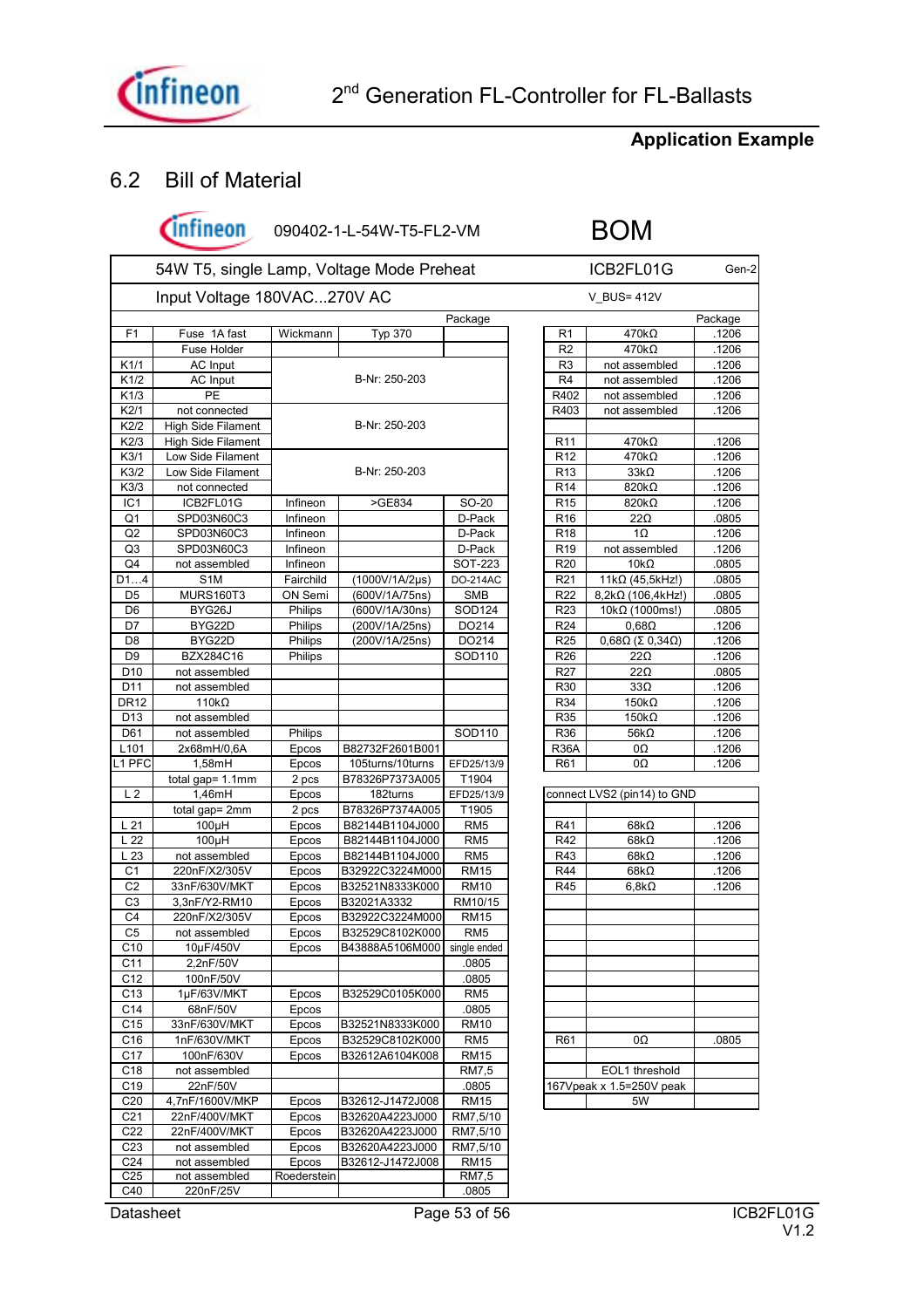

### 6.3 Multi Lamp Ballast Topologies



**Figure 41: Parallel 2 Lamp Ballast Circuit with Current Mode Preheating** 



**Figure 42: Serial 2 Lamp Ballast Circuit with Voltage Mode Preheating**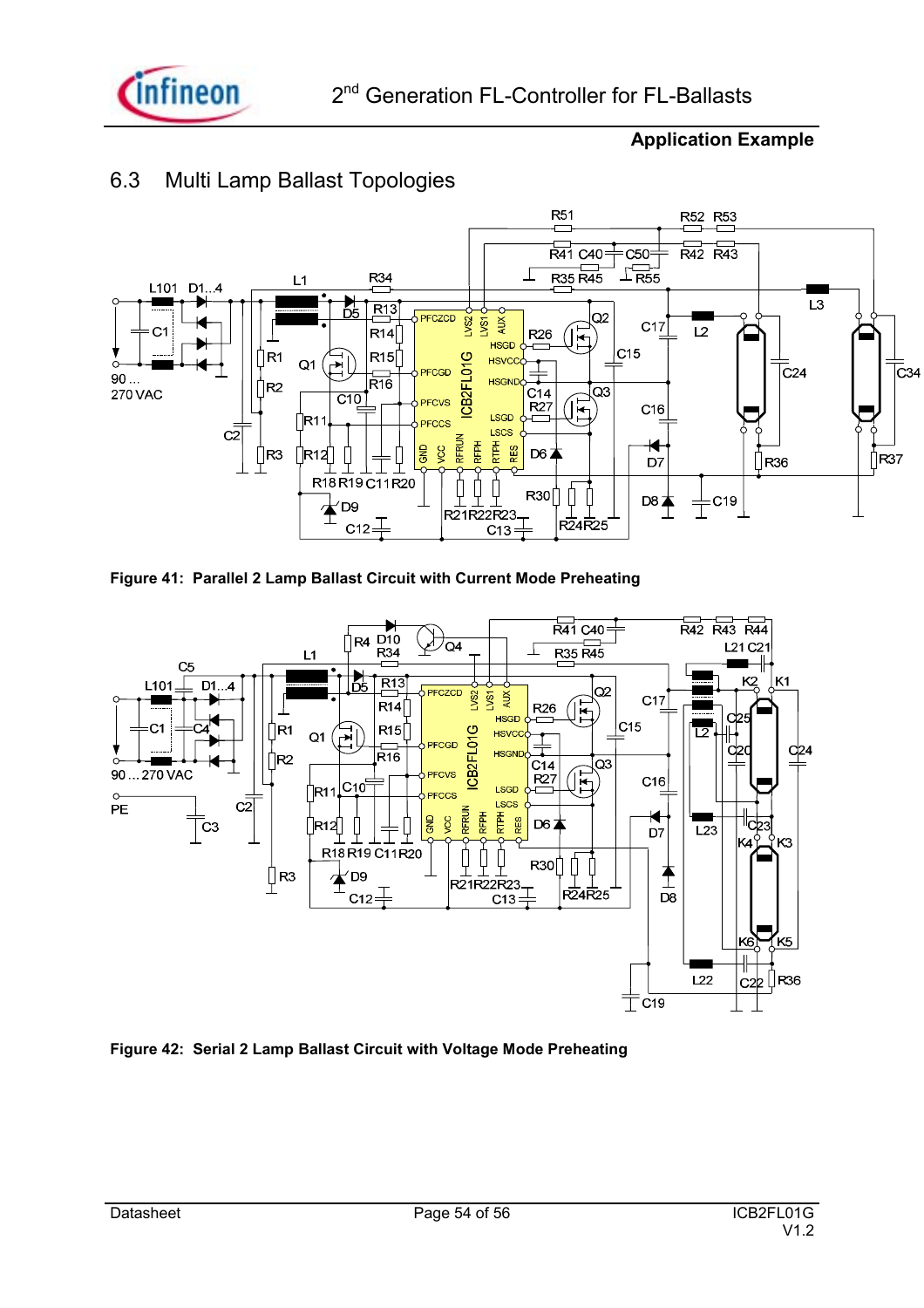

### 2<sup>nd</sup> Generation FL-Controller for FL-Ballasts



**Figure 43: 4 Lamp Ballast Circuit with Voltage Mode Preheating**